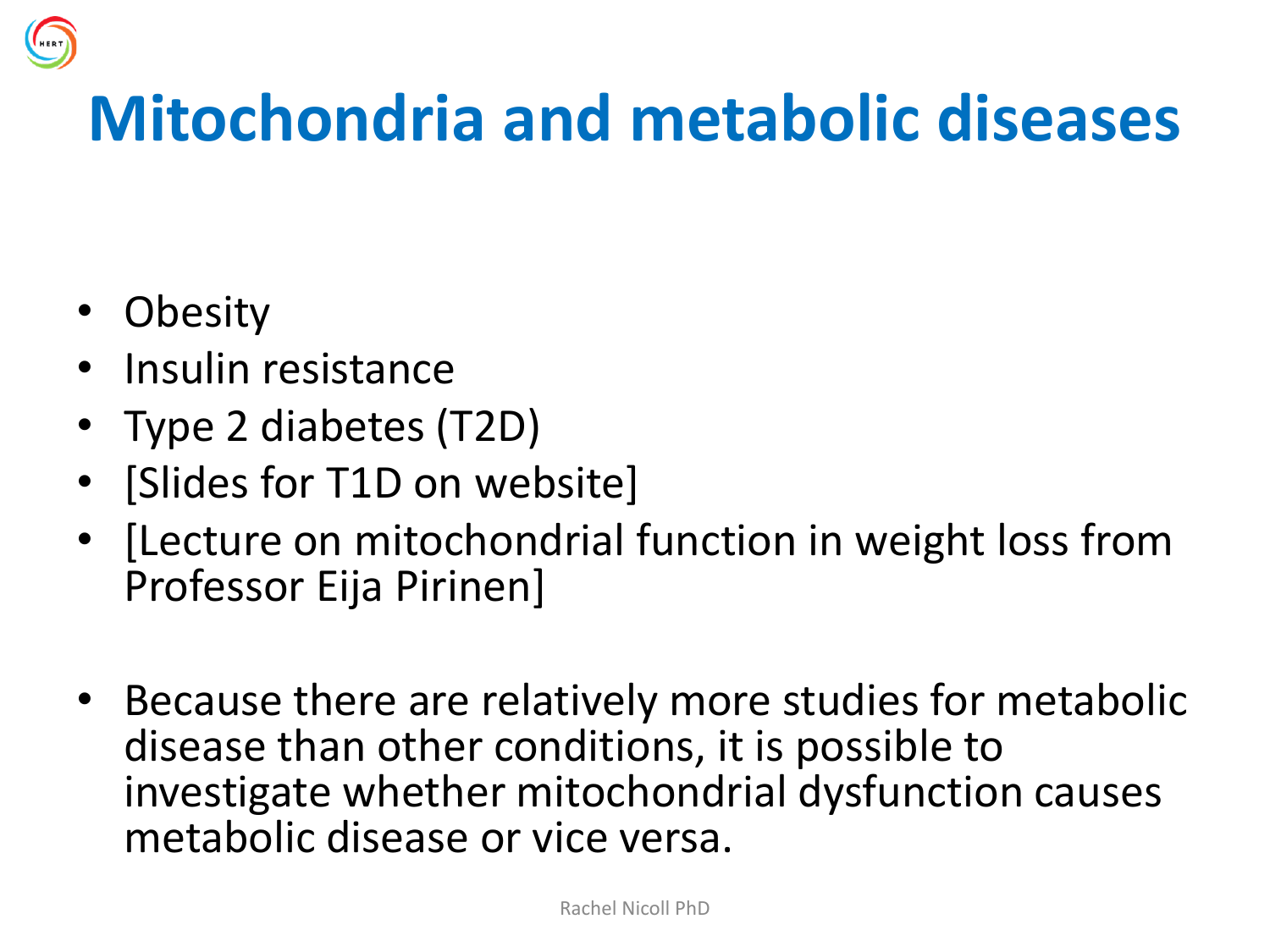## **How is conventional medicine coping with the epidemic of obesity?**

- According to the WHO in 2016, globally, more than 1.9 billion adults (39%) were overweight. Of these, over 650 million (13%) were obese. These figures are double those from the 1980s and three times those from 1975.
- In 2017-18, over 40% of adults were obese. The US 2014 obesity healthcare cost of over \$1.4 trillion is more than twice what the US spends on defence and is equivalent to 8.2% of US GDP. And this is for obesity alone! This sum exceeds the economies of all but three U.S. states and all but 10 countries globally.
- In the UK, around 67% of adults are overweight, of whom 29% are obese (London does best at only 24%!). 21% of British children are obese by the time they finish primary school.
- There were four times as many hospital admissions with a primary or secondary diagnosis of obesity in 2016/17 compared with 2009/10. Obesity incidence is now occurring at considerably younger ages. 2017 data showed that 1 in 10 children aged 5- 10 in the UK is obese.
- Public Health England blames it on the "increasingly obesogenic environment".
- In the UK, around 67% of adults are overweight, of whom 29% are obese (London does best at only 24%!). 21% of British children are obese by the time they finish primary school.
- There were four times as many hospital admissions with a primary or secondary diagnosis of obesity in 2016/17 compared with 2009/10. Obesity incidence is now occurring at considerably younger ages. 2017 data showed that 1 in 10 children aged 5- 10 in the UK is obese.

Millken Institute, Weighing Down America, 2016; World Health Organization. Obesity and Overweight: http://www.who.int/mediacentre/factsheets/fs311/en/) Rachel Nicoll PhD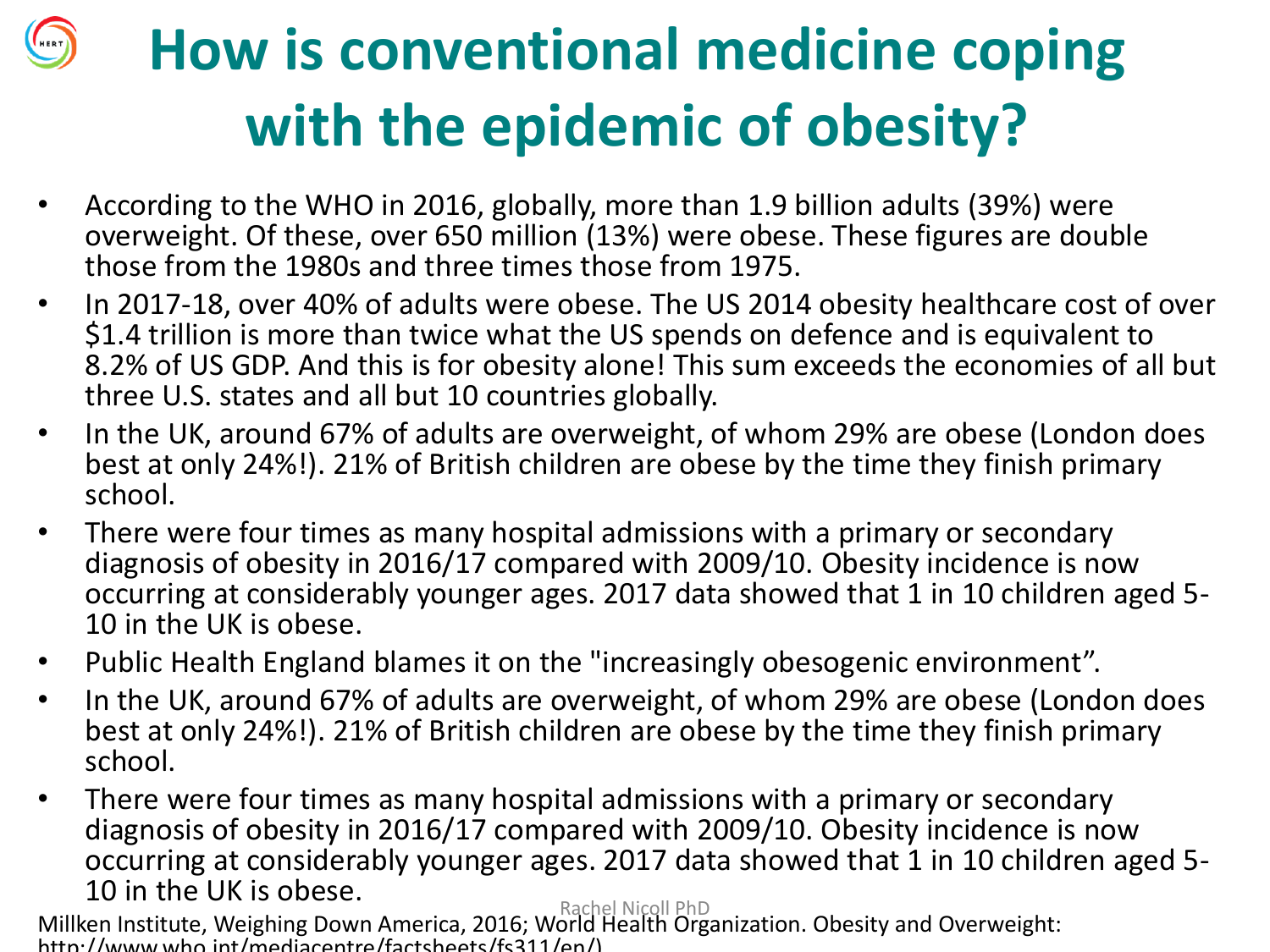#### **Obesity: conventional medicine still focused on low fat, calorie-controlled diets – more on this at Annex C**

- Conventional doctors and dieticians continue to say that obesity is a result of caloric imbalance and recommend a low-fat, calorie-controlled diet as the treatment of choice for obesity. But it's this approach that has failed so miserably.
- Apparently calories make us fat. But calories are not a food or even a food group. They are a unit of energy.
- At the end of WW2, a period of real austerity and food rationing, Britons consumed 2,900 kcal/day, considered barely enough to keep the population alive and healthy. Yet we have never been healthier!
- Recent reports from DEFRA show that we are now consuming only 2,200 kcal/day, yet we are far more obese than in 1945.
- Virtually everyone who has tried caloric reduction as a route to weight loss may have succeeded in the short term but ultimately failed because the weight returns and sometimes exceeds baseline.
- Furthermore, the real problem is not losing weight but keeping the weight off once it is lost.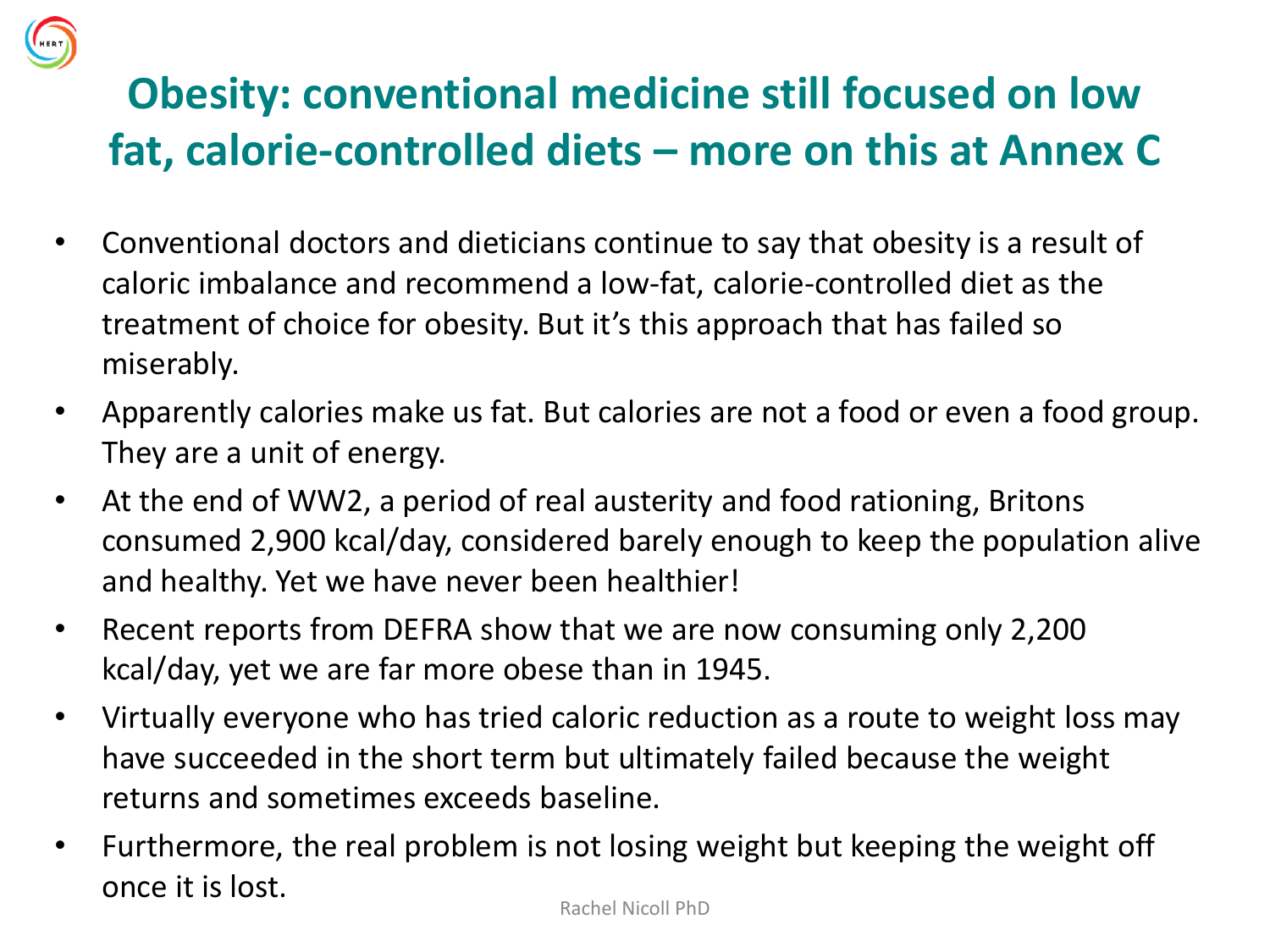## **More on obesity, insulin resistance and T2D studies at Annex C**

Annex C shows slides of studies demonstrating:

- How and why the low fat diet, calorie counting, pharmaceuticals and exercise failed to prevent or cure obesity;
- How obesity is in fact linked to intake of sugar and refined carbohydrates raising blood glucose and hence insulin.
- The obesity epidemic began with the issue of low fat guidelines.
- Excess blood glucose not stored in cells is firstly stored as glycogen in the liver, with further excess being transported to fat cells where it is stored as triglycerides, thereby increasing fat mass.
- How insulin resistance develops.
- Involvement of hormones in obesity.
- Eating patterns and the dangers of snacking.
- How studies of intensive glucose control failed to impact diabetes co-morbidities.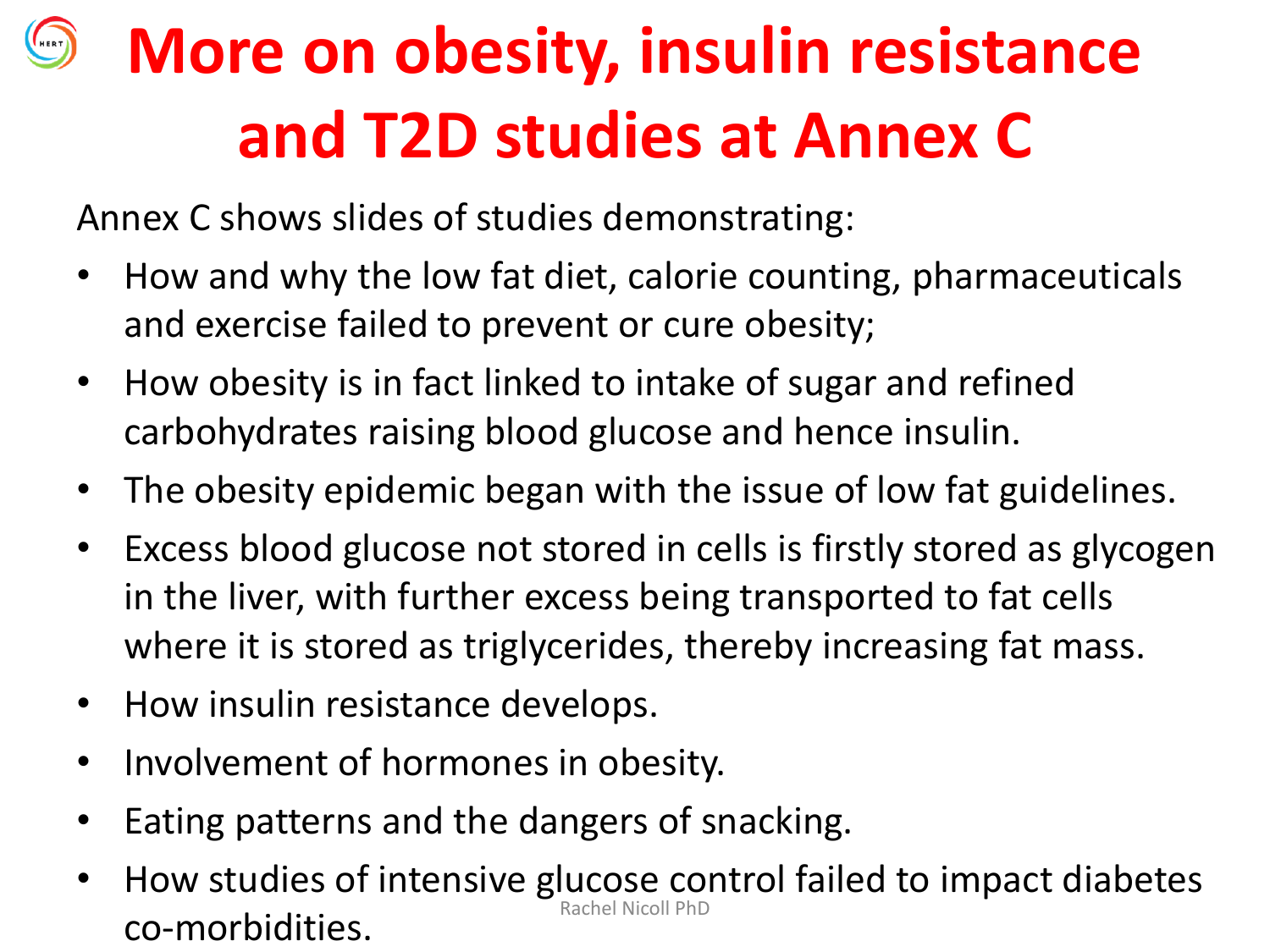## **Mitochondrial dysfunction is routinely found in obesity**

- Lower ATP synthesis in skeletal muscle from obese humans (Tran L, Exp Physiol, 2019).
- Downregulated adipose tissue OXPHOS with reduced mtDNA amount in obese humans (Heinonen S, Diabetes, 2015).
- Decreased activity of elements of the TCA cycle in obese humans (Christe M, ISRN Obes, 2013; Maples JM, Am J Physiol Endocrinol Metab, 2015).
- Animal models of obesity: fragmented mitochondria in skeletal muscle, upregulated mitochondrial fission proteins and downregulated fusion proteins (Holmstrom MH, Am J Physiol Endocrinol Metab, 2012; Jheng HF, Mol Cell Biol, 2012; Molina AJ, Diabetes, 2009; Bach D, J Biol Chem, 2003; Greene NP, Physiol Rep, 2015).
- In obese rats, apoptosis pathways activated in cardiac, but not skeletal, muscle (Peterson JM, J Appl Physiol, 2008).
- But…Mitochondrial and/or ETC dysfunction is not reported in all instances of obesity (Sergi D, Front Physiol, 2019).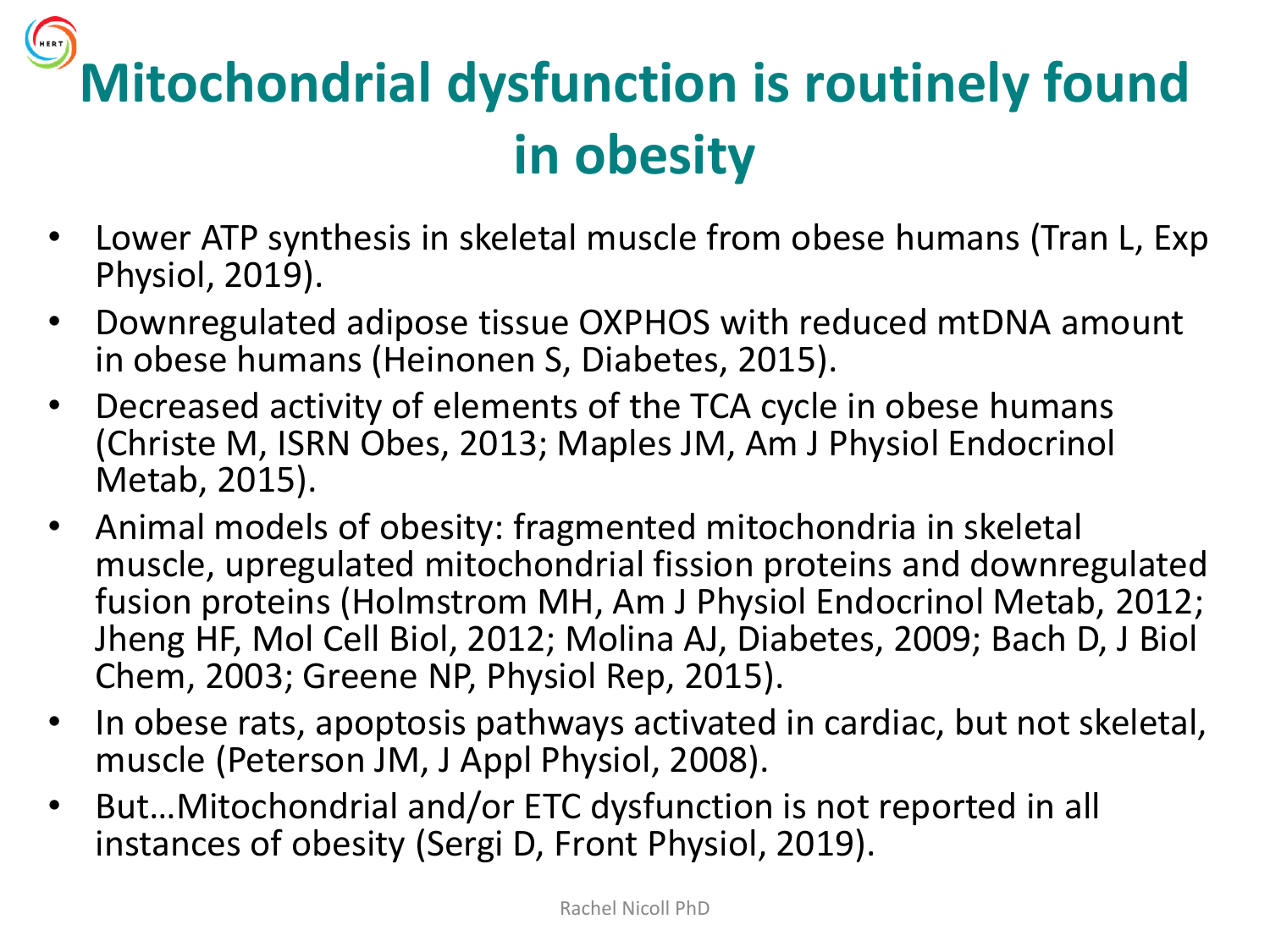## **Does obesity cause mitochondrial dysfunction? Possibly**

- A typical statement in a paper: 'Obesity is the primary driver of impaired adipocyte mitochondrial respiration' (Wessels B, Obesity, 2019).
- In visceral fat from mice fed an obesogenic diet for 12 months, impairment of glucose tolerance and increased fat mass developed after 1 month. Increased mitochondrial oxygen consumption rate and mitochondrial ROS were seen after 2 months but up until 6 months there was markedly increased mitochondrial DNA content and biogenesis and expression of PGC-1α, TFAM and MnSOD. At 12 months there was a decrease in mitochondrial biogenesis and mitochondrial function. (Wang PW, Antioxid Redox Signal, 2014)
- Adipocytes from visceral adipose tissue of obese subjects release reduced amounts of adiponectin, which leads to reduced activation of the AMPK/PGC-1α pathway in skeletal muscle (Wu Z, Cell, 1999; Semple RK, Int J Obes Relat Metab Disord, 2004; Roden M, Int J Obes, 2005; Hoeks J, Diabetologia, 2006).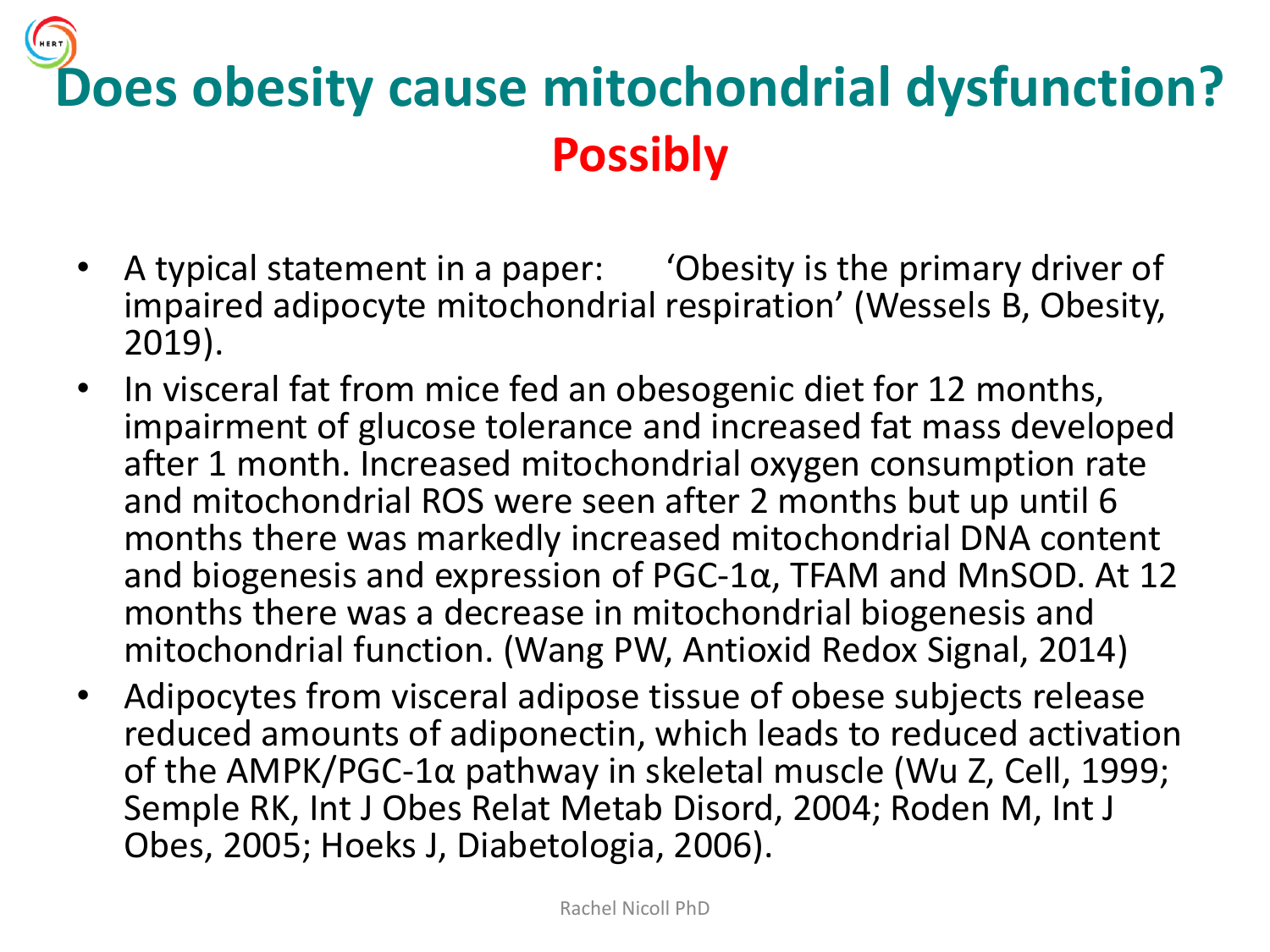## **Does mitochondrial dysfunction cause obesity? Possibly**

- There is a growing body of research demonstrating that altered mitochondrial energy production, particularly in skeletal muscles, is capable of setting off a chain of metabolic events leading to obesity. (Rogge MM, Biol Res Nurs, 2009)
- Mice lacking the mitophagy receptor develop more severe obesity and insulin resistance, with impaired mitochondrial quality control in WAT. Hence dysregulated mitochondrial quality control due to defective mitophagy receptor is associated with metabolic disorders. (Wu H, Autophagy, 2019)
- A shift towards mitochondrial fission promotes obesity and insulin resistance, as demonstrated in mice following ablation of the fusion protein (Sebastian D, Proc. Natl. Acad. Sci. USA, 2012).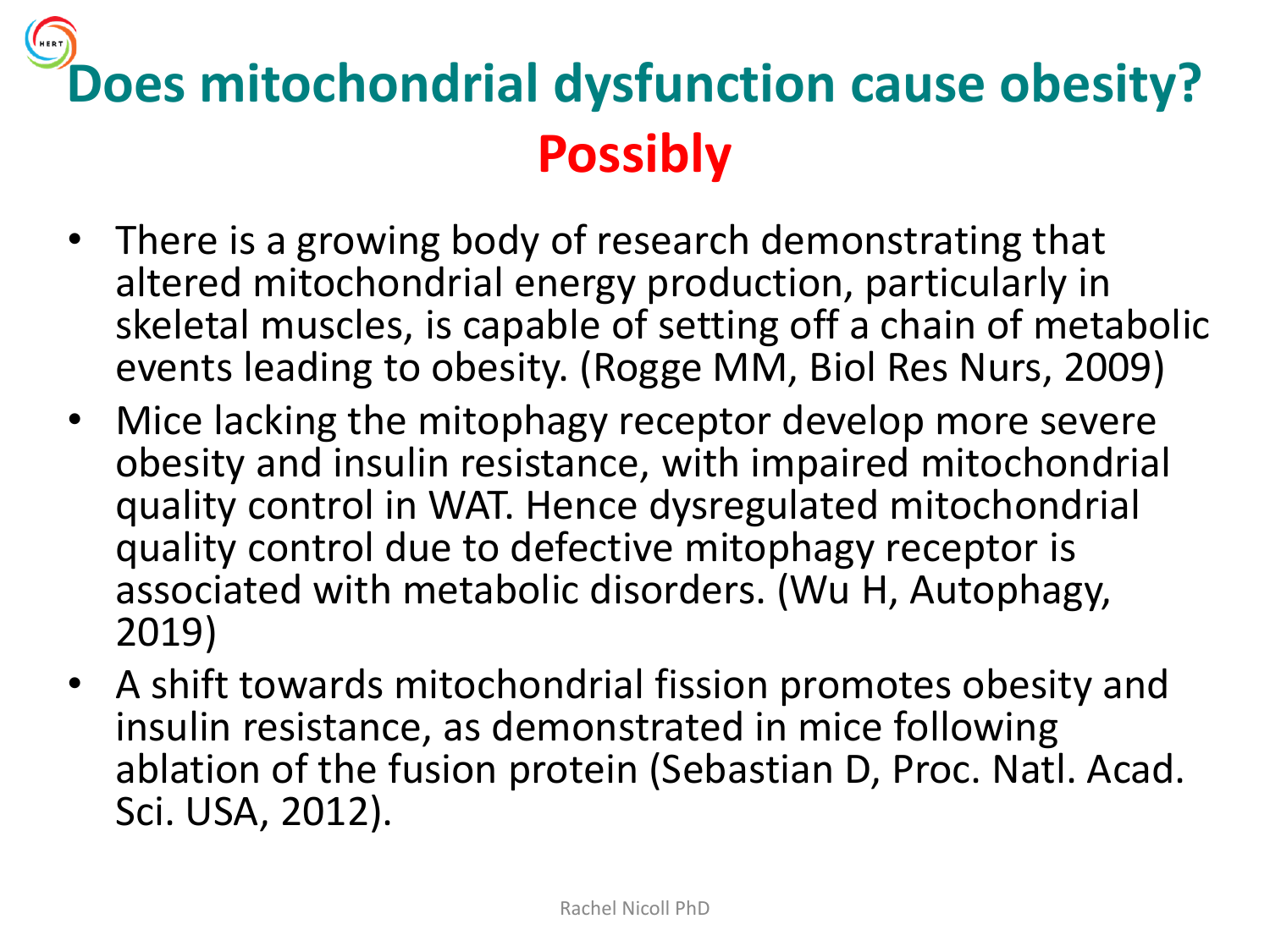

#### **Mitochondrial dysfunction is found in insulin resistance**

- Reduced mitochondrial DNA content in lymphocytes in patients with hyperglycaemia and insulin resistance (Abu Bakar MH, Clin Exp Med, 2018).
- Impaired mitochondrial oxidative capacity is associated with greater insulin resistance and a higher likelihood of prediabetes in insulin resistant subjects without T2D (Fabbri E, Diabetes, 2017).
- Markers of mitochondrial biogenesis and metabolism are lower in insulin-resistant subjects (Heilbronn LK, J Clin Endocrinol Metab, 2007).
- Increased ROS production and reduced elements of the TCA cycle in insulin-resistant human skeletal muscle (Lefort N, Diabetes, 2010).
- Increased mitochondrial calcium uptake and upregulation of several mitochondrial calcium uniporter (MCU) components in insulin-resistant adipocytes and human visceral adipose tissue (Wright LE, Am J Physiol Endocrinol Metab, 2017).
- In patients with T2D, skeletal muscle oxidative capacity was a better predictor of insulin sensitivity than lipid status (Bruce CR, J Clin Endocrinol Metab, 2003).
- Decreased intracellular ATP and mitochondrial membrane potential, increased ROS and mtDNA damage in insulin resistant adipocytes, with decreased PGC-1, Nrf1, and TFAM and dysregulated fission and fusion proteins and increased mitochondrial mass with no change to mtDNA copy number. In insulin resistant hepatocytes: increased DNA damage and formation of the mtPTP. (Luan G, Molecules, 2019)
- Lower mitochondrial mass and reduced oxidative phosphorylation in insulin resistant skeletal muscle (Civitarese AE, Curr Opin Clin Nutr Metabl Care, 2007).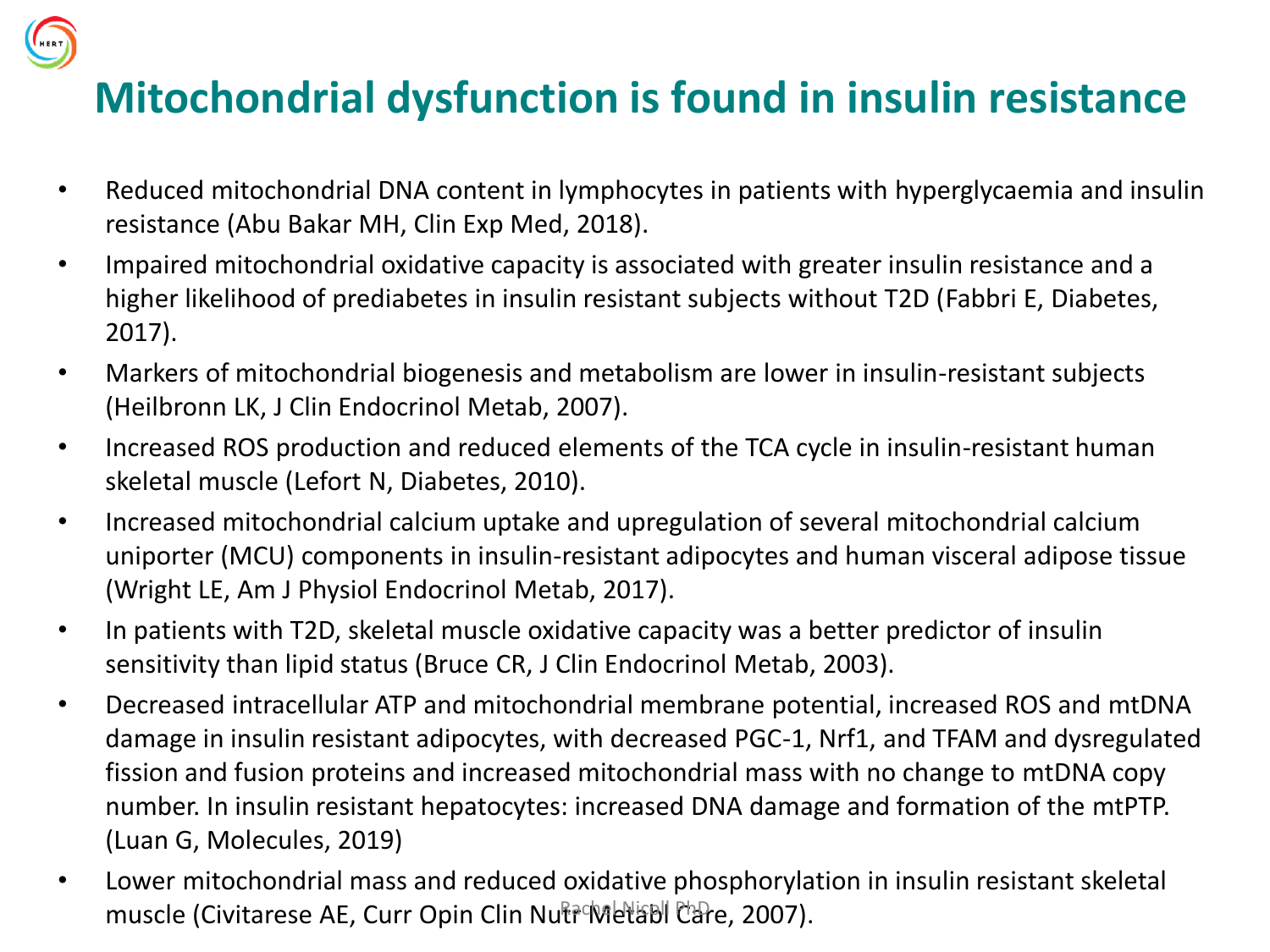**Does mitochondrial dysfunction cause insulin resistance?** YES, at least in animals

- Diet-induced modifications in mitochondrial membrane proteins precede the development of hepatic insulin resistance in male mice (Kahle M, Mol Metab, 2014).
- Diet-induced mitochondrial dysfunction is a key event in the pathophysiological development of insulin resistance. The accumulation of ROS, lipotoxicity and alterations of mitochondrial gene expression leads to aberrant intracellular insulin signalling, thereby leading to insulin resistance. (Hafizi Abu Bakar M, Diabetes Metab Res Rev, 2015)
- Mitochondrial dysfunction caused by saturated fatty acid loading induces myocardial insulinresistance in differentiated myocytes (Nobuhara M, Exp Cell Res, 2013).
- Aberrant mitochondrial fission causes insulin resistance in skeletal muscle (Jheng HF, Mol Cell Biol, 2012).
- Young obese rats displayed hepatic mitochondrial dysfunction which later led to increased triglyceride levels and insulin resistance. (Rector RS, J Hepatol, 2010)
- The depletion of cellular mtDNA causes insulin resistance in rat myocytes (Park SY, Diabetes Res Clin Pract, 2007).
- Disruption of MAM integrity contributes to insulin resistance in muscle (Tubbs R, Diabetes, 2018) and hepatocytes (Shinjo S, Exp Cell Res, 2017; Sergi D, Front Physiol, 2019).
- A shift towards mitochondrial fission promotes obesity and insulin resistance (Sebastian D, Proc. Natl. Acad. Sci. USA, 2012).
- But…evidence of compensation/adaptation again: An increase in mitochondrial efficiency precedes and therefore can contribute to the development of high-fat-induced insulin resistance in skeletal muscle (Crescenzo R, Front Physiol, 2015; Sergi D, Front Physiol, 2019).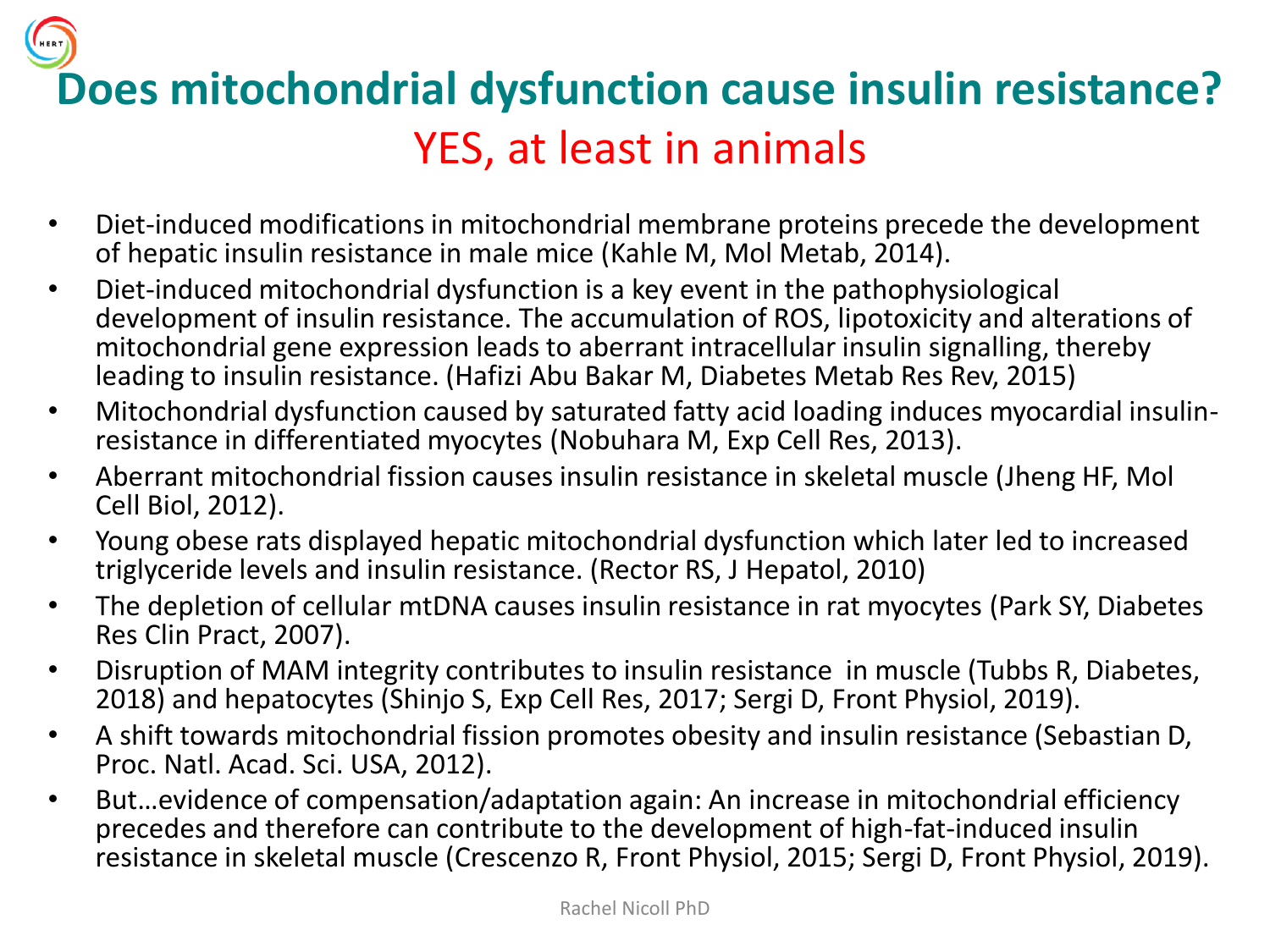

#### **Does insulin resistance cause mitochondrial dysfunction? Maybe**

- '…even 39 years after the first publication describing a relationship between IR and diminished mitochondrial function, it is still unclear whether a direct relationship exists, and more importantly if changes in mitochondrial capacity are a cause or consequence of IR.' (Montgomery MK, Endocr Connect, 2015)
- The interaction between mitochondria and insulin sensitivity is bidirectional and varies depending on tissue, experimental model, methodological approach, and features of mitochondrial function tested (Koliaki C, Annu Rev Nutr, 2016).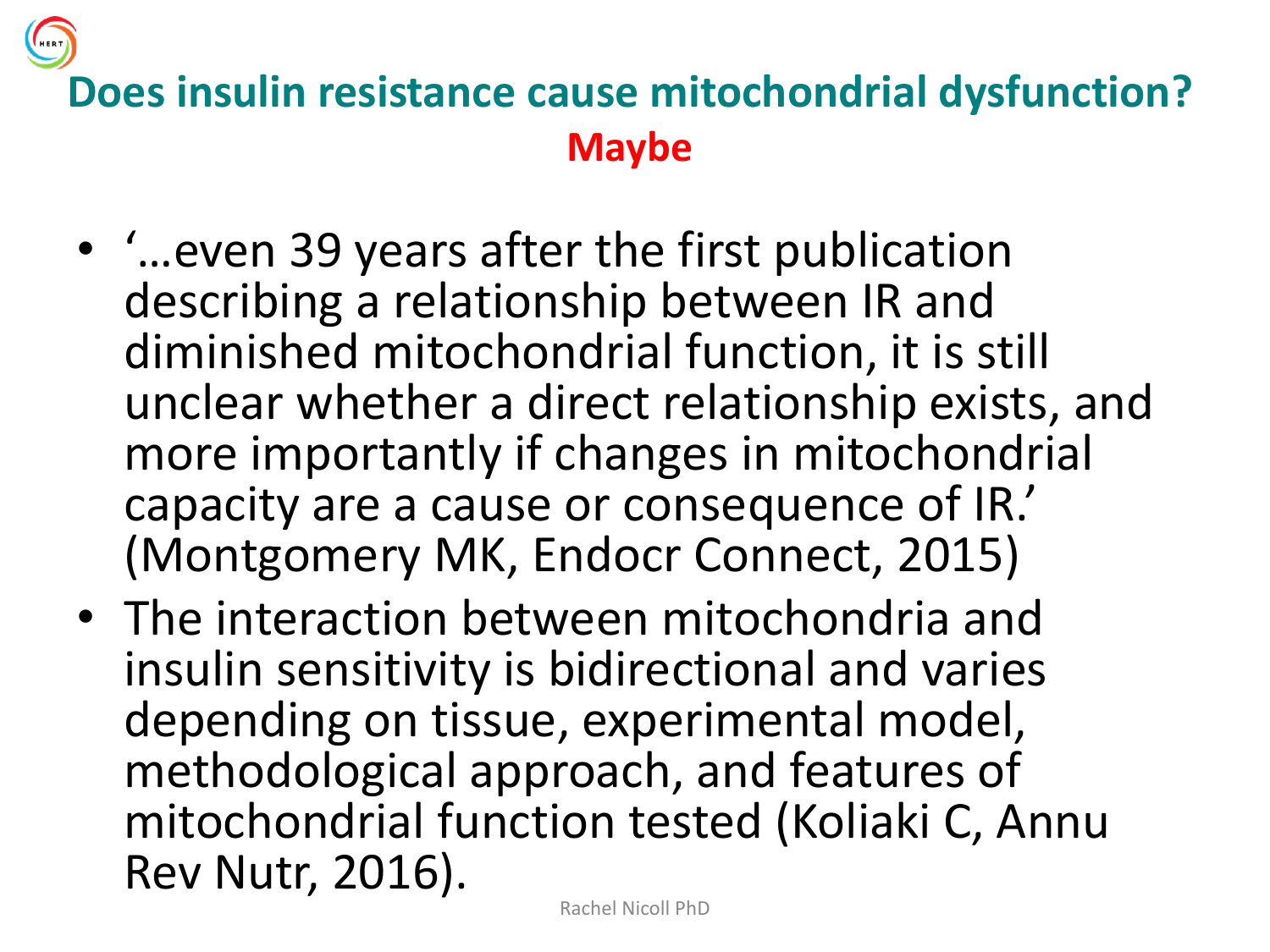## **How is conventional medicine coping with the epidemic of T2D?**

- In 2016, an estimated 1.6 million global deaths were directly caused by diabetes, and between 2000 and 2016 there was a 5% increase in premature mortality from diabetes, which is also a major cause of blindness, kidney failure, heart attacks, stroke and lower limb amputation. Diabetes was the seventh leading cause of death in 2016. (WHO)
- The number of people with diabetes rose from 108 million in 1980 to 422 million in 2014. The global prevalence of diabetes among adults over 18 years of age rose from 4.7% in 1980 to 8.5% in 2014.
- In the UK, 10% of all people aged over 40 in the UK are now living with a diagnosis of T2D. This amounts of 4.7 million of us, expected to reach 5.5 million by 2030; in addition there is estimated to be around 1 million who do not know they have diabetes. This compares to 1.4 million in 1996.

(https://www.diabetes.org.uk/about\_us/news/new-stats-people-living-with-diabetes).

- Diabetes UK forecasts that diabetes prevalence is estimated to rise to 5 million by 2025, a rise of 43% in 16 years.
- The NHS spends £9bn a year on treating Type 2 diabetes nearly 10% of its total budget; this equates to £173 million a week. In the US, diabetes is the costliest chronic disease for the healthcare profession. The next 4 costliest conditions are diabetes co-<br>Rachel Nicoll PhD morbidities.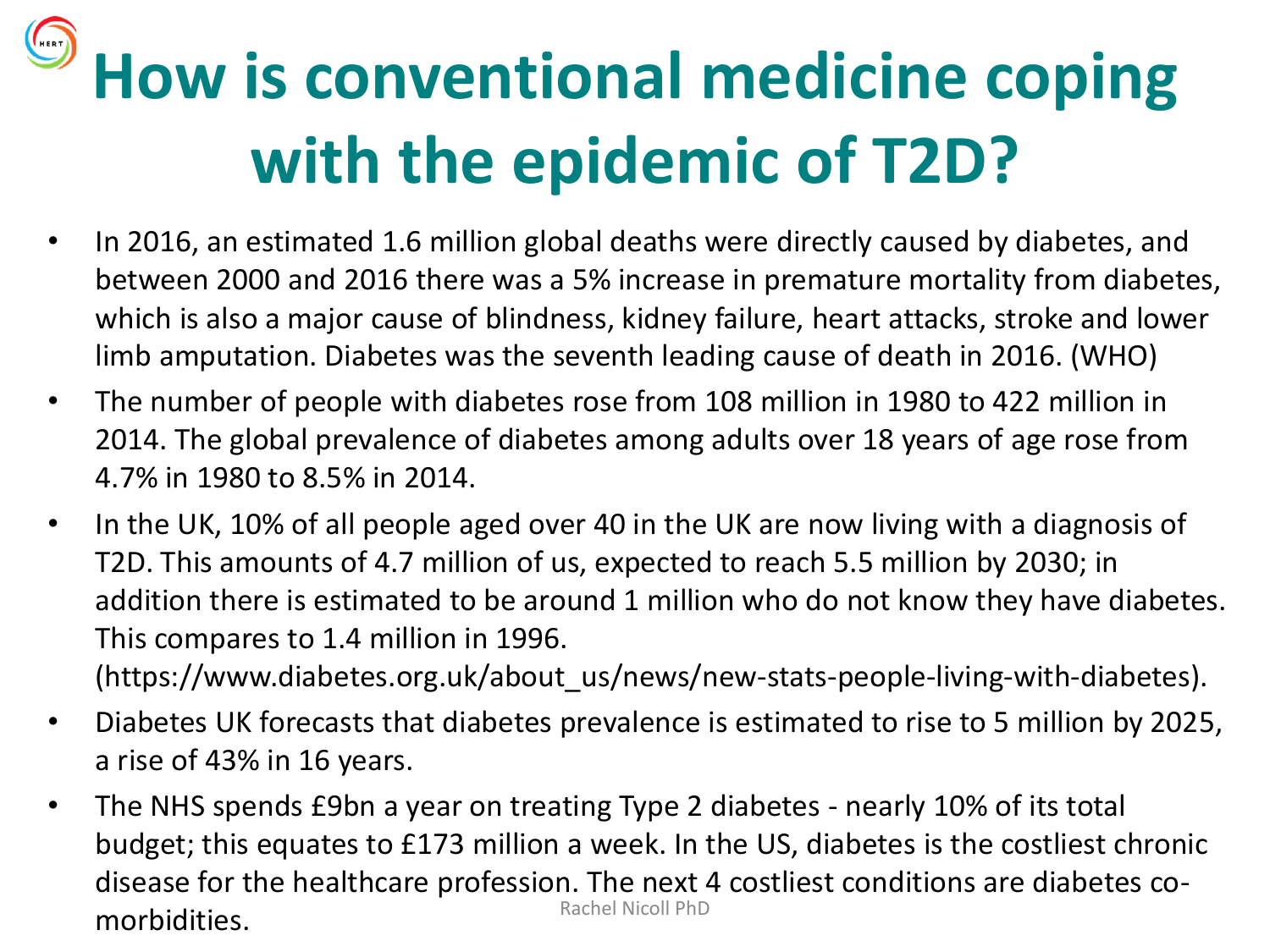

#### The Randle cycle: still influencing conventional medicine, despite being completely wrong!

- The Randle cycle is a metabolic process involving the competition of glucose and fatty acids for oxidation and uptake in tissues in the fed and fasted state in muscle and adipose tissue.
- Basically, in 1963, Randle decided to study how metabolism works at a cellular level. He took some muscle tissue and dropped some fat onto it. The muscle cells stopped metabolising glucose and used the fat for fuel instead, so Randle theorized that the presence of fat halts metabolism of glucose and leads to the production of fat. In other words, Randle thought that eating fat makes you fat.
- Many large organizations, including the American Diabetic Association, still use Randle's study to outline treatment plans for diabetics: high amounts of glucose and low amounts of fat.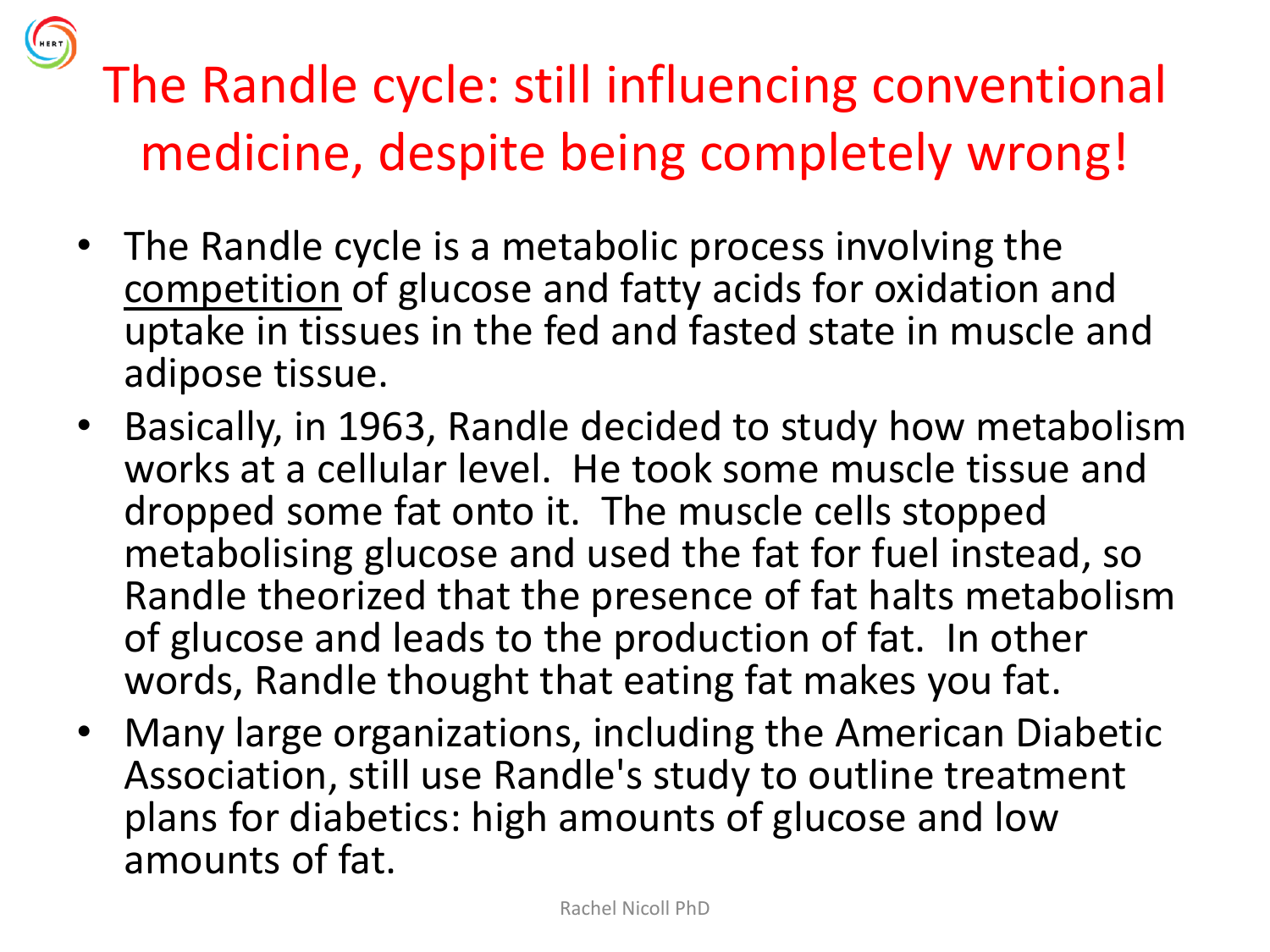## Insulin resistance and the PDC

- With age and development of insulin resistance, we reduce our ability to activate the PDC. The PDC is dependent on insulin signalling to facilitate the conversion of glucose-derived pyruvate to acetyl CoA.
- Unless the PDC is activated, pyruvate has nowhere to go and so is converted in the cell to lactic acid. But eventually the drop in cellular pH from the lactic acidosis means that the cell will become dysfunctional and will operate anaerobically, even though oxygen may be plentiful. This increases the risk of cancer and AD.
- We see this production of lactic acid particularly in muscle, leading to pain and muscle fatigue. Chronic fatigue syndrome patients who suffer lactic acid build-up in muscles and the central nervous system, also have poor PDC function.
- Acetyl CoA and NADH build up in skeletal and cardiac muscle. But this makes it very difficult for the Randle cycle to shift back to pyruvate utilisation because a requirement is that acetyl CoA and NADH be low. This positive feedback loop contributes to increased insulin resistance.

(Stacpoole PW, Aging Cell, 2012)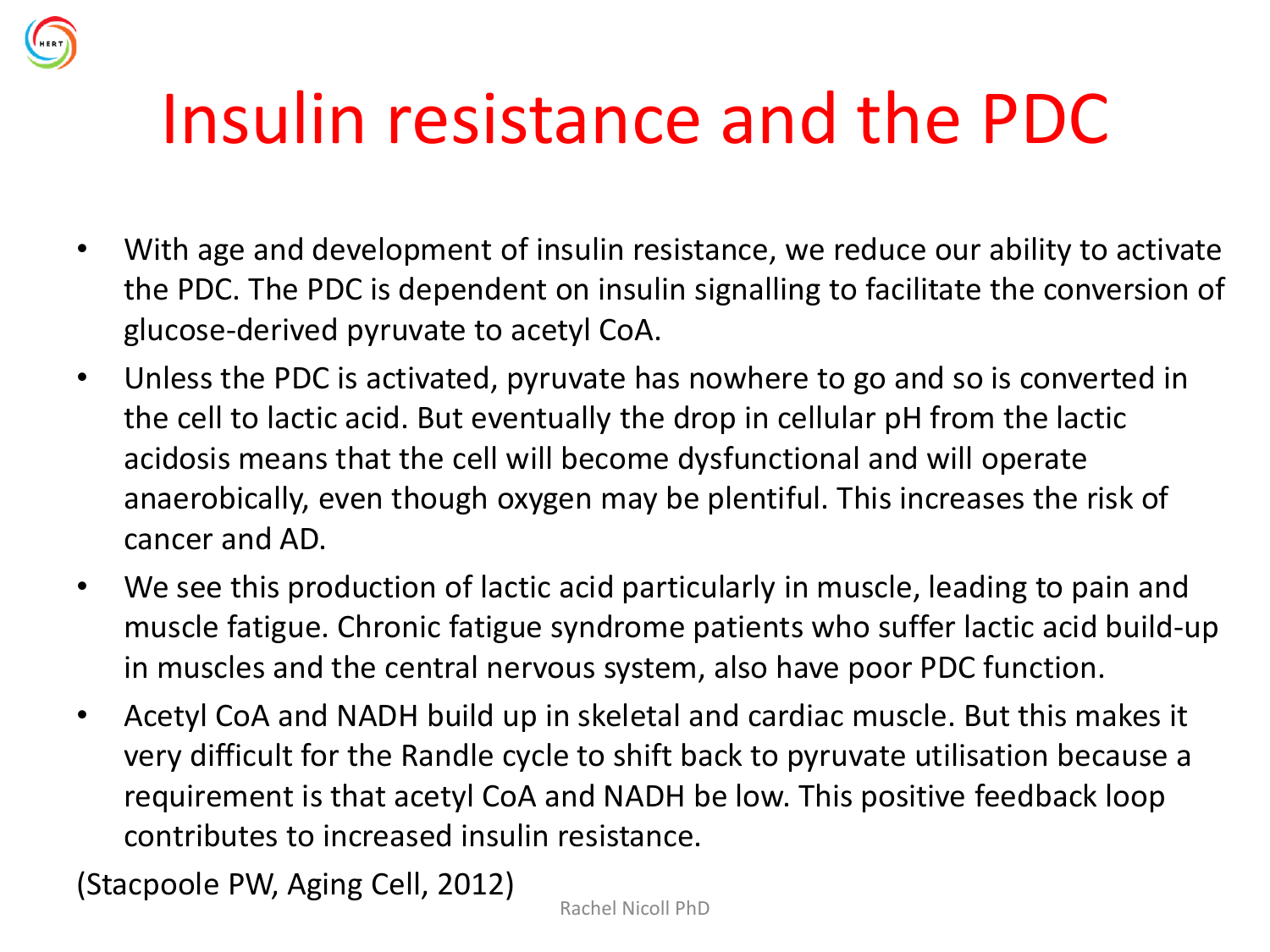#### **T2D: conventional medicine still focused on lowering fasting glucose and improving glucose tolerance**

- The current treatment paradigm focuses on lowering fasting blood glucose and improving glucose tolerance. This is because excess glucose was found to be highly toxic.
- But this ignores the cause of the problem, which is a continual supply of excess blood glucose unless eating patterns are improved.
- Conventional medicine provides glucose-lowering pharmaceuticals and has advocated low fat, high carbohydrate diets. It's not even logical!
- When treatment with insulin was found to lower risk of glucotoxicity in patients with T1D, it was assumed that it would be equally beneficial in T2D. In the US, 1/3 of diabetic patients now use some form of insulin treatment, a rise of 50% in a decade.
- Insulin treatment leads to worsening of insulin resistance and weight gain, analogous to quenching a fire by pouring on petrol!
- This was all, until.... Rachel Nicoll PhD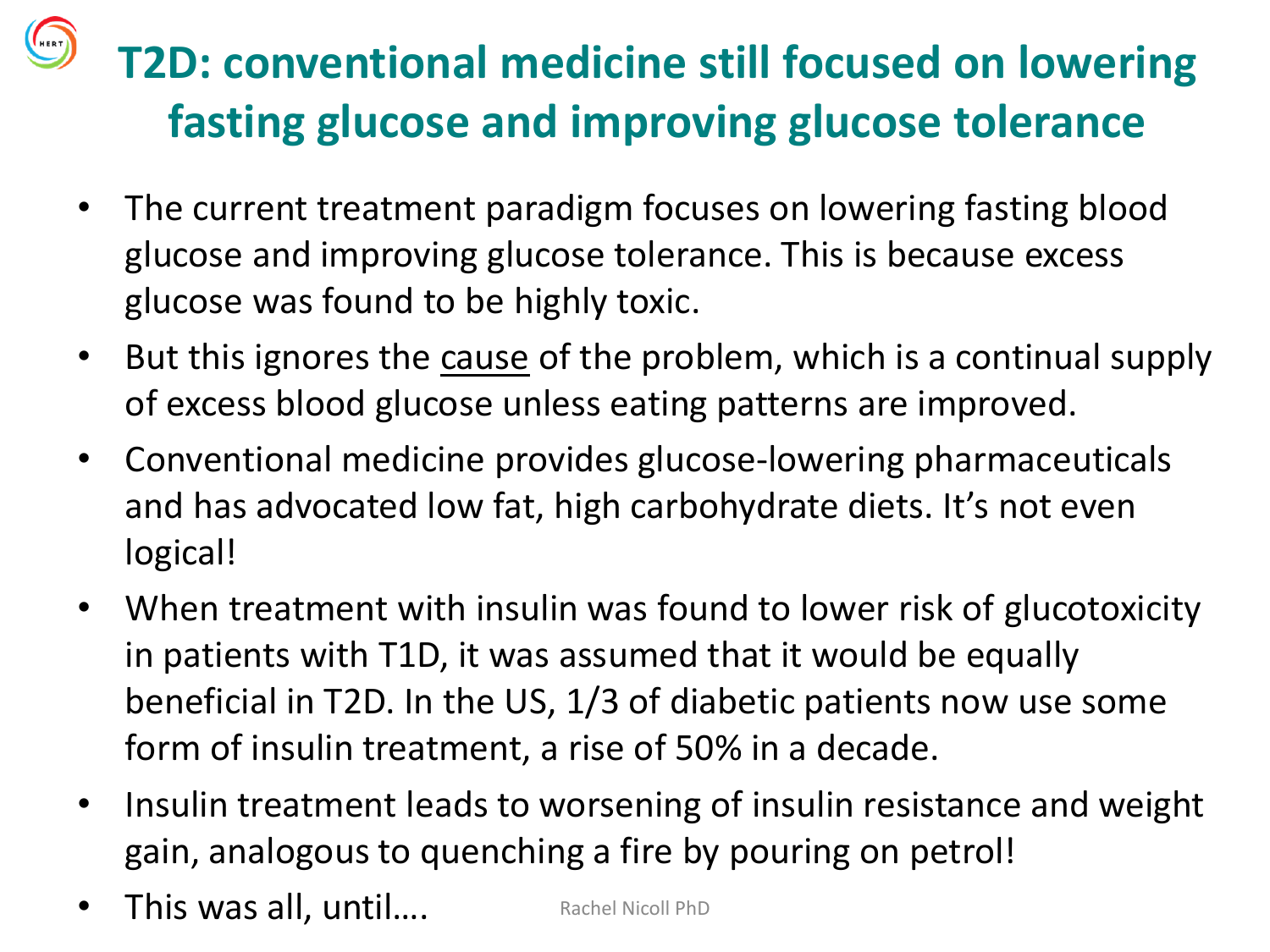

## **Until….Professor Roy Taylor of Newcastle University**

- Initiated by Professor Roy Taylor of Newcastle University, the trial included patients diagnosed with T2D within the past 6 years who over overweight or obese but not treated with insulin.
- In the intervention group, he took diabetics **off all glucose-lowering medication and gave them commercial liquid diet replacement formula** of 825-853 kcal/day for 3-5 months. The control group were given normal care (i.e. anti-diabetic medication).
- **After 12 months there was mean weight loss of 10kg (22lbs), while 24% lost more than 15kg (33lbs) and diabetes remission was seen in 46%** (Lean ME, Lancet, 2018).
- **The NHS is so excited about this study that it is now running its own!**
- This was an expensive study, requiring all meals provided and plenty of support from health professionals. Yet it was found to be below the annual cost of diabetes (including complications) of the control group (Xin Y, Diabet Med, 2019).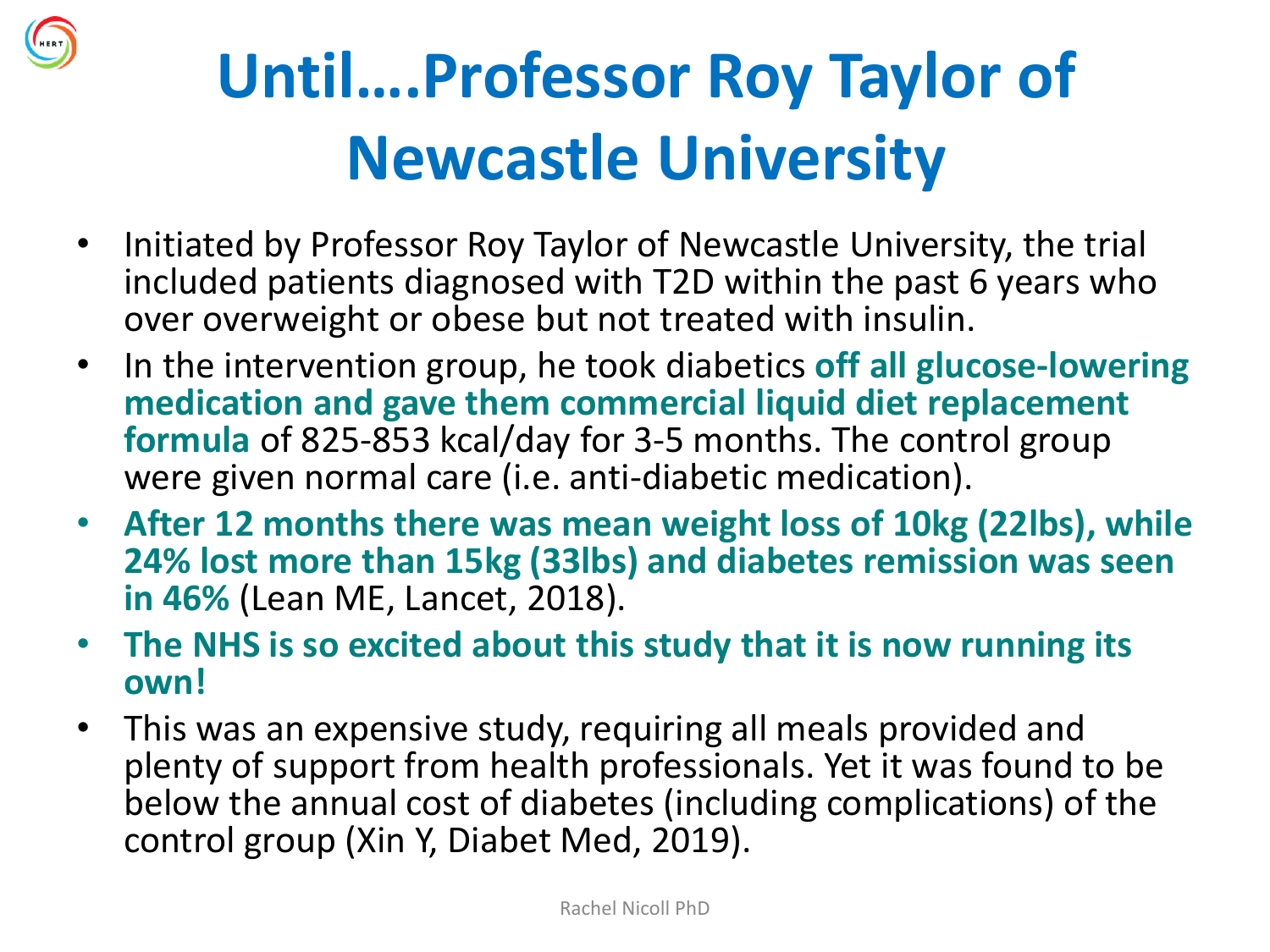## **Mitochondrial dysfunction is routinely found in T2D**

- Plasma mtDNA fragments and skeletal muscle mtDNA damage were elevated in T2D patients and correlated positively with insulin resistance (Yuzefovych LV, PLoS One, 2019).
- The rate of lymphocyte apoptosis was significantly higher in T2D patients, there were fewer mitochondria and lower mitochondrial membrane potential (Xu H, Chin Med J, 2014).
- Pre-diabetic subjects exhibited increased mitophagy markers, whereas those with T2D there was decreased expression of mitophagy markers which was time from diagnosis-dependent. A progressive rise in oxidative stress was seen in individuals with pre-diabetes, newly diagnosed T2D and long-term T2D. (Bhansali S, Front Endocrinol, 2017)
- In skeletal muscle of males with T2D, mitochondrial function was decreased by 12.5% and metabolic flexibility was lower (Van der Weijer T, PLoS One, 2013). In addition, mitochondria were smaller, more spherical and more polarised and mitochondrial mass was lower, with higher superoxide production (Widlansky ME, Transl Med, 2010).
- Skeletal muscle of T2D patients shows reduced mitochondrial respiration and lower expression of PGC-1α and Mfn2 (Antoun G, Diabetologia, 2015; Zorzano A, Biochim Biophys Acta, 2010 ; Minet AD, Biochem Biophys Res Commun, 2011).
- In leukocytes from T2D patients there was decreased mitochondrial O2 consumption and membrane potential, impaired Complex 1 activity, increased mitochondrial fission with decreased fusion, increased ROS production, increased calcium levels and decreased glutathione levels (Hernandez-Mijares A, Free Radic Biol Med, 2011; Escribano-López I, J Clin Med, 2019; Diaz-Morales N, Antioxid Redox Signal 2016).
- Decreased mitochondrial respiration was found in non-diabetic 1<sup>st</sup> degree relatives of individuals with T2D (Phielix E, Diabetes, 2008).
- A 35% decrease in mitochondrial respiration was found in T2D patients after normalisation for mitochondrial content (Phielix E, Diabetes, 2008).<br>Rachel Nicoll PhD
- Mitochondrial dysfunction is not reported in all cases of T2D (Sergi D, Front Physiol, 2019).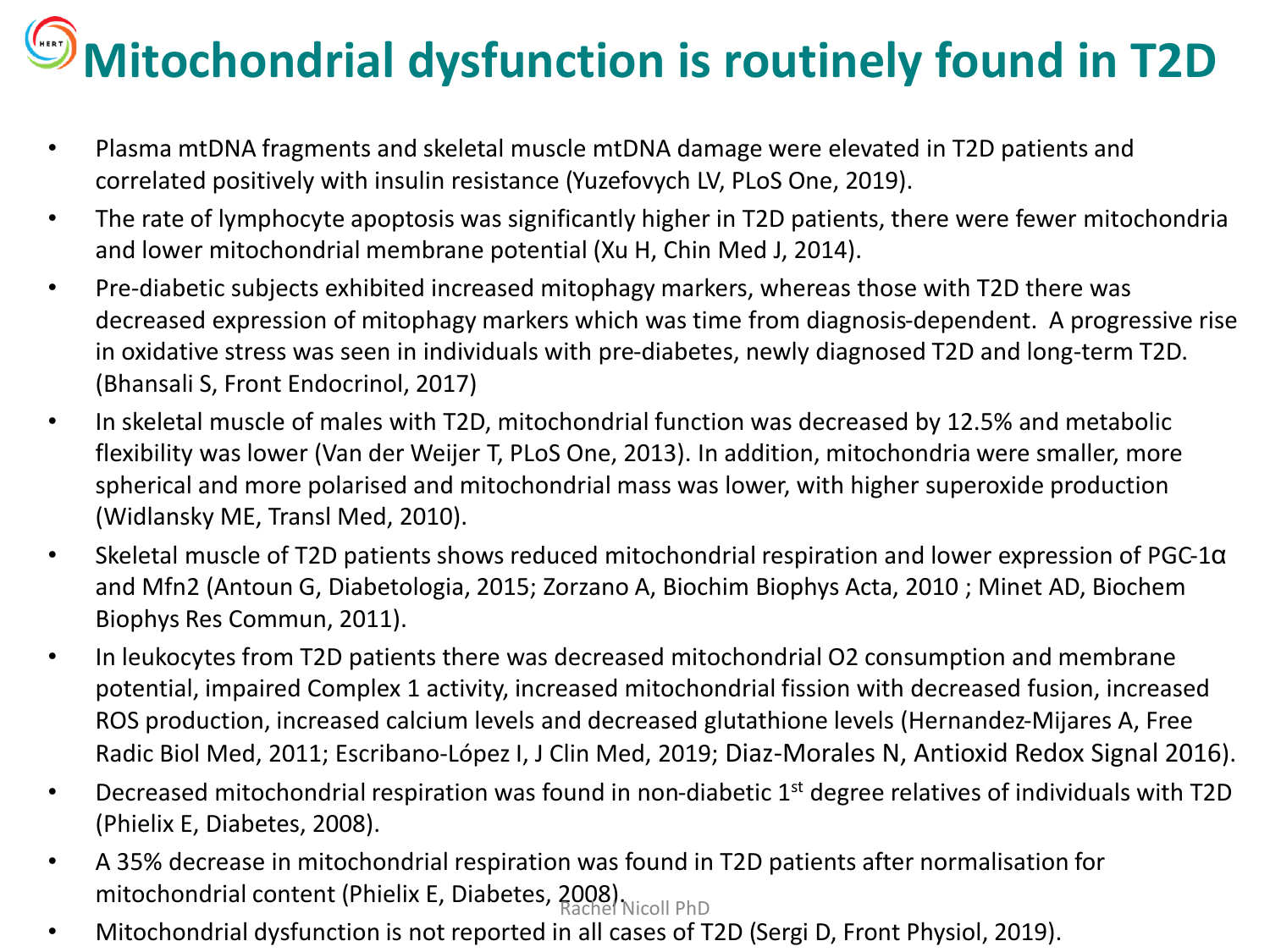## **S** Pancreatic function and mitochondria in T2D development

- In the pancreas, the β-cell rapidly reacts to fluctuations in blood glucose concentrations by adjusting ATP production and the rate of insulin secretion to maintain glycaemia and nutrient homeostasis.
- In the short-term: In response to a rise in blood glucose,  $\beta$ -cell mitochondria stimulate the synthesis of nucleotides and metabolites and increase ATP production. The increased ATP triggers membrane depolarisation, which opens voltage-gated calcium channels to increase intracellular calcium, which triggers insulin secretion, facilitated by the additional energy from ATP production. (Maechler P, Mol Cell Endocrinol, 2013; Maechler P Best Pract Res Clin Endocrinol Metab, 2012; Jitrapakdee S, Diabetologia, 2010; Fex M, J Endocrinol, 2018)
- In the long-term: The upregulated mitochondrial activity also triggers additional mitochondrial ROS production. The persistent ROS increase activates βcell UCP2, which results in proton leak across the mitochondrial inner membrane, leading to reduced ATP synthesis, leading to reduced glucose-stimulated insulin secretion. The ROS also oxidise PUFAs in mitochondrial cardiolipin and other phospholipids, which impairs membrane integrity and leads to cytochrome c release into the cytosol, followed by apoptosis of the β-cell. (Ma ZA, Exp Diabetes Res, 2012; Supale S, Trends Endocrinol Metab, 2012)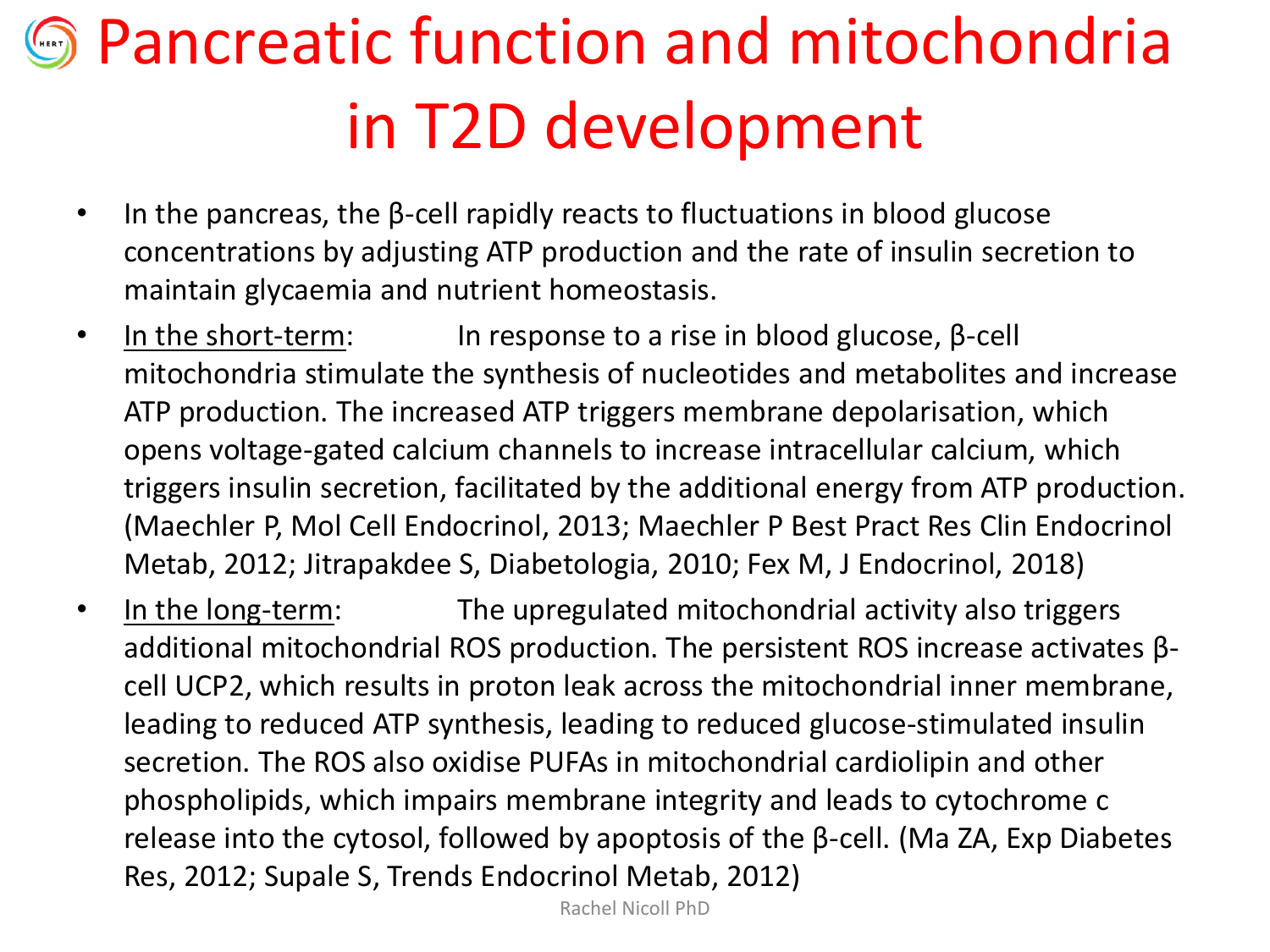

#### **Does mitochondrial dysfunction cause T2D?**  Possibly

- 'Mitochondrial dysfunction is a central contributor to β-cell failure in the evolution of T2D' (Ma ZA, Exp Diabetes Res, 2012).
- 'There is a growing body of evidence showing that mitochondrial dysfunction plays an important role in the pathogenesis of T2D'. Variation in mtDNA quantity and quality are associated with the risk of developing diabetes. (Kwak SH, Front Biosci, 2016)
- 'Mitochondrial ROS production may be a key factor...in the development of insulin resistance and type 2 diabetes (Nishikawa T, Diabetes Res Clin Pract, 2007).
- Decreased pancreatic mtDNA copy number is linked to the pathogenesis of T2D. Low mtDNA levels in pre-diabetic patients predict T2D development, while mitochondrial dysfunction leads to pancreatic beta cell malfunction (Lamson DW, Altern Med Rev, 2002).
- Increased activity of UCP2, found in pancreatic β-cells, is associated with cell degeneration, decreased insulin secretion and T2D. β-cell UCP2 expression is upregulated by glucolipotoxic conditions, regulated by mitochondrial superoxide. (Chan CB, Diabetes, 2004; Sreedhar A, Mitochondrion, 2017).
- Dysregulation of intracellular Ca2+ homeostasis due to mitochondrial dysfunction or defects in the function of MAMs are involved in the pathogenesis of insulin insensitivity and T2D (Wang CH, J Biomed Sci, 2017).
- Whereas the association between impaired mitochondrial function and T2D is strong, a causal pathogenic relationship remains uncertain (Patti M. Endocr Rev. 2010).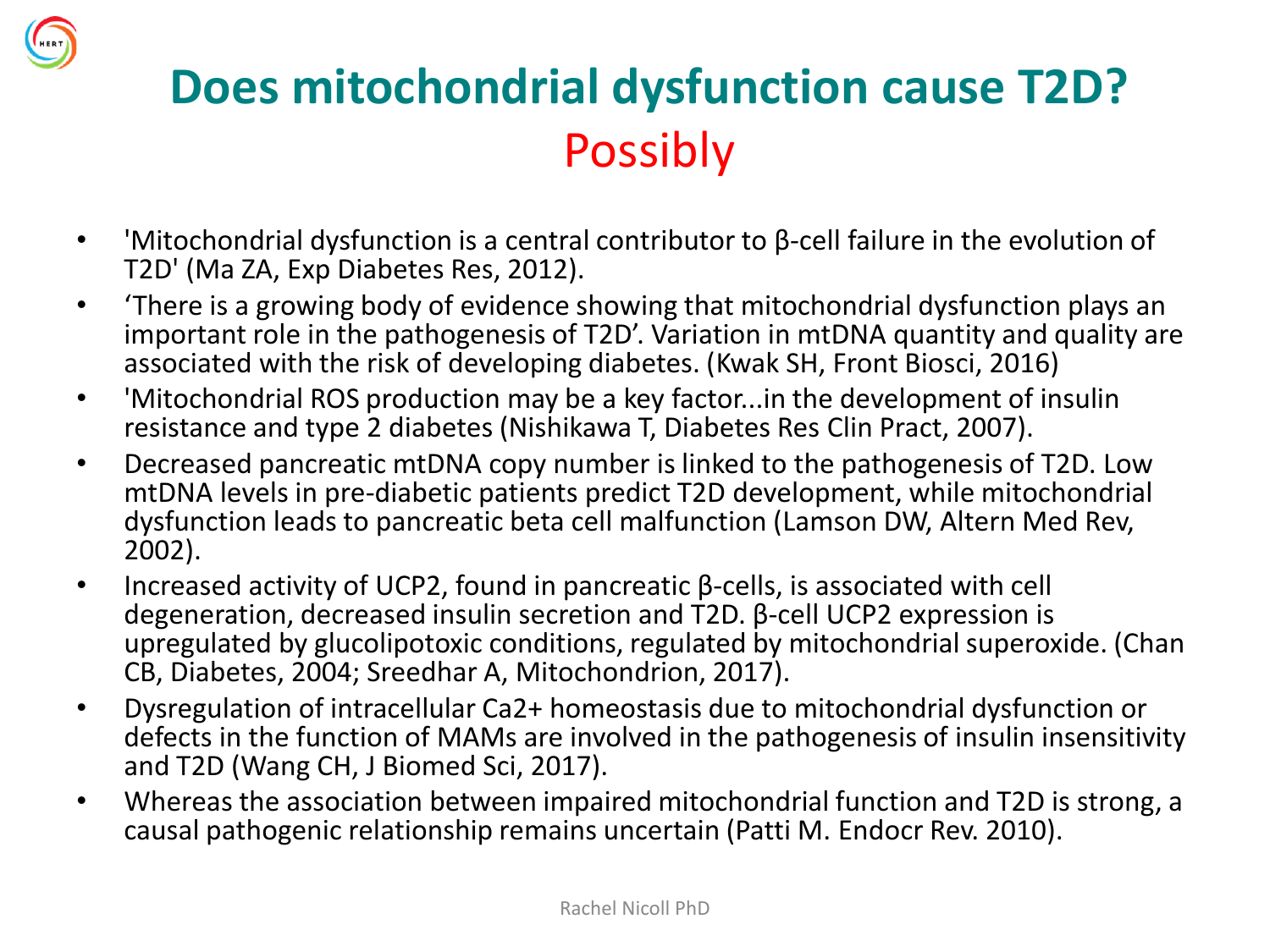#### **Does mitochondrial dysfunction contribute to diabetes complications? Probably**

- Mitochondrial dysfunction contributes to the development and progression of diabetic kidney disease through ROS overproduction, activation of apoptosis and defective mitophagy (Wei PZ, Clin Chim Acta, 2019) as well as reduced mtDNA copy number (Al-Kafaji G, Exp Ther Med, 2018).
- Development of diabetic peripheral neuropathy is mediated through inhibition of the AMPK/PGC-1  $\alpha$  pathway leading to mitochondrial dysfunction which contributes to neuron apoptosis, distal axonopathy and nerve demyelination (Zhang Q, Chin J Integr Med, 2019).
- Excessive mitochondrial ROS from dysfunctional mitochondria play a key cellsignalling role in the development of diabetic vascular endothelial dysfunction (Widlansky ME, Transl Res, 2018; Chandrasekaran K, Int Rev Neurobiol, 2019).
- Many studies demonstrate that mitochondrial defects occur in the heart in individuals with insulin resistance or T2D, while diabetic cardiomyopathy is associated with dysregulated oxidative substrate selection (Montgomery M, Biology, 2018).
- Mitochondrial fission induced by Drp1 plays a critical role in the pathogenesis of several diabetes complications (Williams M, Front Endocrinol, 2018). Rachel Nicoll PhD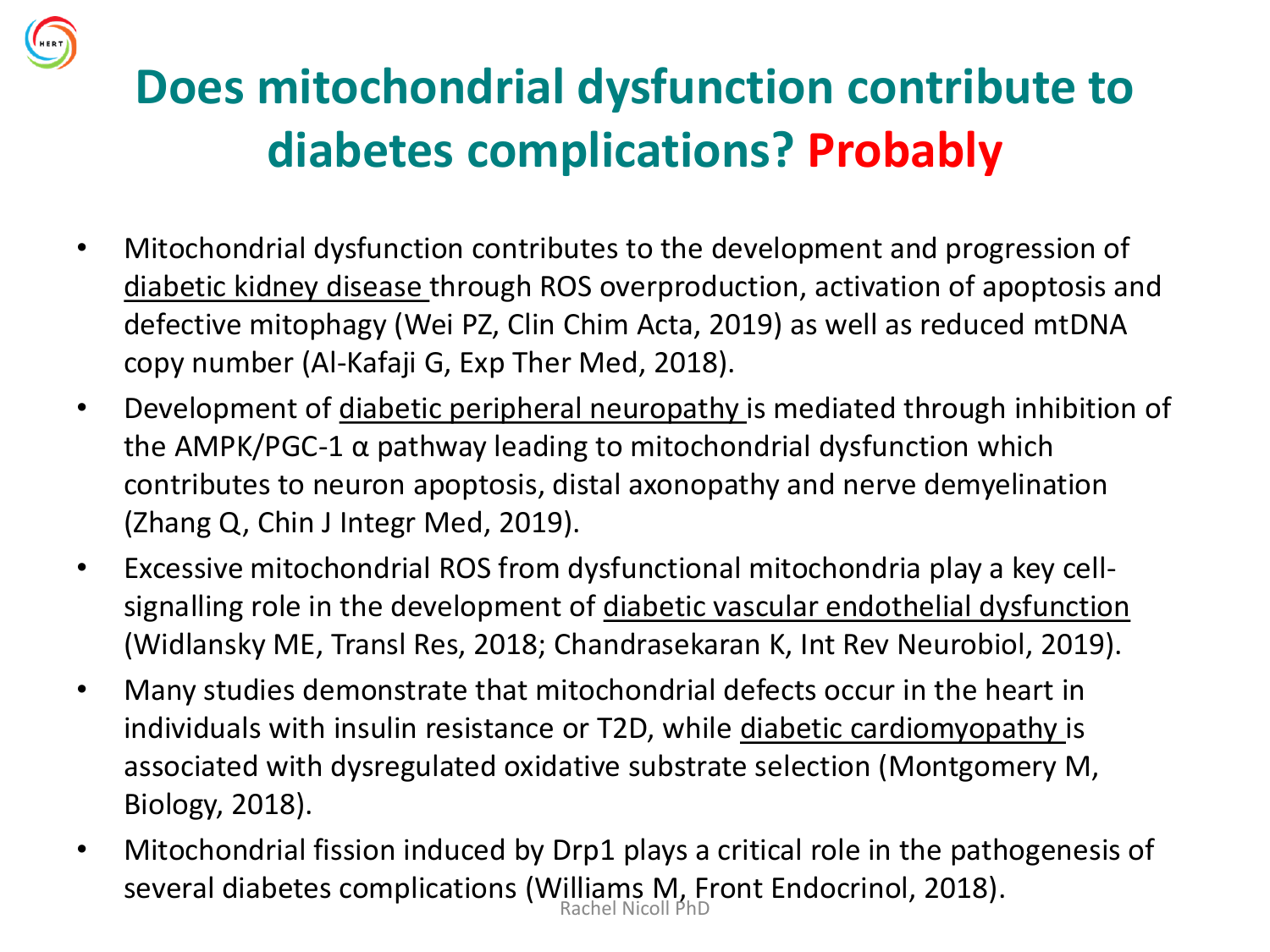#### $\bigodot$ **Does T2D cause mitochondrial dysfunction? ?**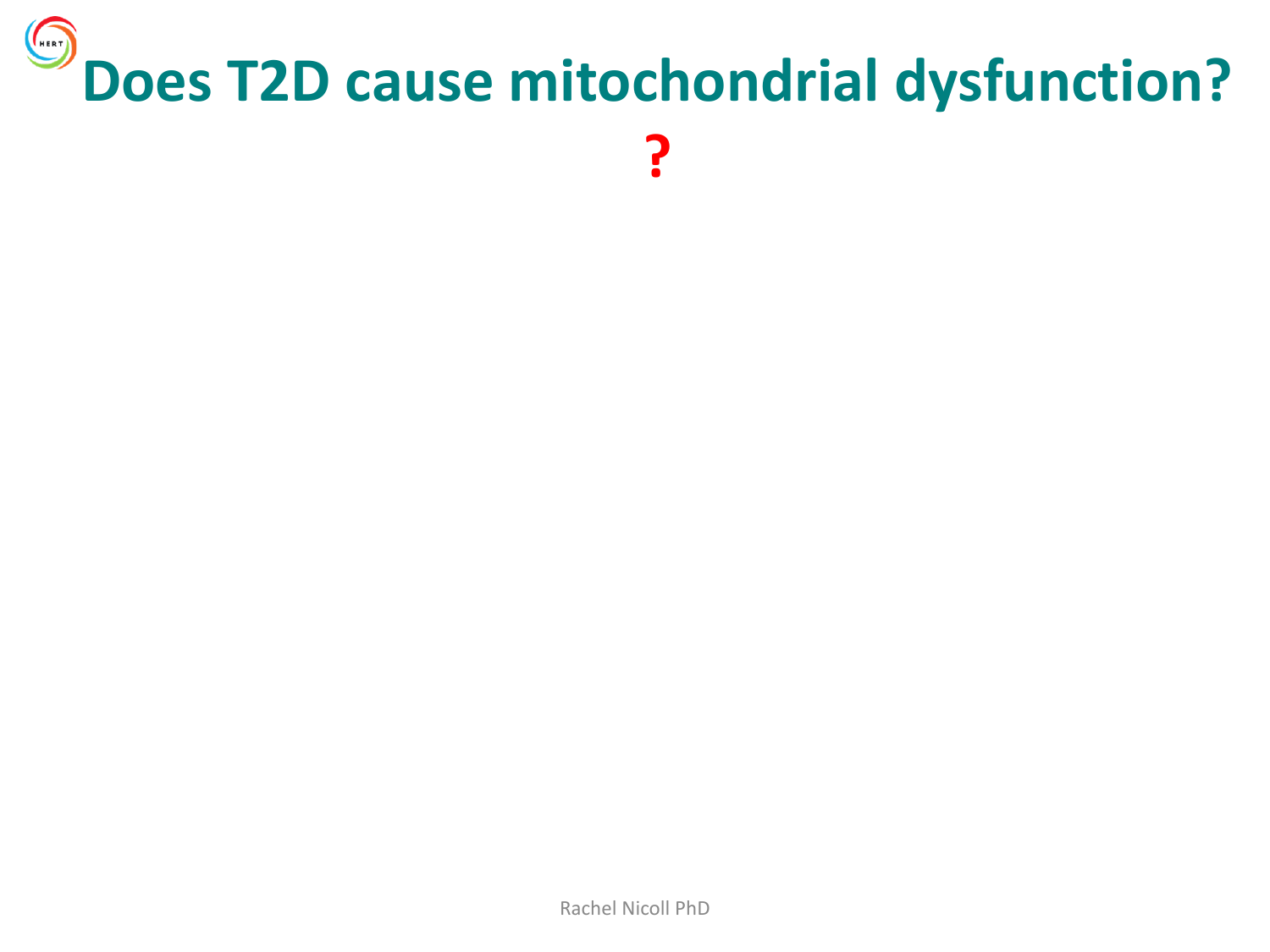

#### **Mitochondrial dysfunction is routinely found in T1D**

- T-cells from patients with T1D exhibited mitochondrial inner membrane hyperpolarisation, increased mtROS production and lower intracellular ATP levels; excess mtROS can signal antigen-specific T cell activation (Chen J, Sci Rep, 2017; Chen J, Antioxid Redox Signal, 2018).
- In young adults with T1D, skeletal muscle mitochondrial oxidative capacity was significantly lower, and specifically at Complex II of the ETC, with increased mitochondrial H2O2 emission at Complex III (Monaco CMF, Diabetologia, 2018).
- Leukocyte mitochondrial membrane potential was elevated in T1D patients, which correlated with fasting plasma glucose (Matteucci E, Cell Biochem Biophys, 2011).
- In T1D patients deprived of their insulin, muscle expression of OXPHOS genes and mitochondrial ATP production were decreased (Karakelides H, Diabetes, 2007).
- In the cortex of type 1 diabetic rodents, depressed mitochondrial respiration rate, Mfn2, DRP1, AMPK, SIRT2 and PGC-1 $\alpha$  expression, antioxidant production and membrane polarisation were seen (Roy Chowdhury S, Mol Cell Neurosci, 2018).
- Coronary endothelial cells from diabetic mice showed fragmented mitochondria, reduced mitochondrial fusion proteins and elevated fission proteins, with raised mitochondrial superoxide (Makino A, Diabetologia, 2010).
- Cardiac mitochondria from T1D rodents displayed severe metabolic inflexibility, with reduced respiration in the presence of non-fatty acid substrates and lowered pyruvate dehydrogenase and Complex II activity (Vadvalkar SS, Biochem J, 2013).
- In mice with T1D, renal superoxide production was reduced, with decreased mitochondrial biogenesis, pyruvate dehydrogenase and AMPK (Dugan LL, J Clin Invest, 2013).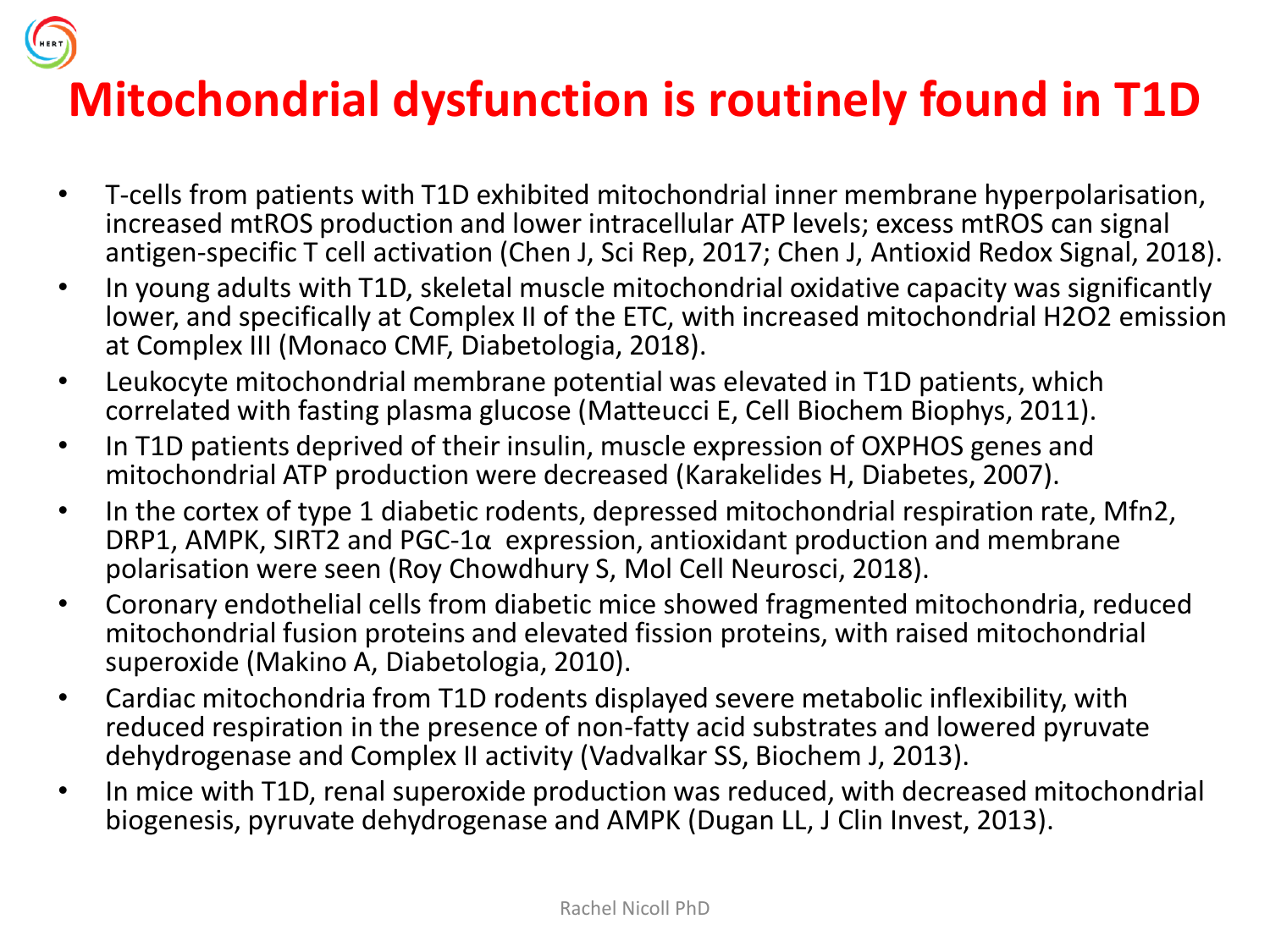## **Does mitochondrial dysfunction cause T1D? Too few studies**

- Human studies are limited but a specific SIRT1 mutation was found to be associated with type 1 diabetes (Kane AE, Circ Res, 2018).
- Mitochondrial dysfunction in β-cells sensitises these cells to immune-mediated destruction via direct or indirect mechanisms.
- Excess mtROS can signal antigen-specific T cell activation; mitochondrial dysfunction in T cells has been noted as a feature of some human autoimmune diseases. Under immune attack, mtROS participate in β-cell damage. Sensitivity of β-cells to mtROS is associated with genetic T1D risk. Mitochondrial dysfunction and altered metabolism have also been observed in immune cells of patients with T1D. (Chen J, Antioxid Redox Signal, 2018)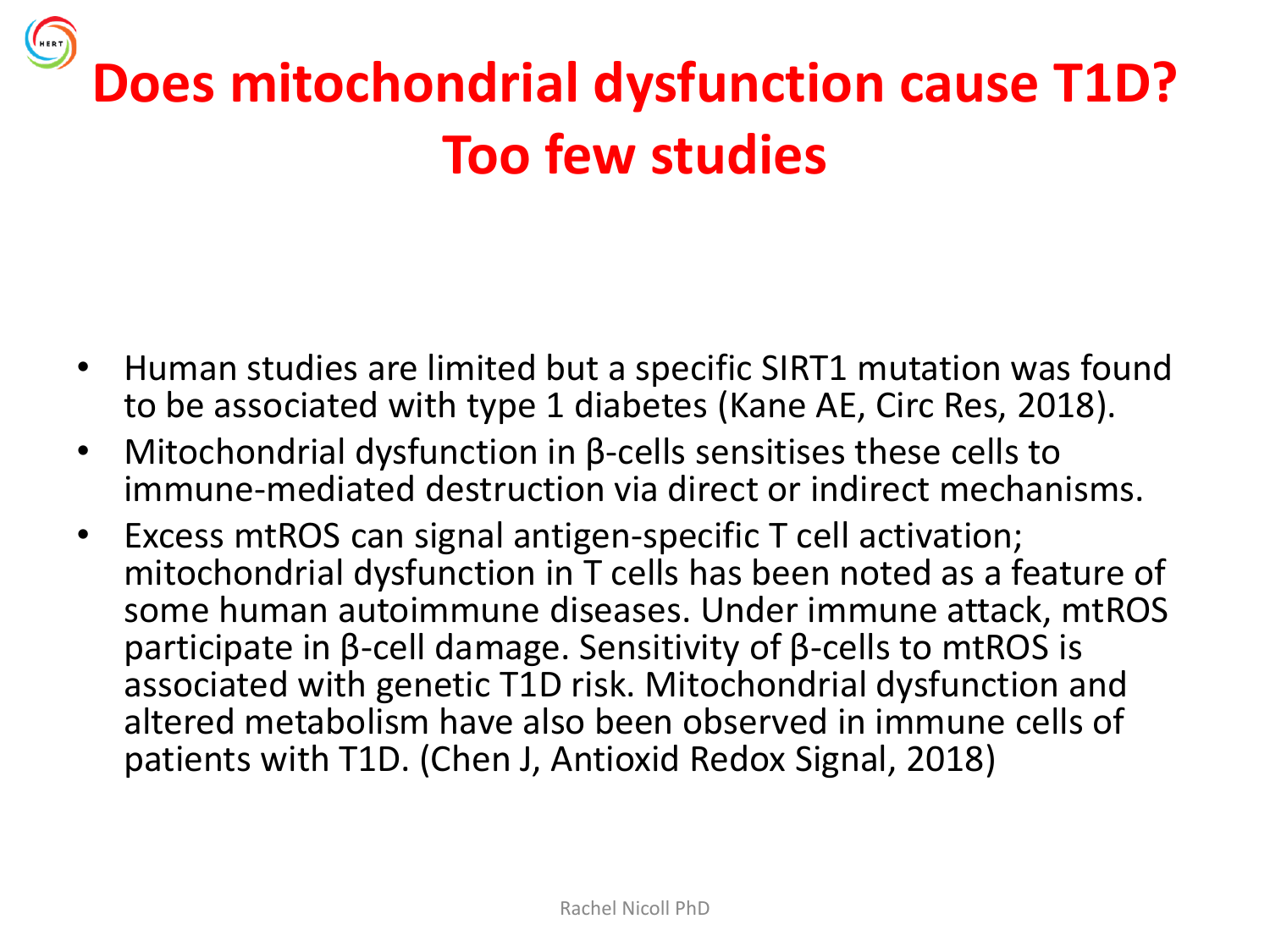

### **Does T1D cause mitochondrial dysfunction? Too few studies**

• Hyperglycaemia in T1D caused cytosolic Ca2+ influx and activation of cyclophilin D, which increased opening of the mitochondrial permeability transition pore (MPTP), causing an oxidative outburst and cell death (Papu John AS, Am J Physiol Endocrinol Metab, 2019).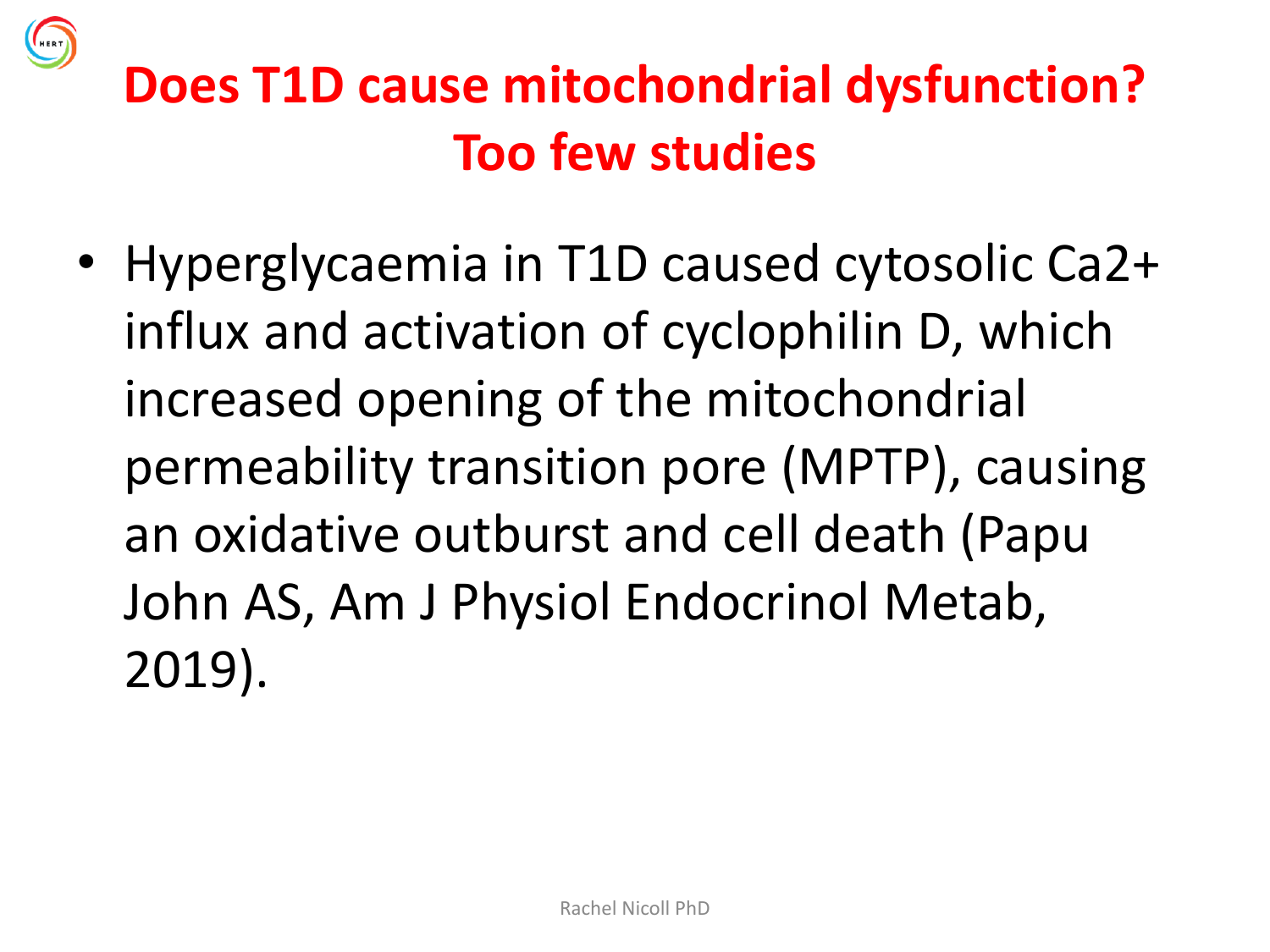

## Similarity of T1D and T2D?

- It has often been remarked that both T1D and T2D are associated with the same long term complications because they arise from the same pathogenic processes at mitochondrial level.
- Furthermore, the drug streptozotocin, which generates beta-cell toxicity, is used to induce T1D in animals and is sometimes used to induce T2D as an alternative to a high fat diet.
- Can these results for T2D induction really be extrapolated to humans?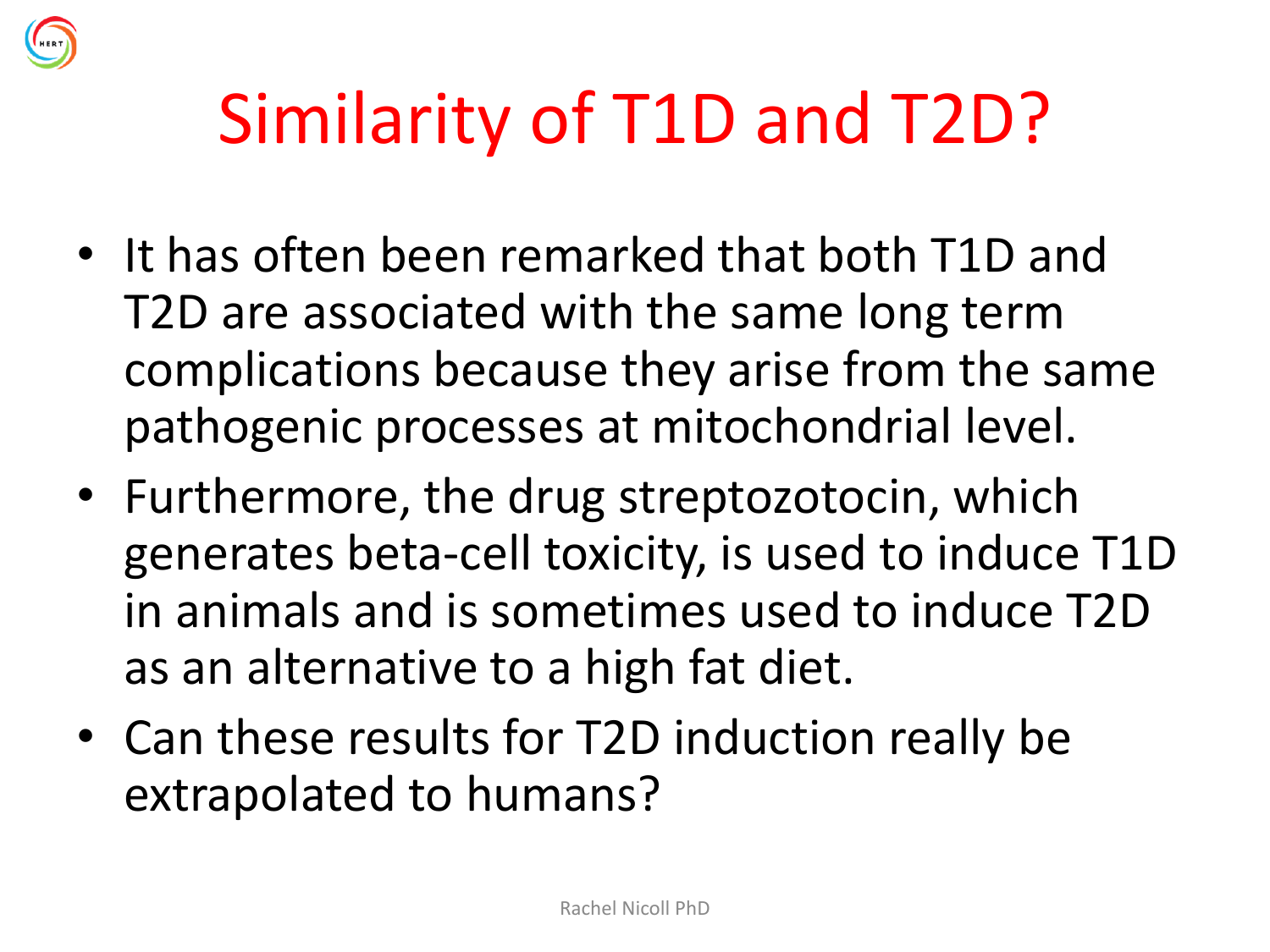

### **So what is going on?**

It looks as if metabolic disease may cause mitochondrial dysfunction and mitochondrial dysfunction may cause metabolic disease.

I came up with 5 possible reasons why this might be so:

- There have not yet been enough studies carried out to demonstrate a reliable direction of causality.
- There is a confounding factor: some other factor which has not yet been identified is the mediating factor between both relationships.
- The direction of causality varies by tissue type.
- There is an element of adaptation that masks the direction of causality.
- Both are true: positive feedback loop.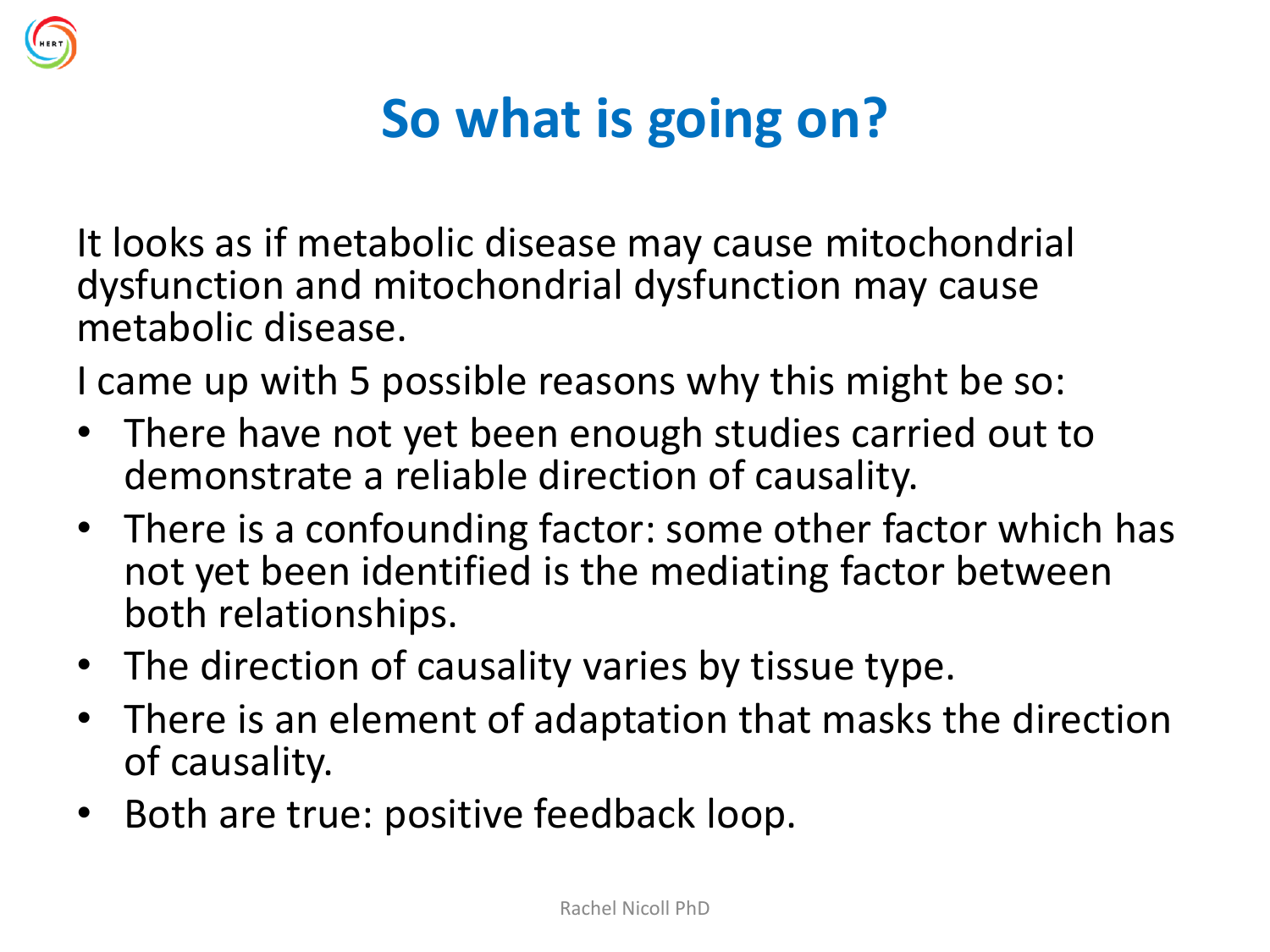#### **Examples of adaptation and compensation**

- Despite an impairment in mitochondrial function, mitochondrial elements are initially upregulated to compensate but if the impairment is not corrected, a disease state ensues. This may explain the lack of clarity of study results.
- Despite lower mitochondrial content, skeletal muscle showed no differences in OXPHOS or ETC capacity between patients with T2D and healthy controls, suggesting that OXPHOS is upregulated to compensate for fewer mitochondria (Boushel R, Diabetologia, 2007).
- An increase in mitochondrial efficiency precedes the development of insulin resistance in skeletal muscle (Crescenzo R, Front Physiol, 2015; Sergi D, Front Physiol, 2019).
- Insulin resistant β-cells exposed to increased lipids respond by increasing mitochondrial volume, which is associated with enhanced mitochondrial metabolism as a means of βcell compensation (Fex M, Diabetologia, 2007).
- In the pancreas, the β-cell rapidly reacts to fluctuations in blood glucose concentrations by adjusting ATP production and the rate of insulin secretion to maintain glycaemia and nutrient homeostasis. In the longer term, because the upregulated mitochondrial activity also triggers additional ROS production, this activates β-cell UCP2, which results in proton leak across the mitochondrial inner membrane, leading to reduced ATP synthesis, leading to reduced glucose-stimulated insulin secretion and apoptosis of the β-cell. (Maechler P, Mol Cell Endocrinol, 2013; Maechler P Best Pract Res Clin Endocrinol Metab, 2012; Jitrapakdee S, Diabetologia, 2010; Fex M, J Endocrinol, 2018; Ma ZA, Exp Diabetes Res, 2012; Supale S, Trends Endocrinol Metab, 2012)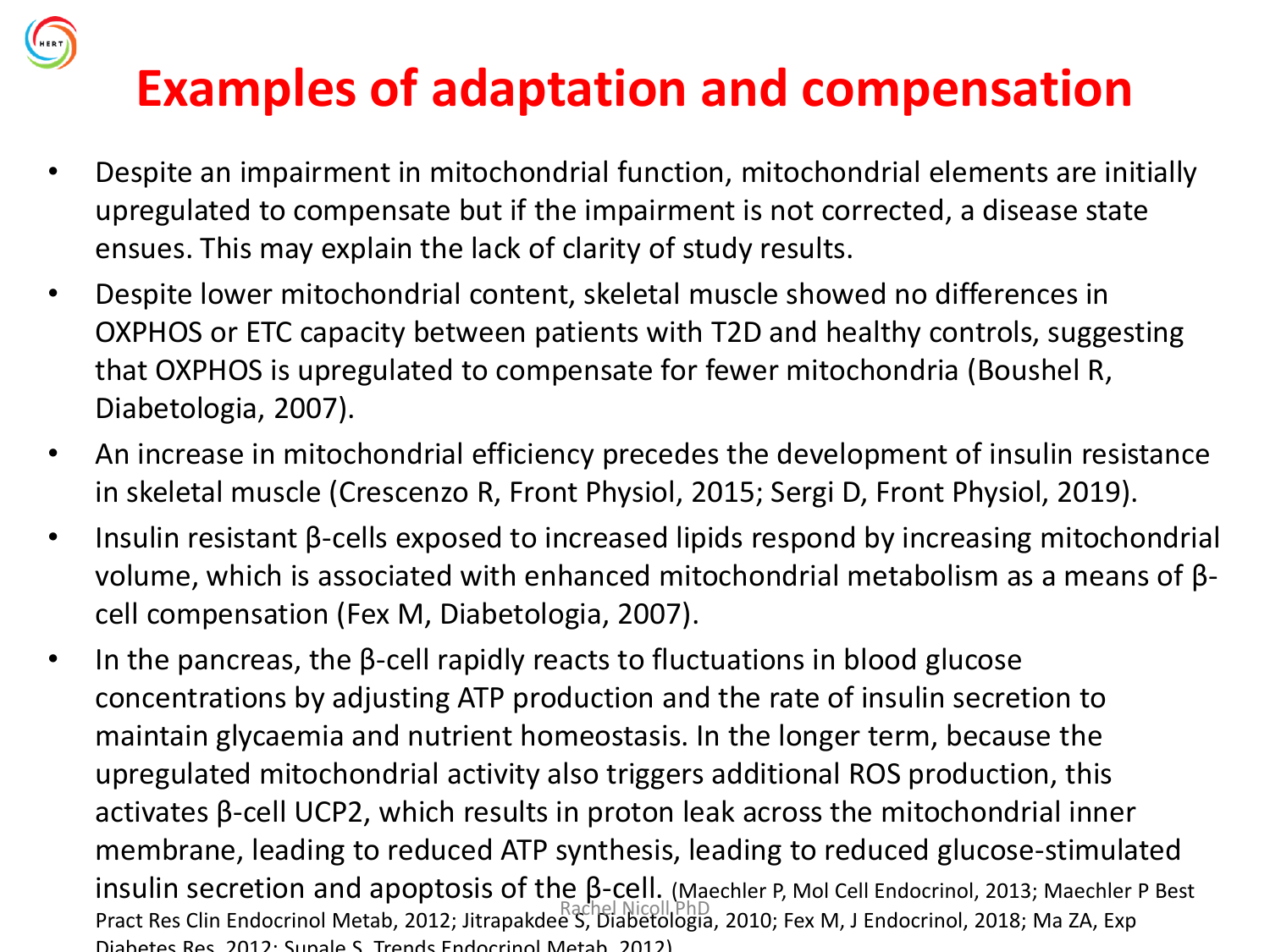## Examples of adaptation in obesity, insulin resistance and T2D \*

- Despite lower mitochondrial content, skeletal muscle showed no differences in OXPHOS or ETC capacity between patients with T2D and healthy controls, suggesting that OXPHOS is upregulated to compensate for fewer mitchondria (Boushel R, Diabetologia, 2007).
- Skeletal muscle from insulin resistant rats showed reduced mitochondrial fatty acid oxidative capacity at week 6, which was compensated for by an adaptive increase in mitochondrial function at week 12, which could not be sustained by week 19, at which point hyperglycaemia developed (Lenaers E, Obesity, 2010).
- An increase in mitochondrial efficiency precedes the development of insulin resistance in skeletal muscle (Crescenzo R, Front Physiol, 2015; Sergi D, Front Physiol, 2019).
- Insulin resistant β-cells exposed to increased lipids respond by increasing mitochondrial volume, which is associated with enhanced mitochondrial metabolism as a means of βcell compensation (Fex M, Diabetologia, 2007).
- In visceral fat from mice fed an obesogenic diet, increased mitochondrial oxygen consumption rate and mitochondrial ROS were seen after 2 months but up until 6 months there was markedly increased mitochondrial DNA content and biogenesis and expression of PGC-1α, TFAM and MnSOD (Wang PW, Antioxid Redox Signal, 2014).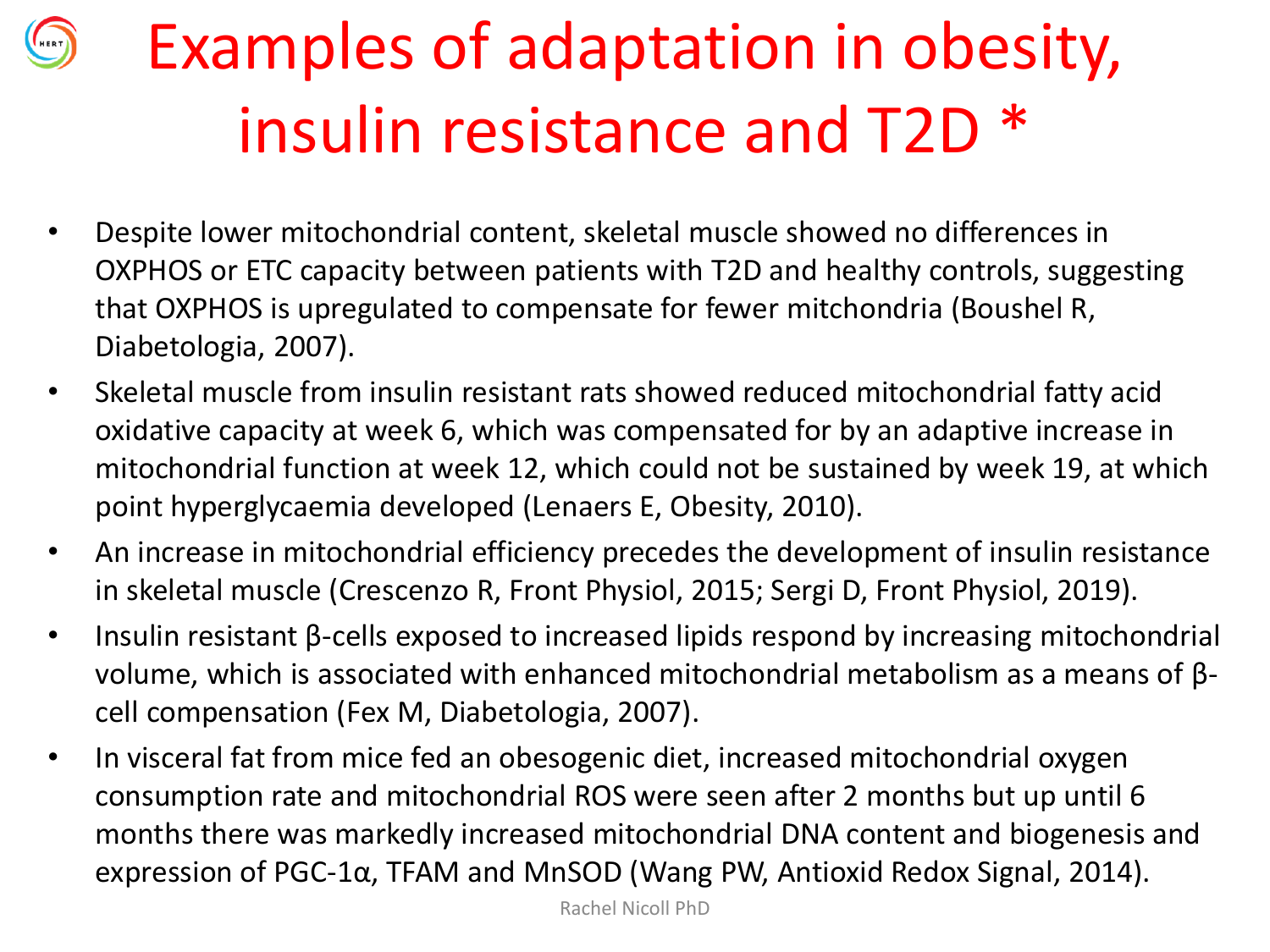**Elements of mitochondrial dysfunction seen in developed metabolic disease** 

- Decreased elements of the TCA cycle, downregulation of OXPHOS, impaired Complex 1 activity, decreased supercomplexes, decreased O2 consumption and reduced ATP synthesis.
- Decreased metabolic flexibility.
- Reduced quantity of mtDNA, mtDNA damage.
- Mitochondria are smaller and more spherical. Fewer and fragmented mitochondria due to downregulated fusion and mitochondrial biogenesis (decreased PGC-1, Nrf1 and TFAM) and upregulated fission. Mitophagy is often downregulated in T2D development.
- Excess ROS production and decreased mitochondrial antioxidants.
- Increased mitochondrial calcium uptake and upregulation of the MCU.
- Decreased mitochondrial membrane potential and modification of membrane proteins. In T2D, high blood glucose concentrations can be the cause of the misfolding of the pancreatic protein amylin (aka islet amyloid polypeptide). (Pillay K, Biomed Res Int, 2013)
- Formation of the mtPTP, leading to apoptosis (in hepatocytes and pancreatic β-cells).
- Disruption of MAM integrity.
- In the pancreas: β-cells-cells are swollen, with disordered cristae and in islet cells, NADPH **oxidase was elevated.** Rachel Nicoll PhD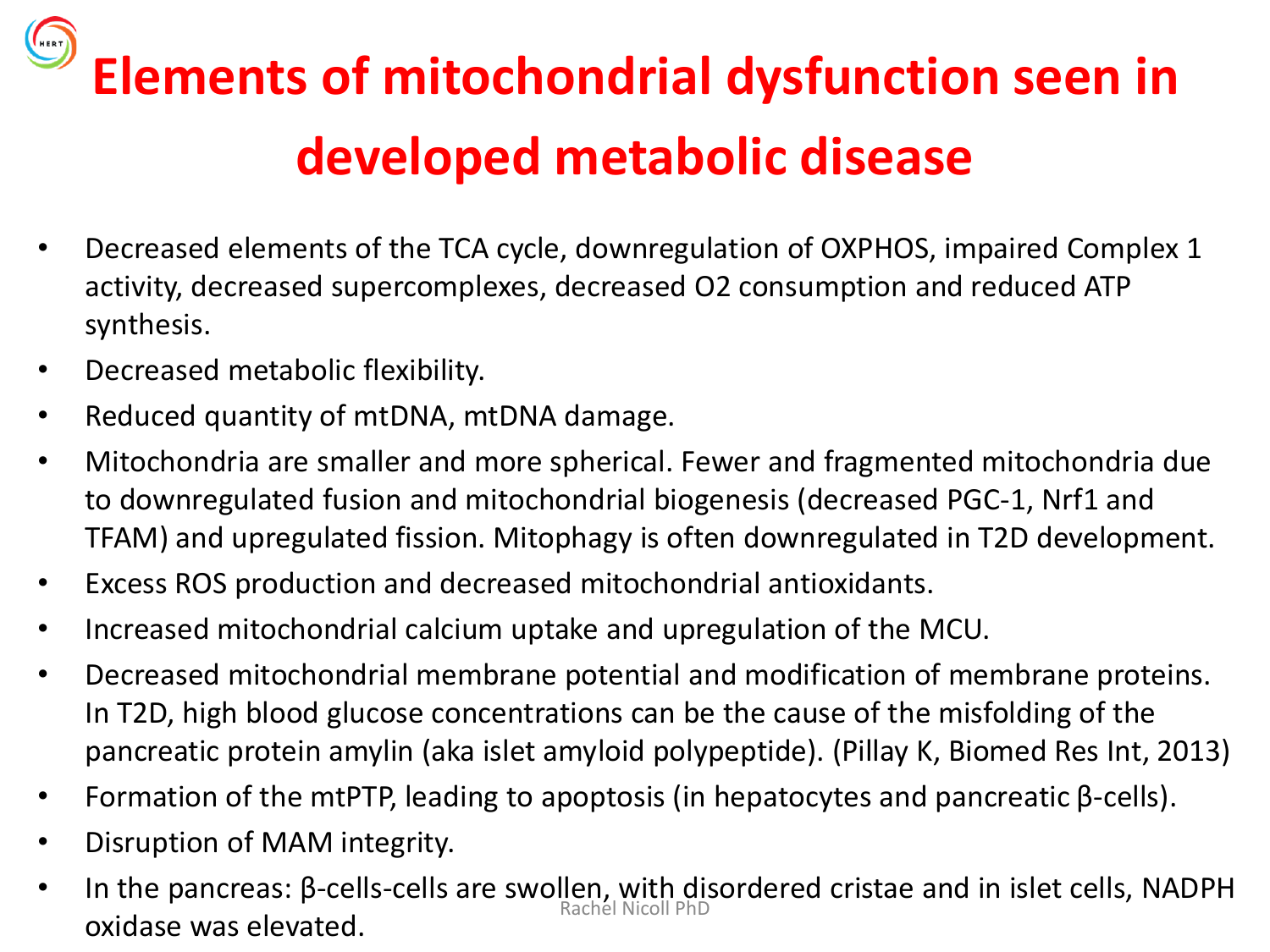## **Most conventional treatments for obesity and diabetes utilise mitochondrial pathways**

- One of the earliest successful weight loss drugs (DNP: 2,4, dinitrophenol) was an 'uncoupler', preventing the manufacture of ATP. It had some rather serious side effects: cataracts, toxicity symptoms similar to pesticides and vehicle exhaust a,nd death. It was removed from the market in 1938.
- Metformin: inhibits Complex I and mitochondrial fission but also improves mitochondrial respiratory function and membrane potential, upregulating expression of SIRT3 and activity of PGC-1α. It also works by activating AMPK, which inhibits glucose production in the liver (gluconeogenesis).
- Insulin: upregulates OXPHOS. Standard treatment in T1D and treatment of last resort in T2D.
- GLP-1 receptor agonists: upregulate mitochondrial biogenesis in BAT and induce browning of WAT.
- Thiazolidinediones (Glitazones): increase mitochondrial biogenesis and OXPHOS but can also inhibit Complex I to reduce ATP production. Rachel Nicoll PhD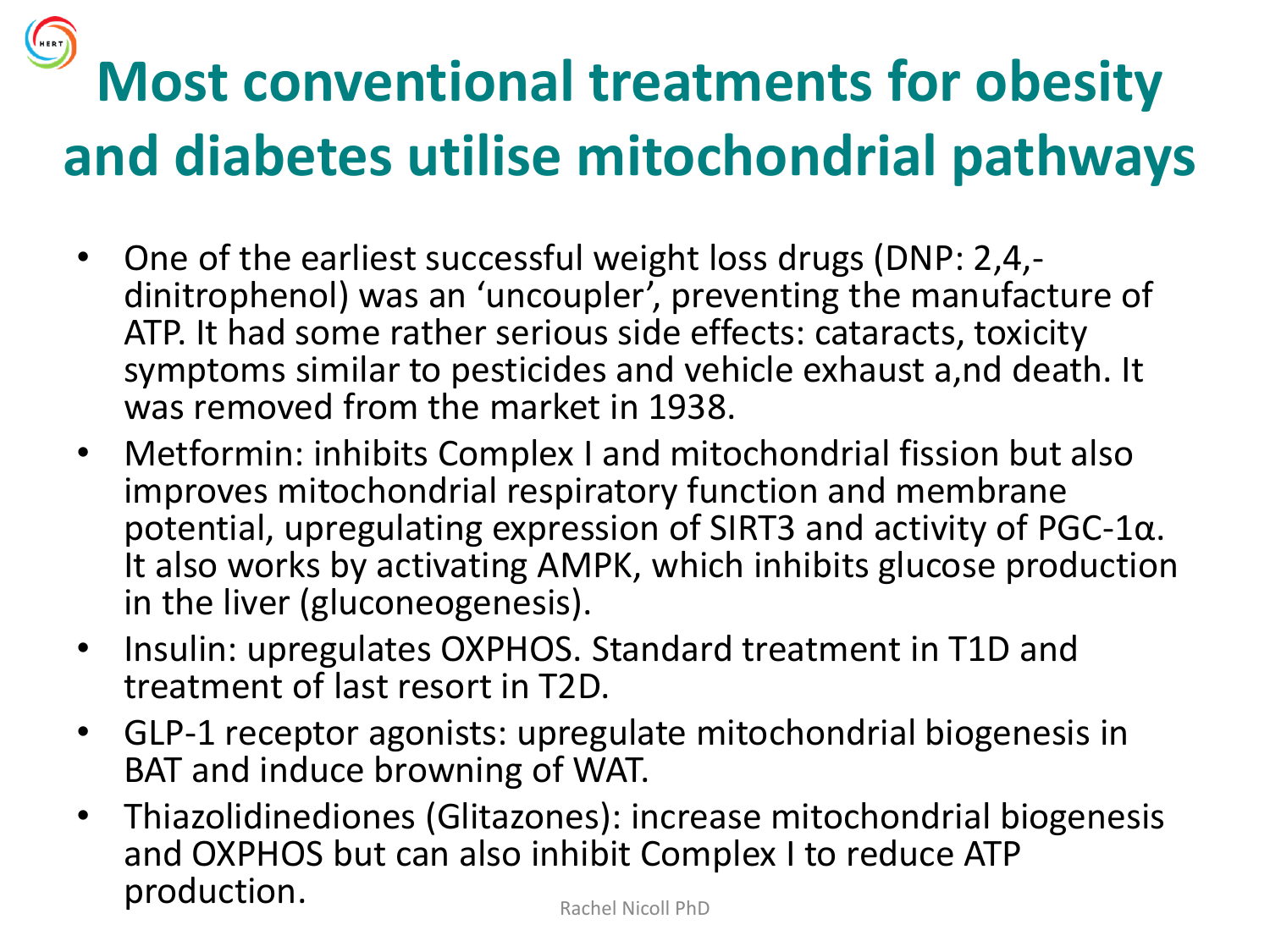

## Insulin \*

- In obese subjects, visceral adipose tissue exhibited decreased Complex II activity. Insulin treatment stimulated complex II activity in subcutaneous fat but in visceral fat it led to a decrease in complex II activity (Ngo DTM, Am J Physiol Endocrinol Metab, 2019).
- In humans, insulin infusions led to increased expression of skeletal muscle mitochondrial proteins, higher oxidative enzyme activity and greater ATP production (Asmann YW, Diabetes, 2006; Stump CS, PNAS, 2003).
- Insulin increases ATP synthesis, OXPHOS coupling efficiency and glucose sensitivity. The improvement in mitochondrial function is explained by an insulin-induced decrease of mitochondrial proton leak. (Nisr RB, Biochim Biophys Acta, 2014)
- In rats with T1D, insulin increased mitochondrial ETC proteins, increasing spare respiratory capacity by up to 3-fold in sensory neurons, which enhanced neurite outgrowth and protected against neuropathy (Aghanoori MR, Exp Neurol, 2017). It also downregulated SIRT1 and AMPK in the diabetic rat, probably contributing to hepatic lipid accumulation (Barazzoni R, Clin Nutr, 2011).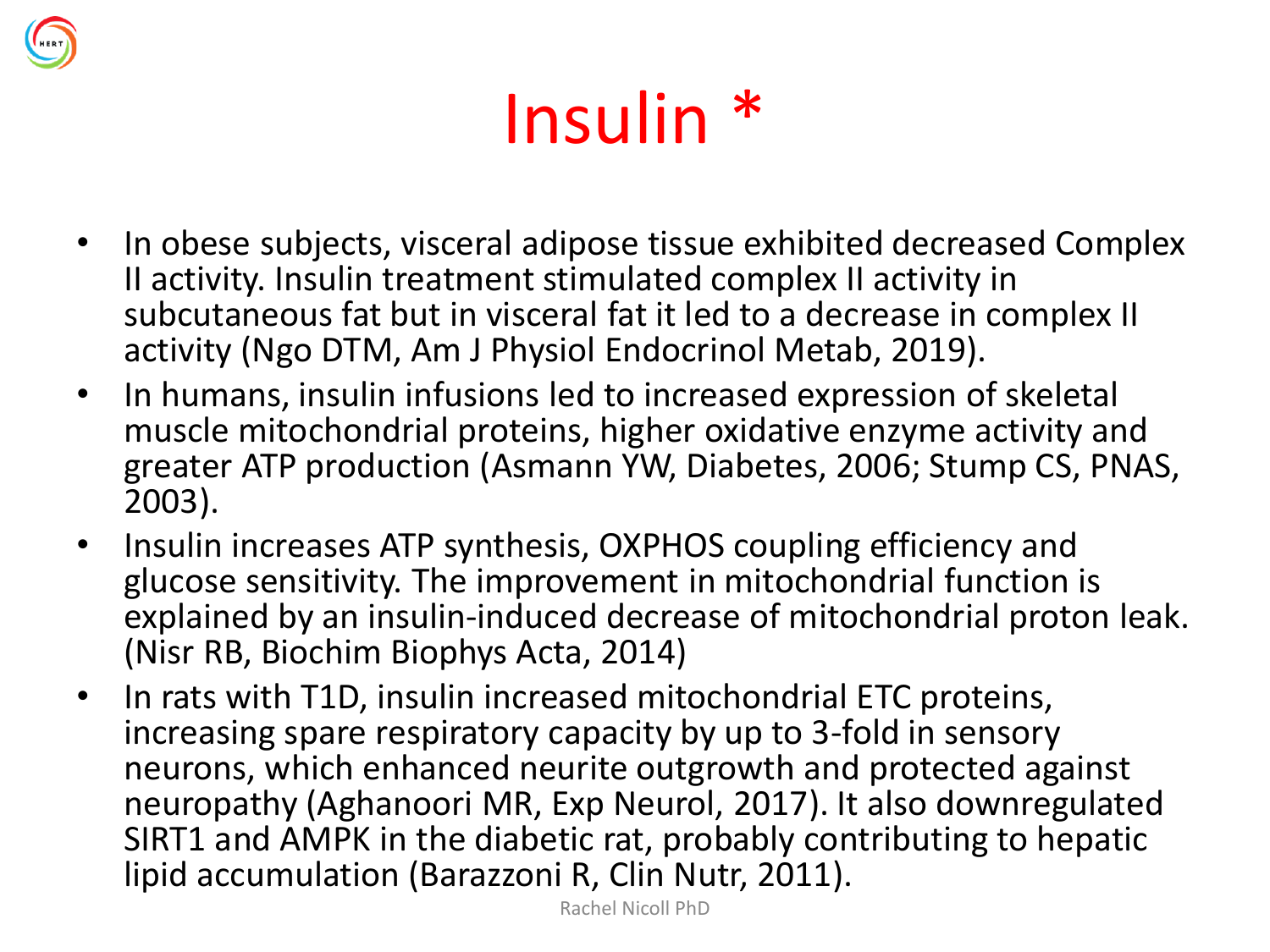

- In obese mice, liraglutide attenuated weight gain and fat mass and upregulated the BAT AMPK-SIRT-1-PGC1- $\alpha$  pathway, suggesting that the antiobesity effect of liraglutide occurs through adaptive thermogenesis by inducing beige fat development (Zhou J, Endocrine, 2019).
- Liraglutide reduces cerebral ischaemic injury in diabetic rats by reducing inflammation and oxidative stress and hence upregulating mitochondrial ATP-sensitive potassium channels (Shi N, Neuroreport, 2019).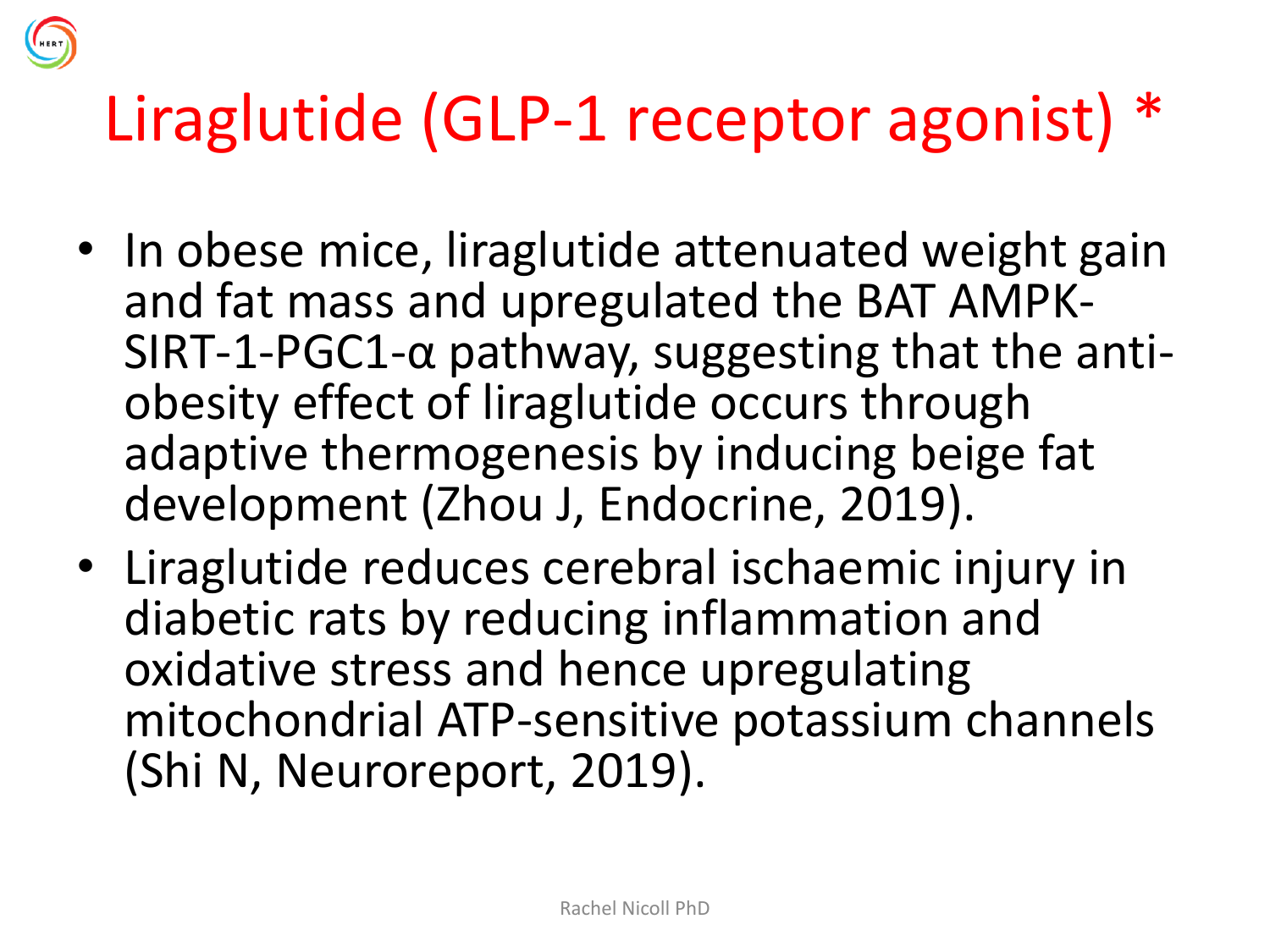## Thiazolidinediones (Glitazones)\*

- Rosiglitazones and pioglitazones inhibited Complex I in skeletal muscle, reducing ATP production and inducing a switch to aerobic glycolysis (Brunmair B, Diabetes, 2004).
- Pioglitazone increased mitochondrial biogenesis, mtDNA content and levels, nuclear-encoded ETC proteins, oxygen consumption and Complex I and IV activities and lowered mitochondrial peroxide levels in neurons (Ghosh S, Mol Pharmacol, 2007).
- Pioglitazone also improved insulin response and exercise capacity in diabetic rodent skeletal muscle by improving mitochondrial respiration and reducing oxidative stress (Takada S, Eur J Pharmacol, 2014).
- In skeletal muscle from obese diabetic subjects, rosiglitazone increased insulin sensitivity and metabolic flexibility and upregulatged genes for  $PGC-1\alpha$ , independently of mitochondrial protein content (Mensink M, Int J Obes, 2007).
- In adipocytes from diabetic subjects, rosiglitazone restored the expression level of genes in the mitochondrial respiratory complexes I - IV and increased the number of mitochondria (Hakansson J, Diabetol Metab Syndr, 2011).
- In general, glitazones increase PGC-1α expression and mitochondrial DNA copy number, and enhance the oxidative capacity of adipocytes, leading to insulin sensitisation (Wilson-Fritch L, J Clin Invest, 2004; ; Bogacka I, Diabetes, 2005; Wilson-Fritch L, Mol Cell Biol, 2003).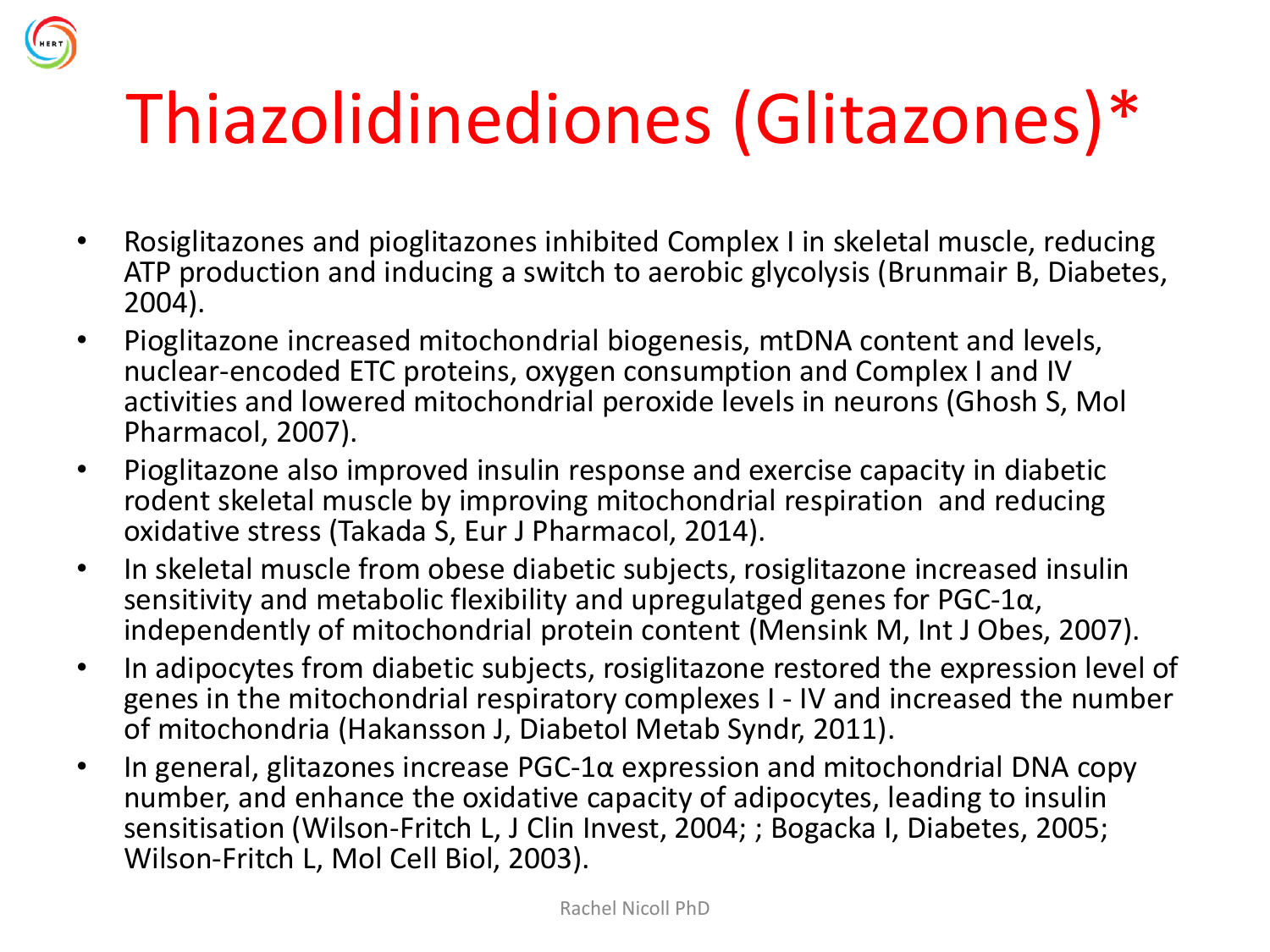

- Metformin has long been in use as a treatment for obesity and T2D.
- It is an anti-hyperglycaemic agent and works by decreasing gluconeogenesis in the liver through activation of AMPK and/or inhibition of mitochondrial glycerophosphate dehydrogenase (Madiraju AK, Nature, 2014; Zhou G, J Clin Invest, 2001). The average T2D patient has three times the normal rate of gluconeogenesis; metformin treatment reduces this by over a third.
- It can also inhibit Complex I in hepatocytes and skeletal muscle (Owen MR, Biochem J, 2000; Brunmair B, Diabetes, 2004), inducing a switch to anaerobic glycolysis.
- In a rodent model of diabetic heart failure, metformin significantly improved the mitochondrial respiratory function and mitochondrial membrane potential, upregulating expression of SIRT3 and activity of PGC-1α in myocardial tissue (Sun D, Biochem Biophys Res Commun, 2017).
- Metformin slowed the progression of diabetes-induced atherosclerosis in mice by inhibiting mitochondrial fission in endothelial cells and reducing mitochondrial fragmentation and ROS production (Wang Q, Diabetes, 2017).
- Metformin also increases the insulin sensitivity of other body tissues, enhancing peripheral glucose uptake by upregulating GLUT-4 and may antagonise the action of glucagon, thus reducing fasting glucose levels, possibly through inhibition of ROS-associated mitochondrial fission (Li A, Mol Cell Endocrinol, 2016).
- However, although separately metformin and exercise improve insulin sensitivity, together the two negate the beneficial effect. Metformin abolished the improvement in insulin sensitivity and cardiorespiratory fitness after aerobic exercise by inhibiting skeletal muscle mitochondrial respiration and protein synthesis in older adults (Konopka AR, Aging Cell, 2019). Rachel Nicoll PhD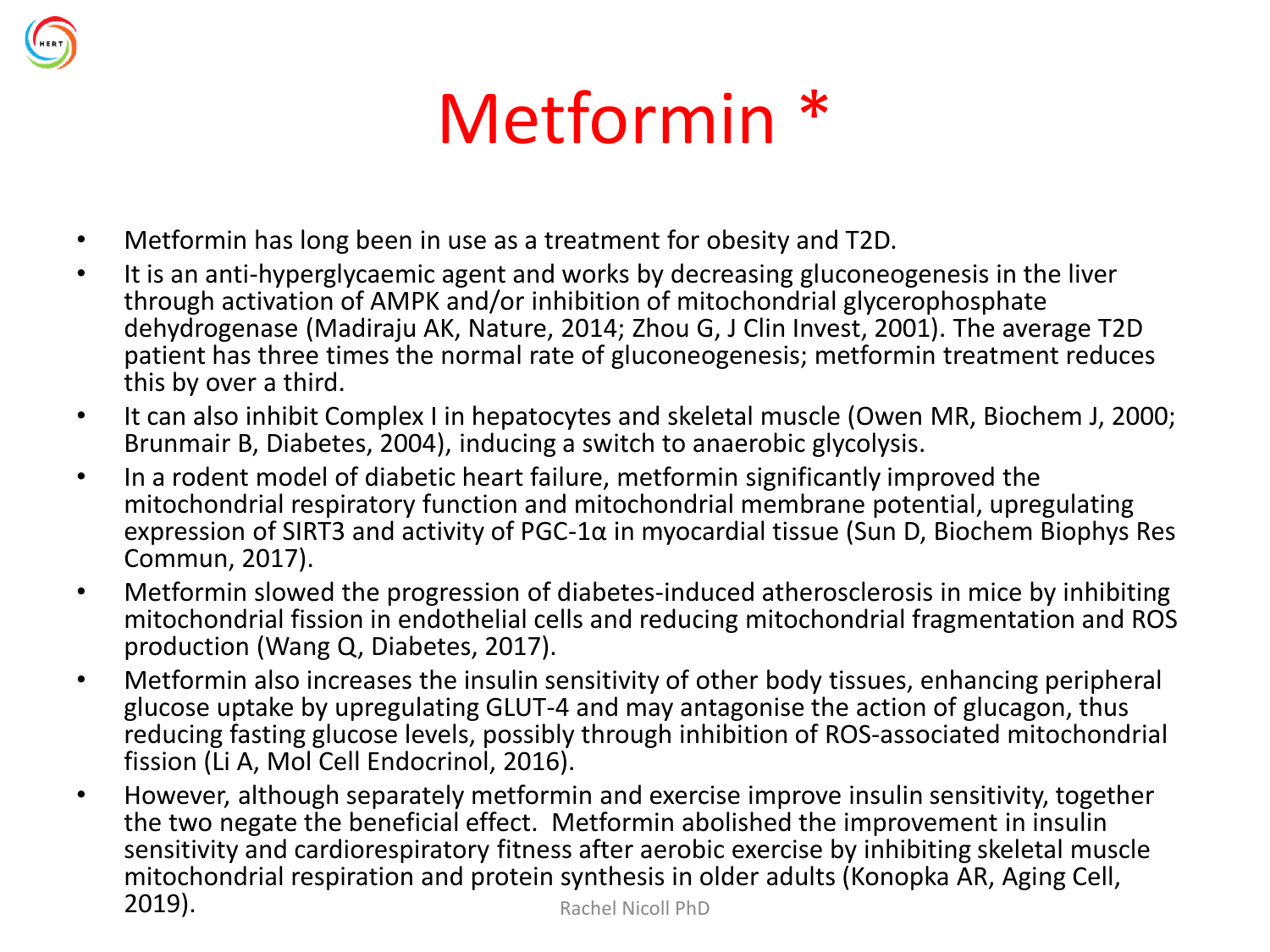

## **Metabolic inflexibility**

- **In metabolic flexibility, the mitochondria switch freely between fuel choices: glucose and fatty acids.** Flexibility is mediated by the opposing actions of insulin and glucagon, which influence, principally, adipose tissue lipolysis (insulin promotes fat storage, glucagon promotes fat breakdown). (Muoio DM. Cell. 2014)
- **Metabolic inflexibility**, thought to afflict 88% of Americans, **occurs where overconsumption and excess carbohydrates results in the mitochondria becoming stuck in metabolising glucose.** Metabolic inflexibility has now been seen in obesity, T2D, heart disease, NASH and PCOS.
- **So could excessive ketogenic diet adherence similarly promote metabolic inflexibility?**
- **Probably. Several practitioners (including Dr Mercola) are now advocating a cyclical ketogenic diet.**
- As excess fuel increases, the NADH/NAD+ ratio increases and inhibits several enzymes of the TCA cycle, leading to accumulation of acetyl co-A at bottlenecks, which further inhibits the TCA cycle.
- To restore flexibility: there is evidence for success with intermittent fasting, a ketogenic diet with L-carnitine supplementation and exercise.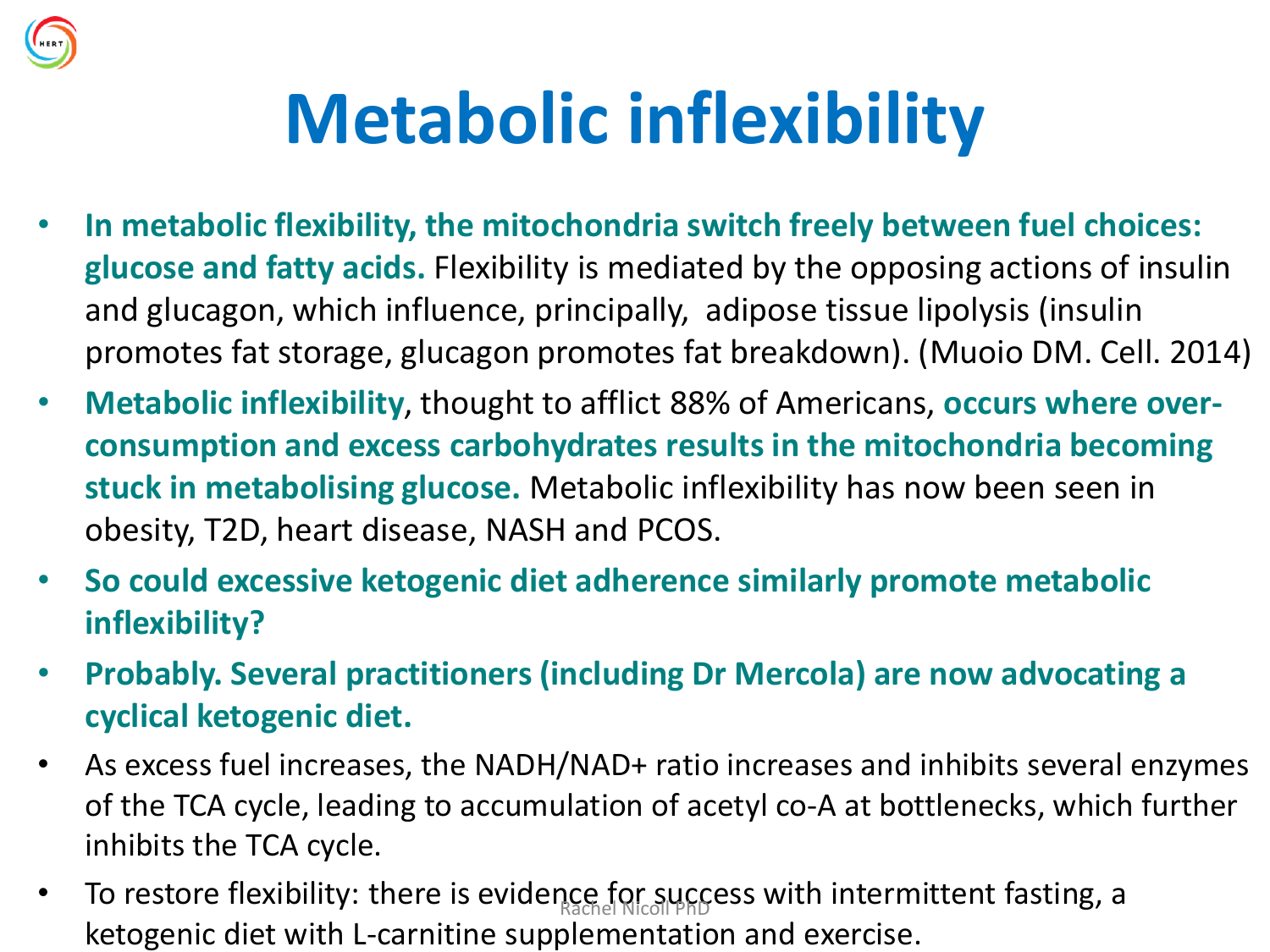#### **Mitochondrial therapies for metabolic disease**

- **Caloric restriction/intermittent fasting**: improves weight, BMI, insulin resistance and glucose disposal (in diabetics). **More effective for weight loss than exercise**. Intermittent fasting as effective as continuous.
- **Ketogenic diet**: improves weight, markers for obesity, blood glucose, HbA1c and triglycerides. **More effective for weight loss than a low calorie diet or conventional anti-diabetic diet.**
- **Exercise**: Little effect on weight but improves insulin sensitivity. A combination of aerobic and resistance training is most effective but aerobic is more effective than resistance exercise.
- **Oxygen therapy** (supplemental and hyperbaric): lowers glucose and HbA1c and improves insulin sensitivity and glucose tolerance in diabetics.
- **Extreme temperature therapy** (both heat and cold exposure): heat improves visceral adiposity, weight, HbA1c, insulin resistance, fasting plasma glucose and glycaemic control in subjects with T2D, while cold can increase glucose uptake and insulin sensitivity, decrease insulin secretion, upregulate BAT.
- **Pulsed EMFs**: improves diabetic foot ulcers and reduces pain.
- **Infrared radiation**: enhances fat layer reduction, reduces body circumference and improves diabetic foot ulcers, reduces ulcer area and decreases neuropathy.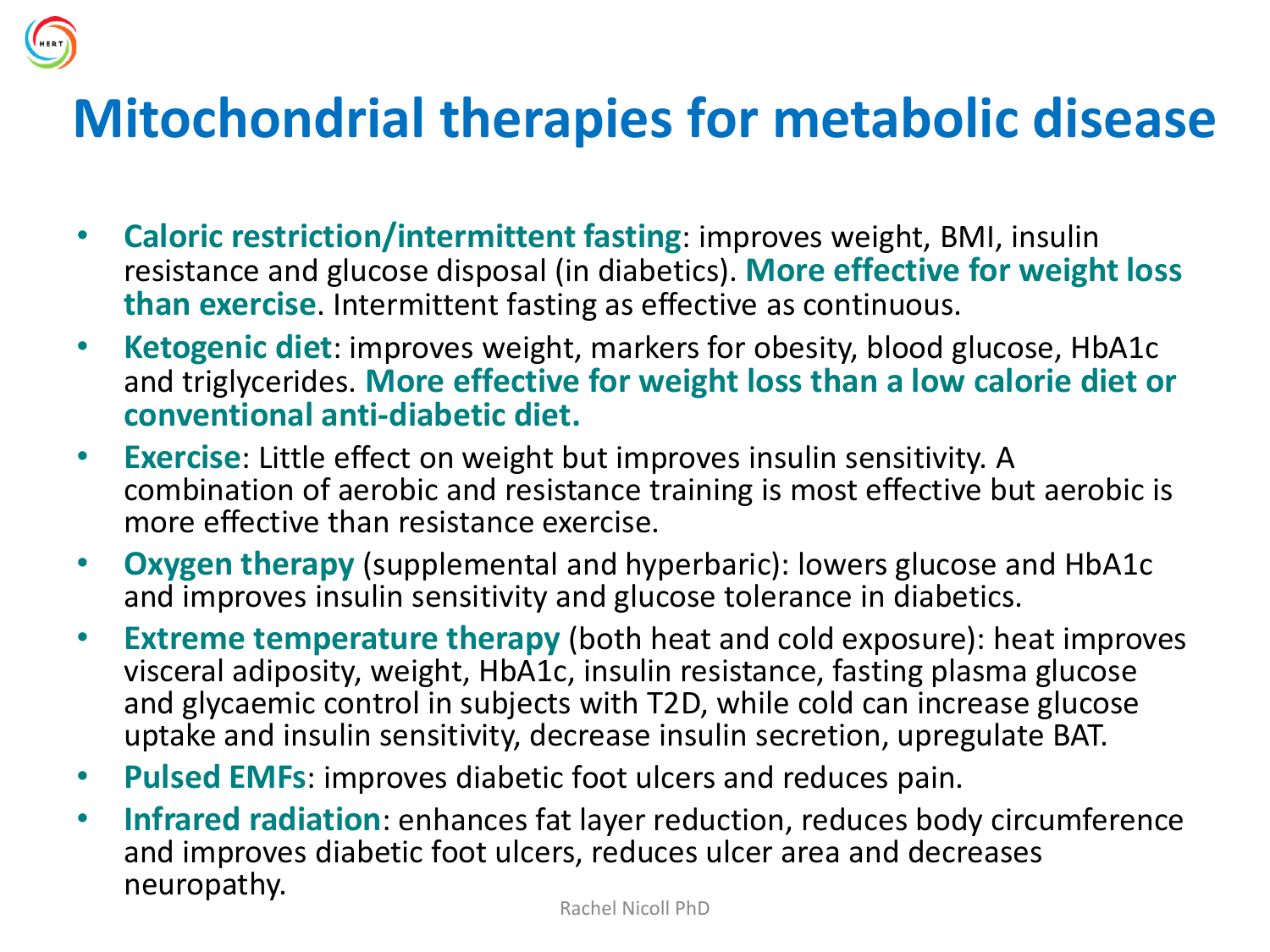## **Cold exposure and brown adipose tissue (BAT)**

- **BAT is brown because of the high concentration of mitochondria, with their high iron content.**
- **We saw in Lecture 1 that brown adipose tissue (BAT) converts energy from food into heat via the mitochondrial uncoupling protein UCP1, whereas white adipose tissue (WAT) stores energy as triglycerides.**
- Scientists used to think that it was impossible to increase BAT, but now we know that **BAT can be grown and this improves metabolic function, improves the ability to use insulin and increases mitochondrial biogenesis**.
- **WAT can take on the characteristics of brown adipose tissue by a process known as 'browning', creating 'beige' or 'brite' adipose tissue. This can be induced by cold exposure** and certain supplements. WAT can acquire BAT characteristics with up-regulation of UCP1 after cold exposure or adrenergic stimulation. When we avoid the cold, we never build up sufficient brown fat.
- These beige/brite adipocytes have characteristics similar to classical brown adipocytes and thus can burn lipids to produce heat. They normally have low thermogenesis activity and low mitochondrial number but once activated (such as by repeated exposure to cold or alternating between hot and cold), they behave in a similar manner to BAT, with increased mitochondrial biogenesis and upregulated UCP1.
- Babies have very high levels of BAT but deposits decline with age. It is mixed in with WAT and is located around the spinal cord, kidneys, neck and between the shoulder blades. Rachel Nicoll PhD

(Peirce V, Nature, 2014; Wang S, Biochem Biophys Res Commun, 2015; Rossato M, Mol Cell Endocrinol, 2014)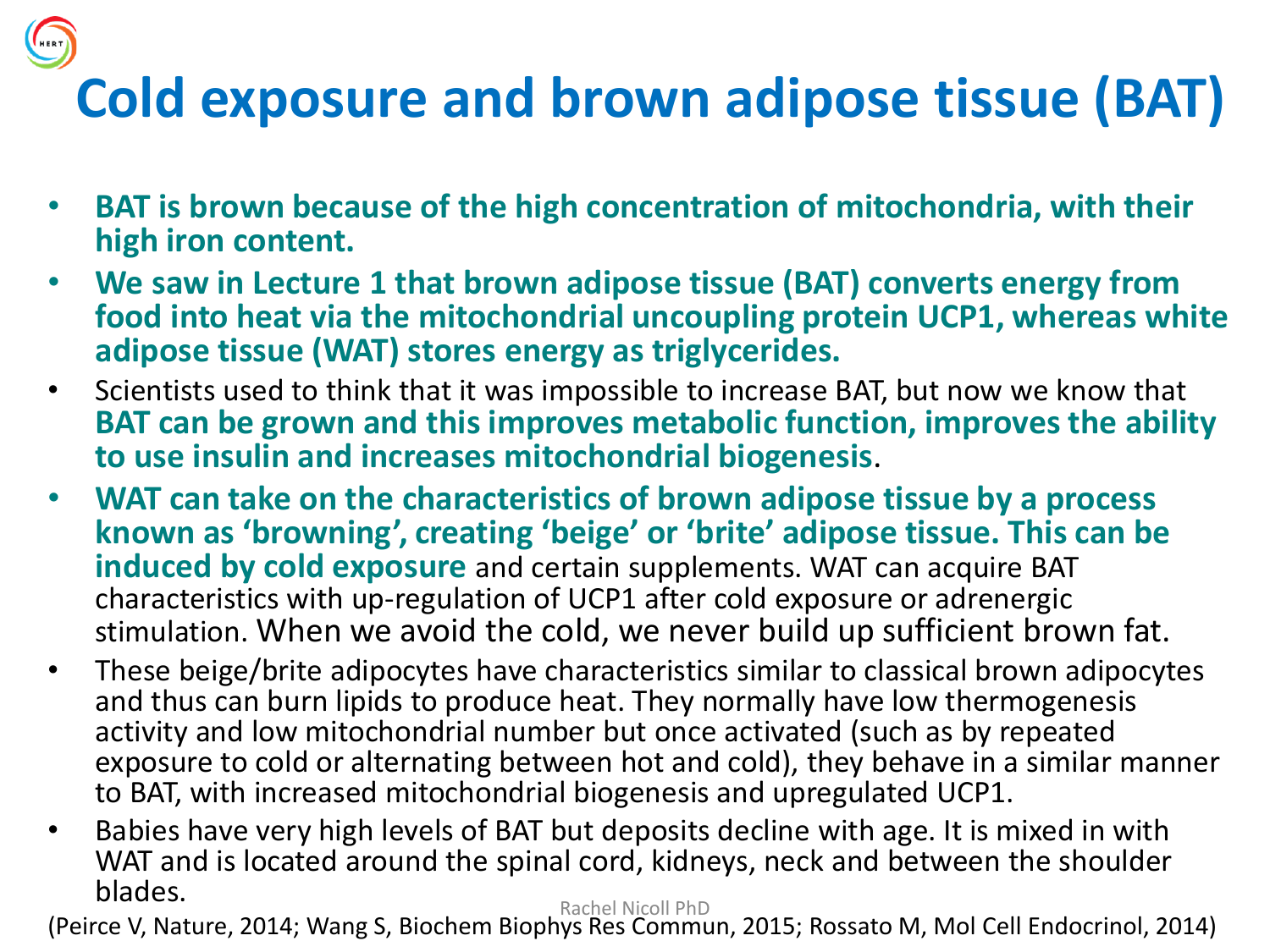Uncoupling proteins in metabolic disease: different effects depending upon type and location

- Cold exposure activates UCP1-mediated thermogenesis to maintain normal body temperature. This is known as adaptive thermogenesis (i.e., the recruitment of thermogenic capacity in BAT). UCP1 synthesis is increased proportionally to temperature and duration of cold exposure.
- It has been suggested that UCP1-mediated thermogenesis is naturally employed for metabolic thermogenesis to prevent the development of obesity. However, it seems to have failed in many cases!
- UCP2, however, is found in pancreatic β-cells, where increased UCP2 activity is associated with cell degeneration, decreased insulin secretion and T2D. Upregulated UCP2 can lead to mitochondria-associated metabolic disease (Sreedhar A, Mitochondrion, 2017).
- β-cell UCP2 expression is upregulated by glucolipotoxic conditions, regulated by mitochondrial superoxide (Chan CB, Diabetes, 2004).
- In health, a protective mechanism exists: uncoupling protein 3 (UCP3) located on the mitochondrial membrane acts as an overflow valve, so that the excessive proton gradient does not slow down the ETC. Dysfunctional UCP3 leads to free radical damage in cells, which is associated with insulin resistance and T2D.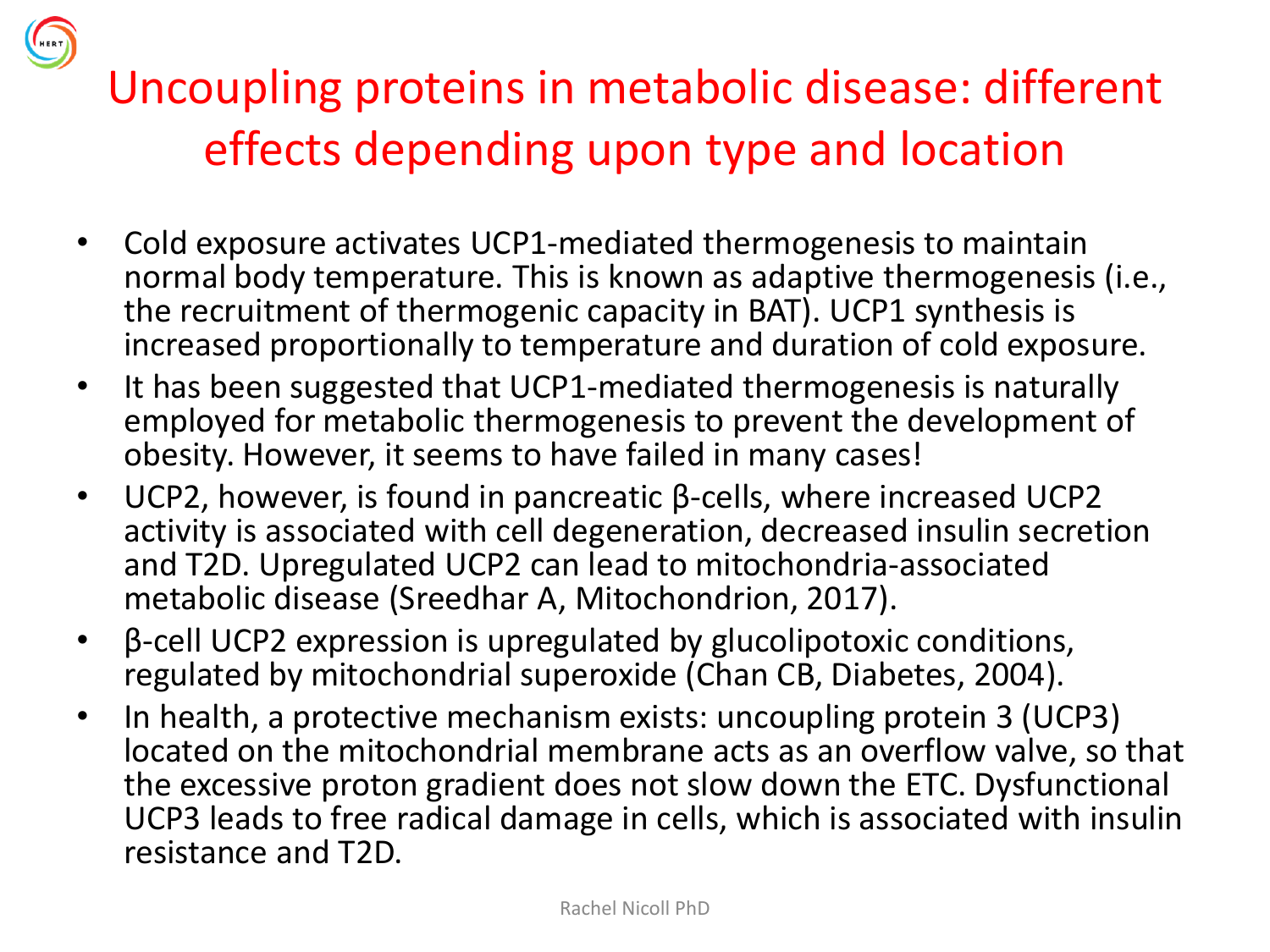

## Caloric restriction (CR)/fasting in metabolic disease

- CR and intermittent fasting (IF) improved weight, insulin resistance and T2D development, but the results are not consistent across studies or between tissues (Sergi D, Front Physiol, 2019).
- In obese adults, zero calorie alternate day fasting lowered weight, insulin resistance, BMI and lipids (Catenacci VA, Obesity, 2016). In older obese adults, CR induced weight loss, lowered blood glucose, waist circumference and triglycerides and improved insulin sensitivity (Yassine HN, J Gerontol A Biol Sci Med Sci, 2009). Intermittent CR was as effective for weight loss as continuous CR (Schubel R, Am J Clin Nutr, 2018).
- Among overweight females undergoing a programme of CR, weight loss was 43% greater, in diet-responsive than in diet-resistant subjects. Diet resistant females displayed decreased mitochondrial proton leak and reduced expression of UCP3 in skeletal muscle. (Harper ME, Diabetes, 2002)
- In obese type 2 diabetics, CR lowered BMI, waist circumference, HbA1c and blood glucose and increased glucose disposal rate; it also lowered insulin dose (Ruggenenti P, Diabetes, 2017; Meehan CA, Medicine, 2015).
- In obese, older subjects, CR promotes weight loss and increased lean mass and glucose disposal and was more effective for weight loss than exercise (Coker RH, J Clin Endocrinol Metab, 2009).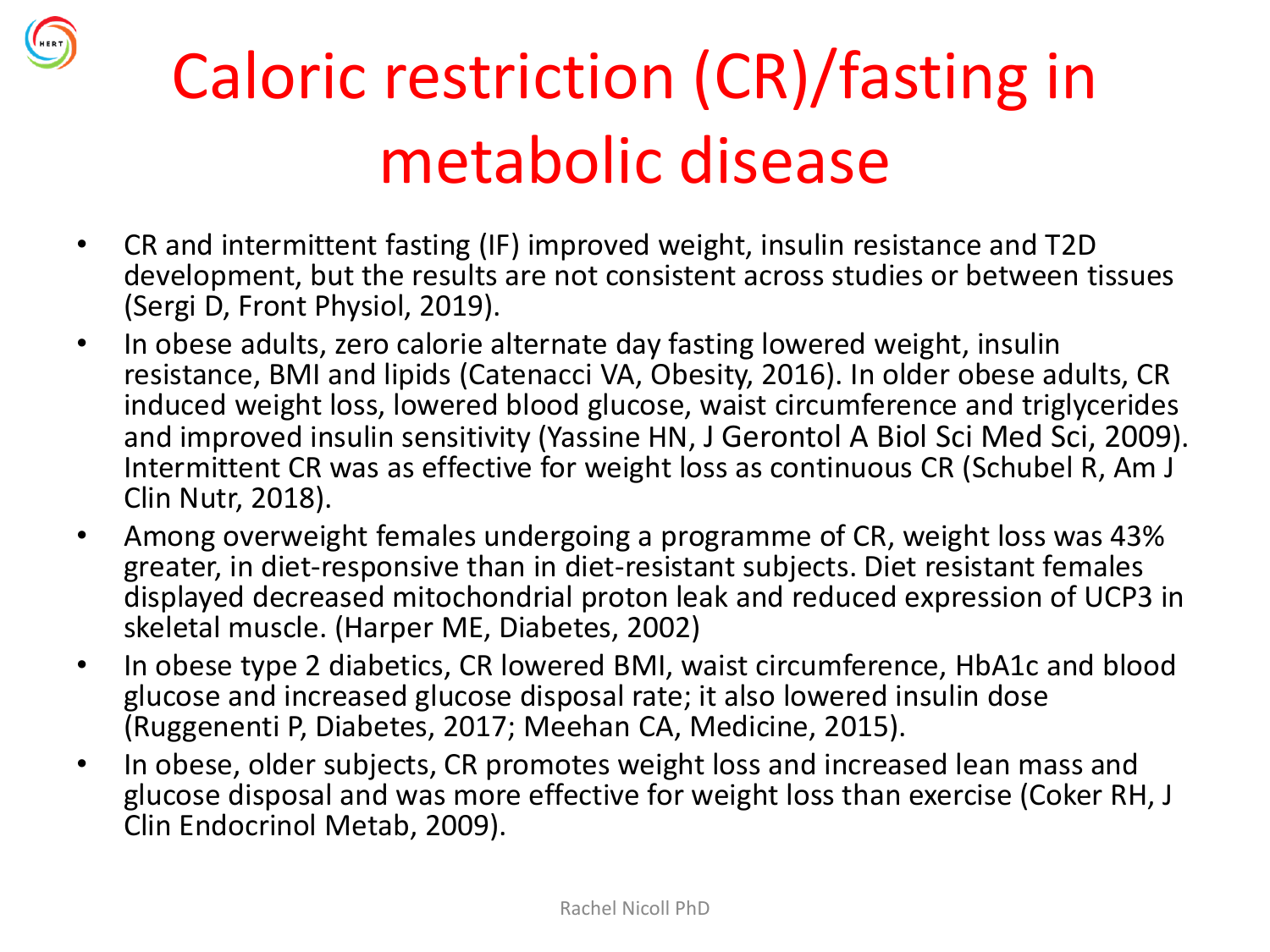## Ketogenic diet in metabolic disease

- A low calorie ketogenic diet significantly reduced obesity and performed better than a standard low calorie diet (which also significantly reduced obesity). Similar results, including lower fat mass and waist circumference, were seen with a very low calorie ketogenic diet. (Moreno B, Endocrine, 2014; Moreno B, Endocrine, 2016).
- In overweight subjects, a ketogenic diet lowered weight, fat mass and triglycerides to a greater extent than a low calorie diet (Yancy WS, Ann Intern Med, 2004).
- A ketogenic diet lowered weight, HbA1c and triglycerides compared to a conventional anti-diabetic diet (Saslow LR, J Med Internet Res, 2017).
- In type 2 diabetics, a ketogenic diet lowered weight, BMI, waist circumference, blood glucose, HbA1c and triglycerides to a greater extent compared to a low calorie diet (Hussain TA, Nutrition, 2012).
- A low calorie ketogenic diet in subjects with T2D was more successful than a low calorie diet alone in achieving weight and waist circumference reduction, lowering of HbA1c and achieving glycaemic control (Goday A, Nutr Diabetes, 2016).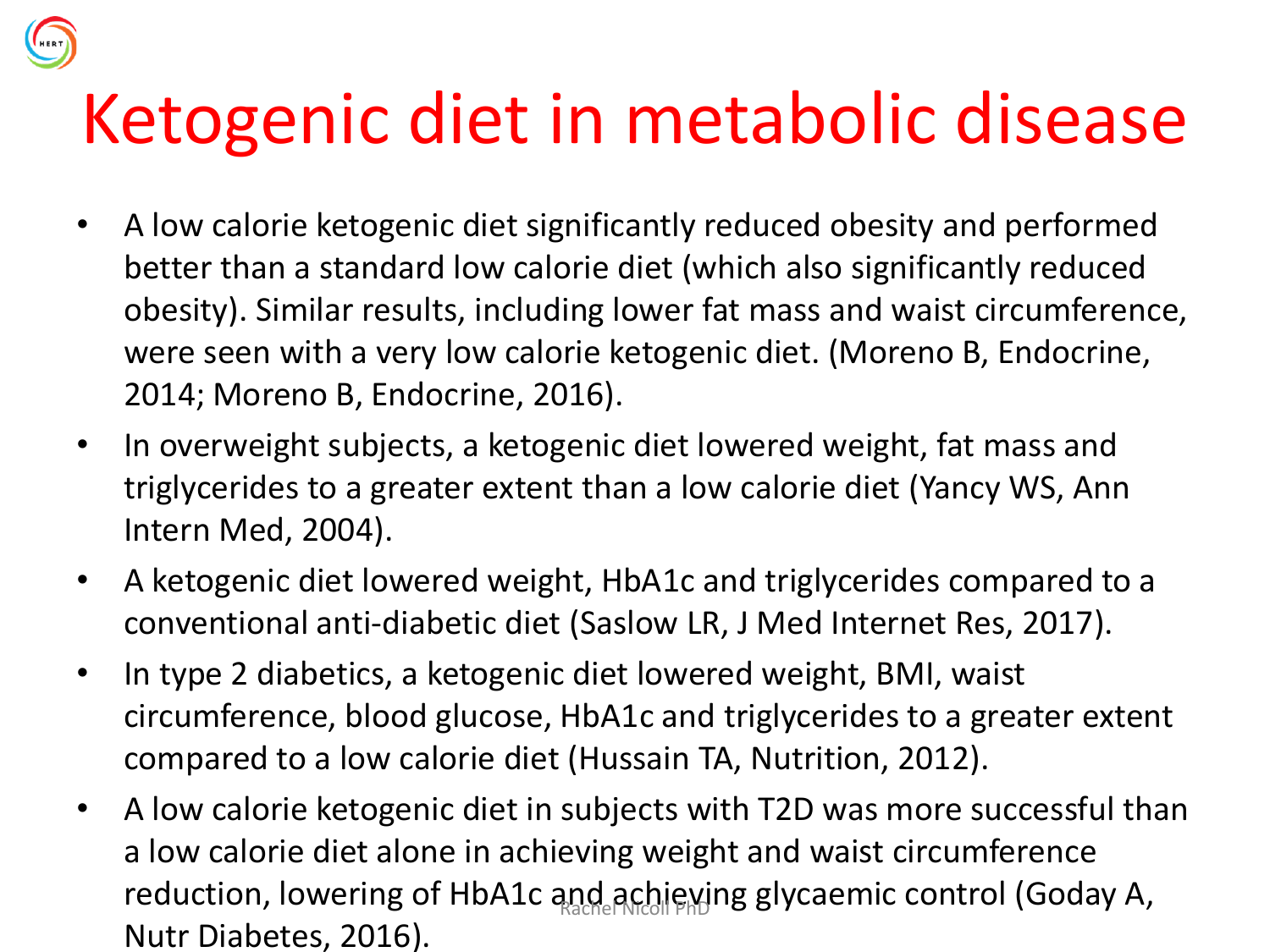## Exercise in metabolic disease

- Several trials have shown that exercise improves both insulin sensitivity, maximal oxygen consumption and skeletal muscle mitochondrial respiration in subjects with and without T2D (Montgomery M, Endocrinol Connect, 2015; Hey-Mogensen M, Diabetologia, 2010), although some have shown no effect.
- Both forms of exercise also promote mitochondrial biogenesis through upregulation of AMPK, which activates PGC-1 $\alpha$  and Nrfs to activate the mitochondrial transcription factor TFAM (Tonkonogi M, Exerc Sport Sci Rev, 2002; Kjøbsted R, Diabetes, 2016).
- In subjects with T2D, mitochondrial content increased after 9 months of resistance training but not after aerobic training, although both forms of exercise induced clinical improvements and significantly improved most aspects of skeletal muscle mitochondrial content and substrate oxidation, whereas the combination of resistance and aerobic training improved all aspects (Sparks LM, J Clin Endocrinol Metab, 2013).
- Among males with T2D, exercise restored mitochondrial function and metabolic flexibility and improved insulin sensitivity (Meex RC, Diabetes, 2010).
- In obese insulin-resistant adults, aerobic exercise increased insulin sensitivity and fat oxidation in skeletal muscle, decreasing mitochondrial fission (Fealy CE, J Appl Physiol, 2014).
- In adults with longstanding T2D, 1 year of training raised skeletal muscle ATP production capacity and increased expression levels of genes for β-oxidation, TCA cycle and OXPHOS (Van Tienen FH, J Clin Endocrinol Metab).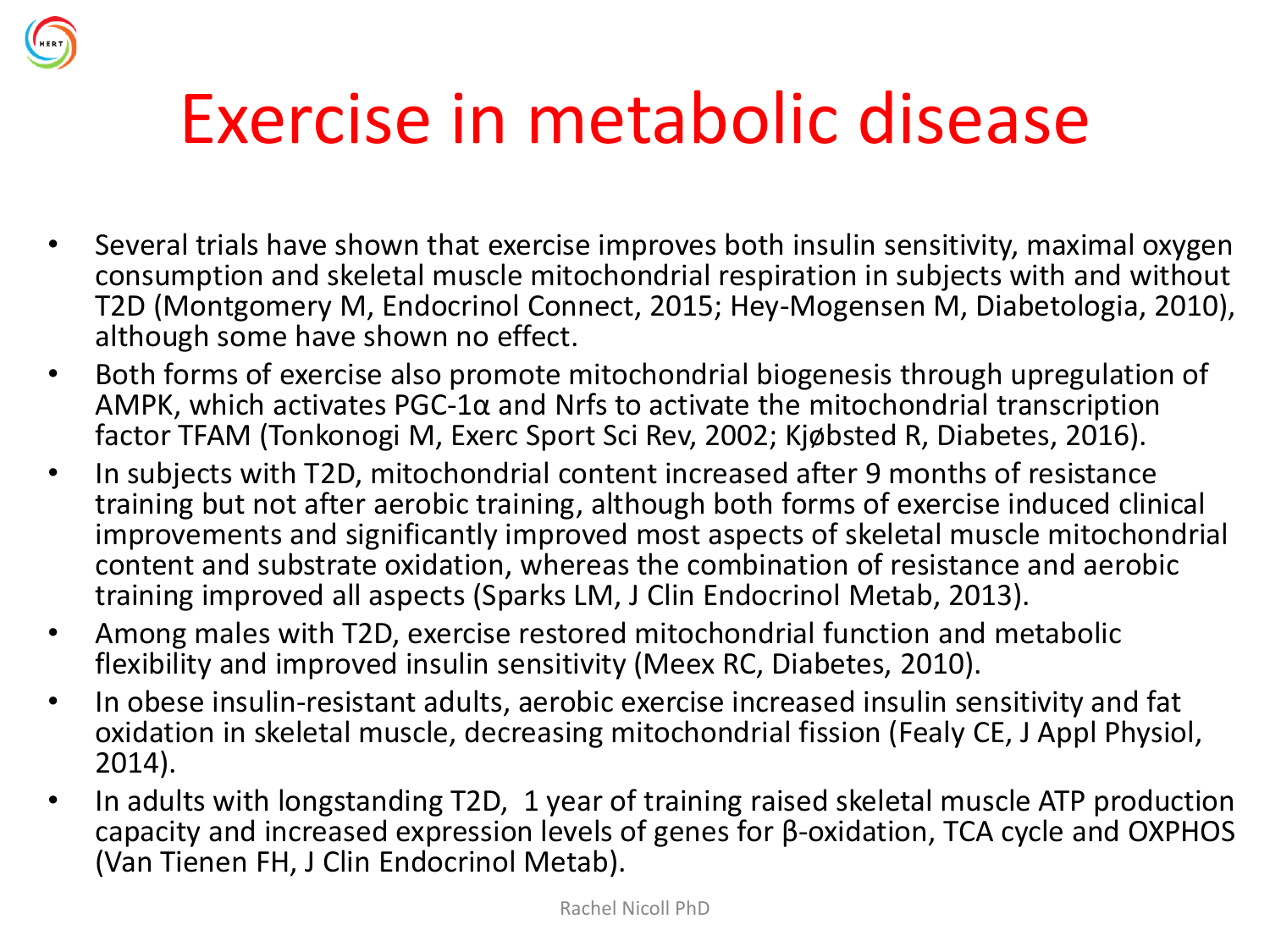

## **Exercise in metabolic disease (mostly meta-analyses)**

- Several trials have shown that exercise improves both insulin sensitivity, maximal oxygen consumption and skeletal muscle mitochondrial respiration in subjects with and without T2D (Montgomery M, Endocrinol Connect, 2015; Hey-Mogensen M, Diabetologia, 2010), although some have shown no effect.
- In adults, exercise alone resulted in only little weight loss (Shaw K, Cochrane Database Syst Rev, 2006; Cheng CC, Menopause, 2018).
- In overweight/obese children or adolescents, exercise had no effect on fasting blood glucose but aerobic exercise lowered fasting insulin and insulin resistance (Corrêa Marson E, Prev Med, 2016).
- In obese insulin-resistant adults, aerobic exercise increased insulin sensitivity in skeletal muscle (Fealy CE, J Appl Physiol, 2014).
- In subjects with T2D, resistance exercise did not significantly lower blood glucose but lowered insulin and HbA1c; the longer the intensity and during, the greater the result (Liu Y, Int J Environ Res Public Health, 2019; Grace A, Cardiovasc Diabetol, 2017 ).
- In subjects with T2D, the combination of resistance and aerobic exercise improved all aspects of the condition; only aerobic exercise lowered blood glucose and visceral fat (Sparks LM, J Clin Endocrinol Metab, 2013; Pan B, Int J Behav Nutr Phys Act, 2018; Sabag A, Diabetes Metab, 2017).
- Among males with T2D, exercise improved insulin sensitivity (Meex RC, Diabetes, 2010).
- In children with T1D, regular vigorous activity improved glycaemic control, insulin dose, waist circumference and trigycerides but not HbA1c or blood glucose; in adults with T1D it also lowered BMI (Aljawarneh YM, J Nurs Scholarsh, 2019; Ostman C, 2018).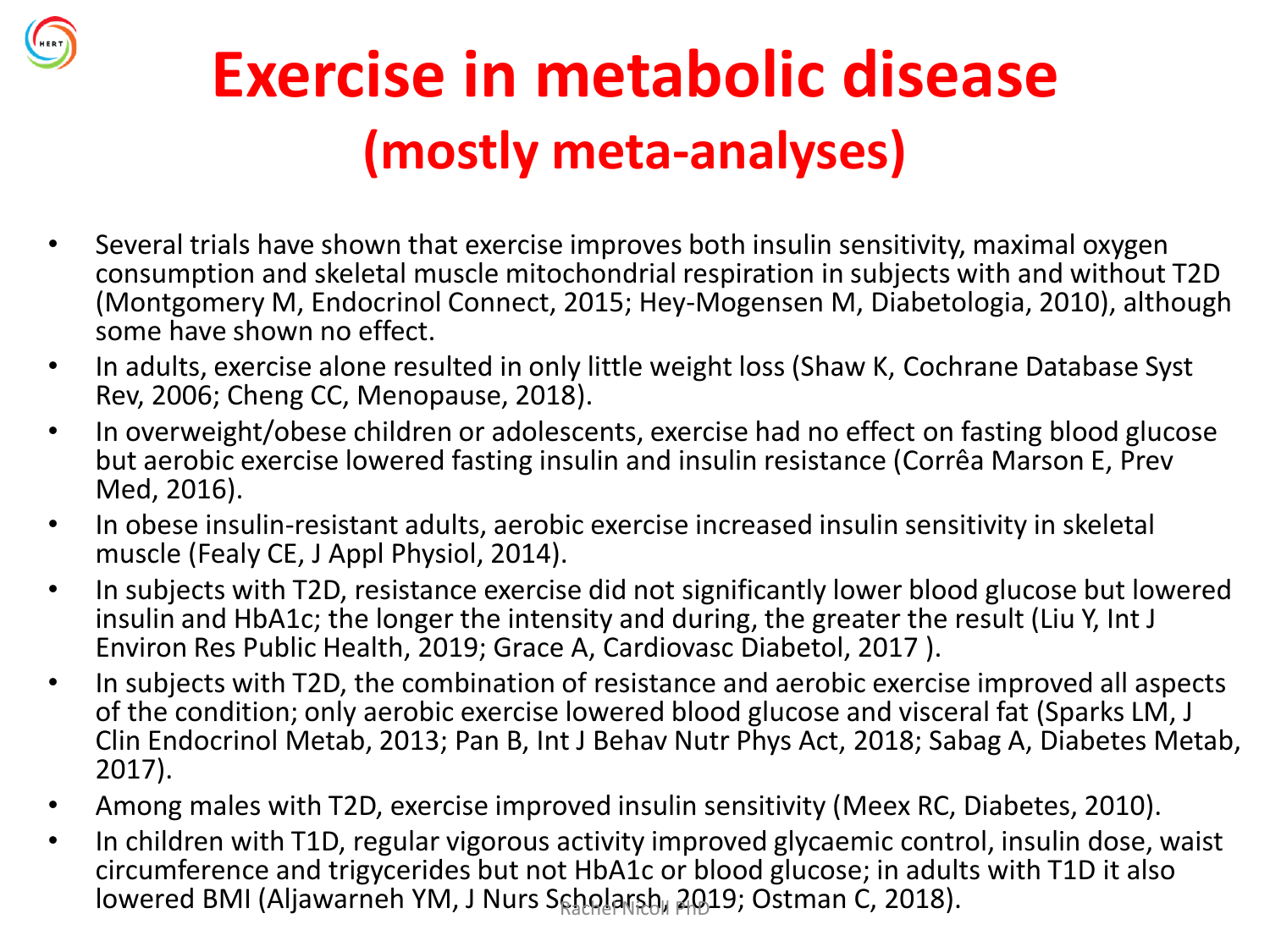## Oxygen therapy in metabolic disease

- Supplemental oxygen while exercising improved skeletal muscle mitochondrial OXPHOS and lowered HbA1c in sedentary obese adults with T2D (Cree-Green M, Diabetes, 2018).
- Hyperbaric oxygen therapy improved fasting blood glucose and glucose tolerance in subjects with T2D (Vera-Cruz B, Adv Exp Med Biol, 2015). It also improved peripheral insulin sensitivity in overweight and obese adults, with and without T2D (Wilkinson D, Diving Hyperb Med, 2015).
- A meta-analysis of 9 RCTs also found that hyperbaric oxygen improved the healing of diabetes-related lower limb ulcers and reduced the requirement for amputation (Golledge J, Diabet Med, 2019).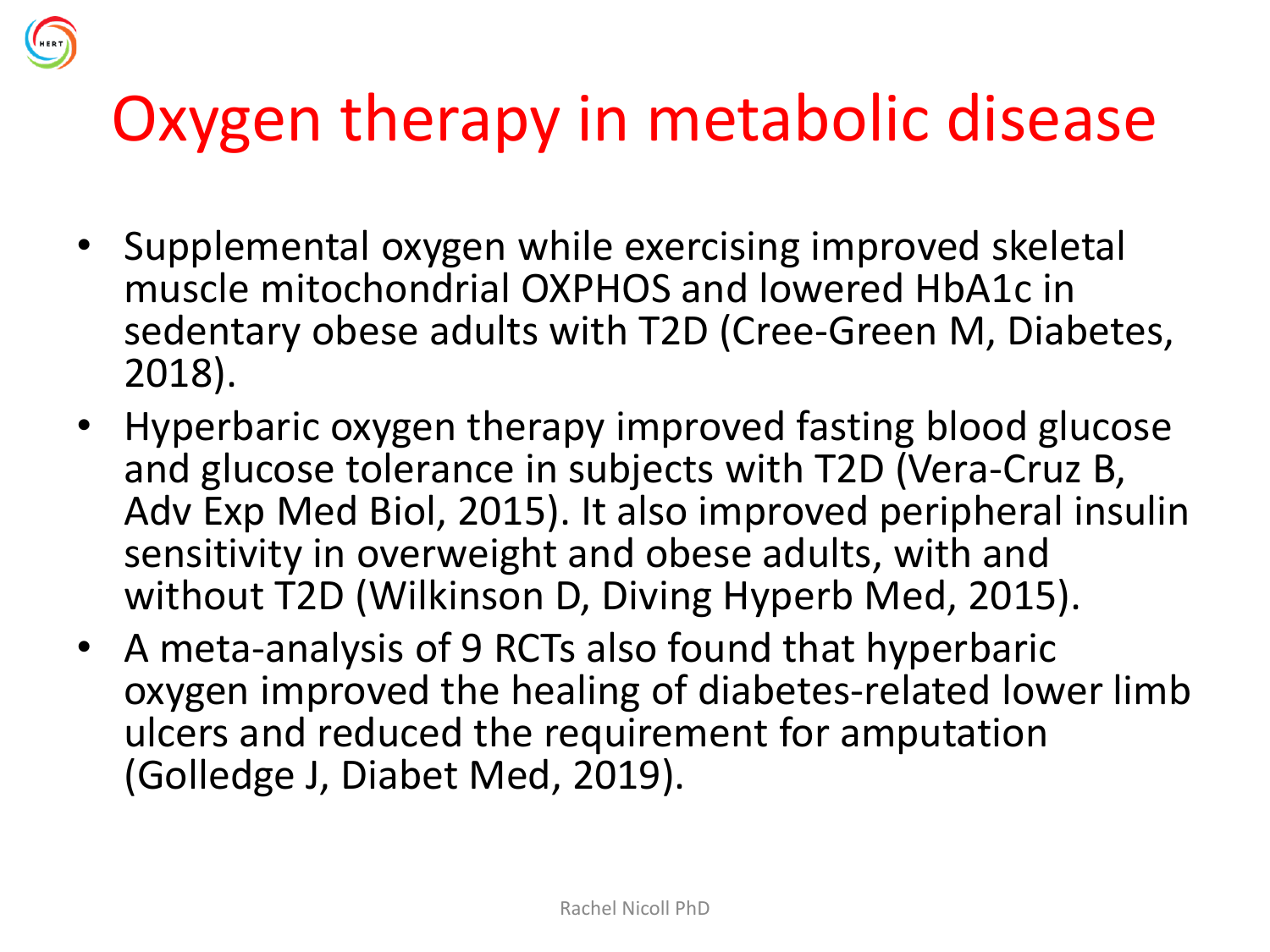## Extreme temperature therapy in metabolic disease

- T2D is associated with protein misfolding but induction of heat shock proteins can protect cells from injury by preventing protein damage and aggregation. Pancreatic β-cells exposed to acute heat shock activate defence mechanisms which include HSP synthesis and are less sensitive to the effects of cytotoxic agents. (Miova B, Curr Pharm Des, 2016)
- There is evidence that the heat shock response is defective in diabetes, with diminished thermoregulatory sweating, which makes the tissues vulnerable to stress-induced pathological changes. Heat exposure may therefore present a risk for T2D patients, although careful activation of HSPs improves insulin resistance and glucose homeostasis. (Padmalayam I, Discovery Med, 2014; Yardley JE, Diabetes Technol Ther, 2013; Kondo T, Curr Diabetes Rev, 2011)
- Obese subjects also have a blunted metabolic response to cold stimulation in BAT, with lower glucose uptake and blood flow (Orava J, Obesity, 2013).
- Human studies of heat therapy show a significant reduction in HbA1c, fasting plasma glucose, body weight and adiposity (Krause M, Curr Opin Clin Nutr Metab Care, 2015).
- In obese subjects with T2D, activation of the heat shock response improved visceral adiposity, HbA1c, insulin resistance and glycaemic control (Kondo T, Sci Rep, 2016).
- A study found that cold water swimming at least twice a week for 6 months in overweight subjects increased insulin sensitivity and decreased insulin secretion in females but not males, whereas another found that 10 days of cold acclimation increased insulin sensitivity in all subjects with T2D by upregulating skeletal muscle GLUT-4. Similar results were seen in normal weight females. (Gibas-Dorna M, J Aging Phys Act, 2016; Hanssen MJ, Nat Med, 2015; Gibas-Dorna M, Scand J Clin Lab Invest; 2016).
- In obese males, short-term cold acclimation has been shown to enhance the presence and activity of BAT in lean humans, increasing glucose uptake, but also to improve the skeletal muscle metabolic profile in subjects with T2D (Hanssen MJ, Diabetes, 2016).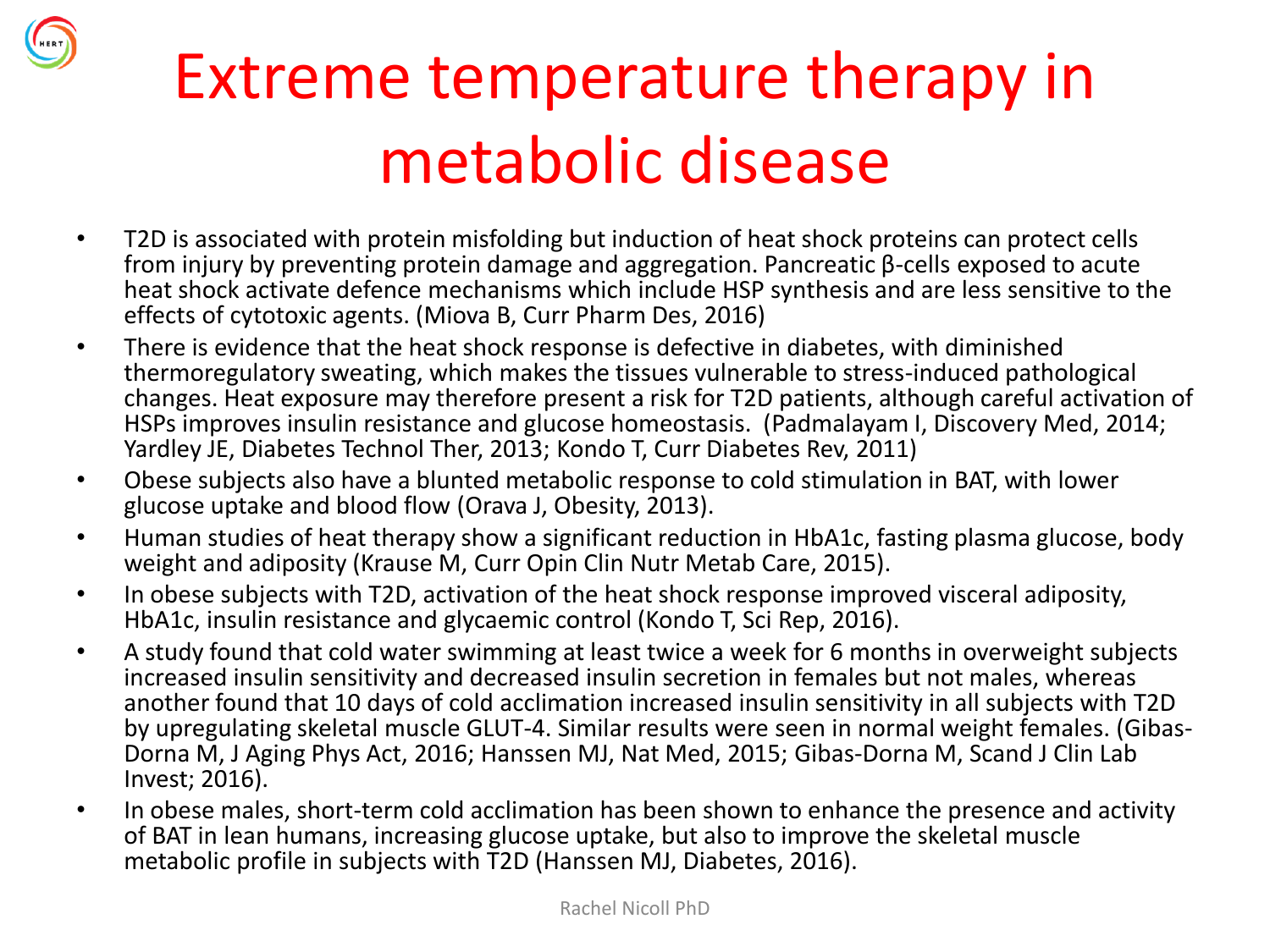

- Induction of heat shock proteins (HSPs) can protect cells from injury by preventing protein misfolding and aggregation. The HSP response to both heat and cold is often defective in obesity and diabetes but careful activation of HSPs improves insulin resistance and glucose homeostasis.
- In obese subjects with T2D, activation of HSPs improved visceral adiposity, weight, HbA1c, insulin resistance, fasting plasma glucose and glycaemic control.
- A study found that cold water swimming at least twice a week for 6 months increased insulin sensitivity and decreased insulin secretion in overweight females, whereas others found that 10 days of cold acclimation enhanced the presence and activity of BAT, increased glucose uptake and improved skeletal muscle metabolic profile in subjects with T2D.
- Similarly, cold exposure for diabetes improved how the body metabolised glucose and almost reversed the symptoms of diabetes.
- Cold exposure dose- and time-dependently activates UCP1-mediated thermogenesis in BAT to maintain normal body temperature (adaptive thermogenesis).

(Miova B, Curr Pharm Des, 2016; Padmalayam I, Discovery Med, 2014; Yardley JE, Diabetes Technol Ther, 2013; Kondo T, Curr Diabetes Rev, 2011; Orava J, Obesity, 2013; Krause M, Curr Opin Clin Nutr Metab Care, 2015; Kondo T, Sci Rep, 2016; Gibas-Dorna M, J Aging Phys Act, 2016; Hanssen MJ, Nat Med, 2015; Gibas-Dorna M, Scand J Clin Lab Invest; 2016; Hanssen MJ, Diabetes, 2016; van Marken Lichtenbelt W, 2015)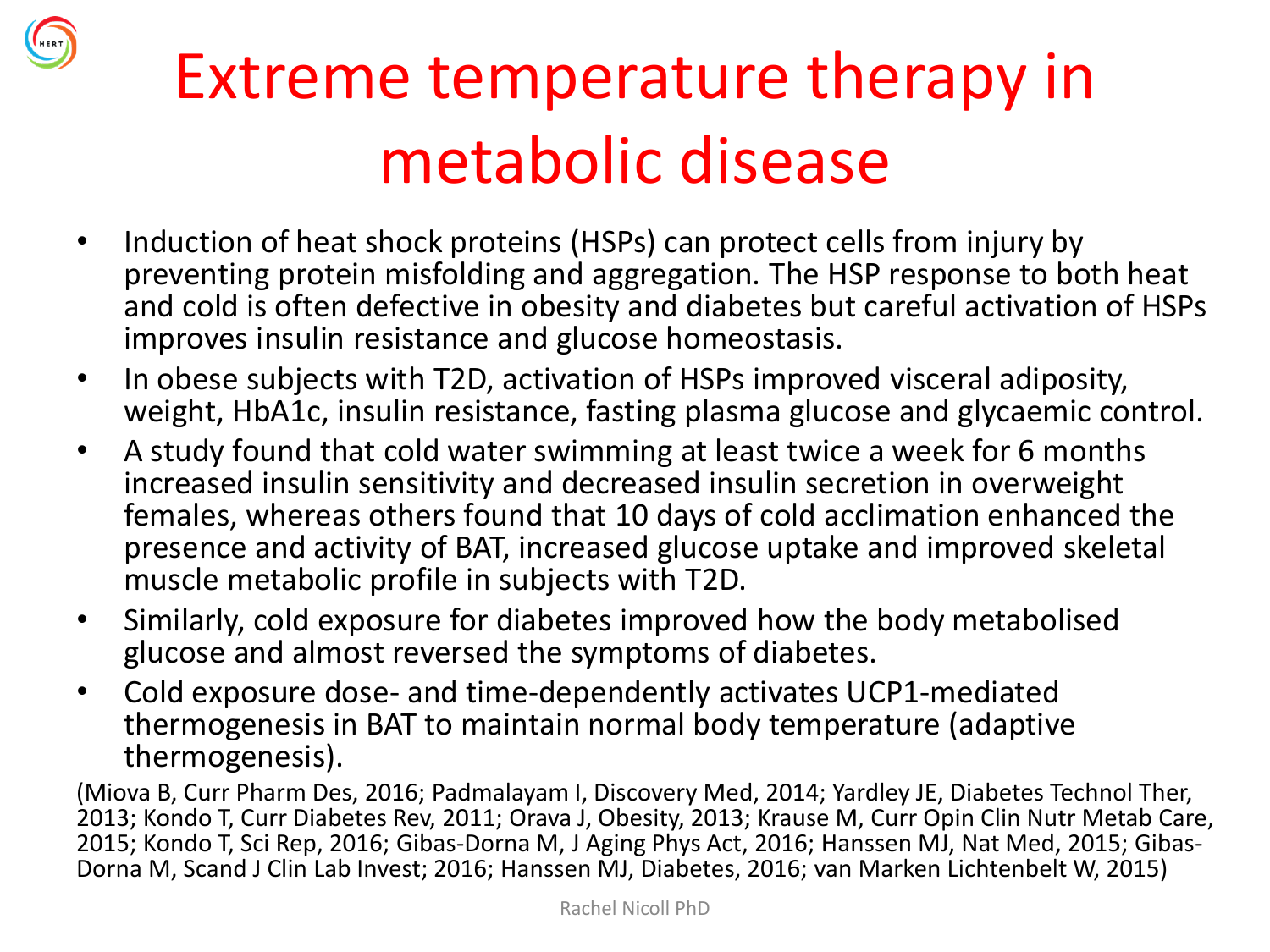

# Pulsed EMFs in metabolic disease –

diabetic foot ulcers and peripheral neuropathy

- In subjects with diabetic foot ulcers, PEMFs decreased wound size and increased blood flow velocity and capillary diameter (Kwan RL, Adv Skin Wound Care, 2015).
- In the feet of subjects with and without diabetes, PEMFs improved cutaneous circulation (Sun J, Bioelectromagnetics, 2016).
- In feet, PEMFs reduced diabetic peripheral neuropathy and increased epidermal nerve fibre density (Weintraub MI, Arch Phys Med Rehabil, 2009).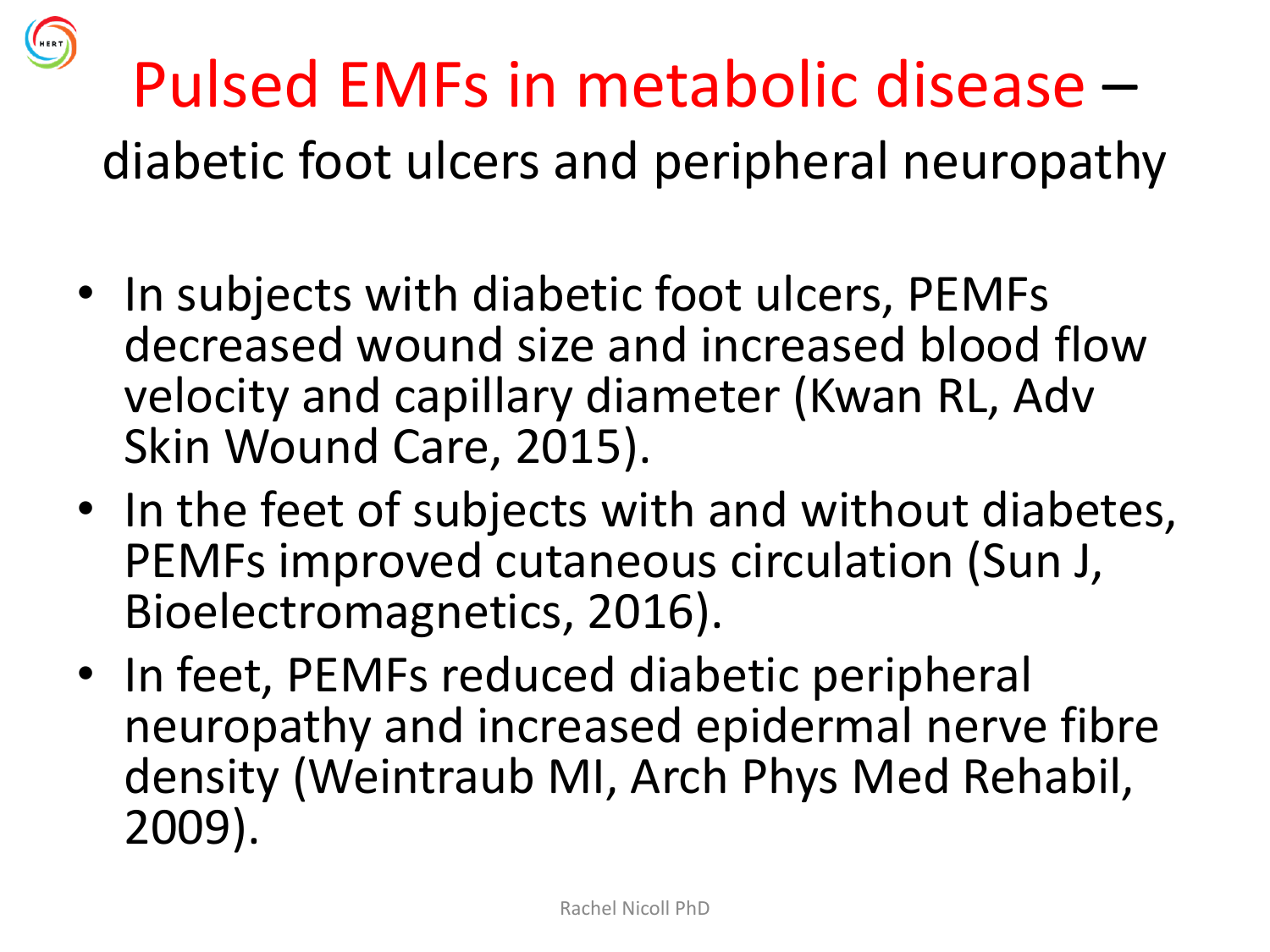

- Low level laser therapy reduced body circumference in humans (Jackson RF, 2009, Lasers Surg Med; Jackson RF, 2012, Lasers Surg Med; McRae E, 2013, Lasers Surg Med; Caruso-Davis MK, Obes Surg, 2011)
- A review showed that llow level laser therapy was efficacious in fat layer reduction and in humans (Avci P, Lasers Surg Med. 2013)
- Infrared radiation improves body composition in conjunction with exercise (Mockel F, Ger Med Sci, 2006).
- Pulsed infrared light therapy improved peripheral protective sensation in subjects with T1D and T2D (Arnall DA, Acta Diabetol, 2006).
- In patients with a diabetic foot ulcer, infrared therapy induced an improvement in wound area (Tantawi SA, Lasers Med Sci, 2018).
- In patients with diabetic peripheral neuropathy, infrared therapy improved sensation and decreased neuropathic symptoms (Leonard DR, Diabetes Care, 2004).
- In diabetic mice, infrared therapy prevented the decline in β-cell mass and function via the mitochondria-mediated SIRT1 pathway (Hsu YH, Metabolism, 2020).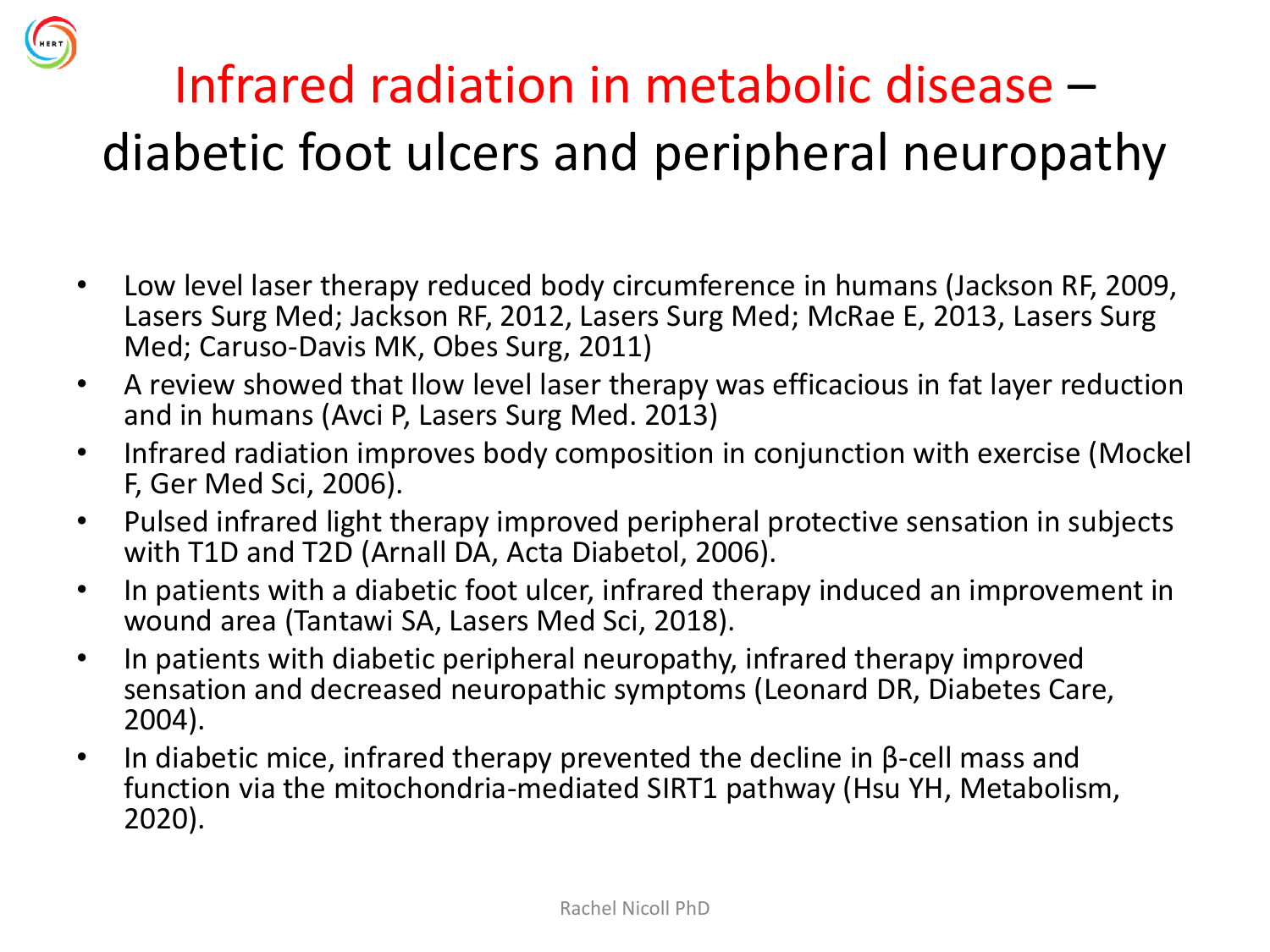**Mitochondrial remedies for which there is evidence for benefit in metabolic disease (Annex B)**

- Astaxanthin
- B vitamins
- β-lapachone
- Berberine
- Butyrate
- **Capsaicin**
- L-carnitine
- Carnosine
- Coenzyme Q10
- Copper \*
- Creatine
- Ginkgo biloba
- Ginseng
- Supplementary ketones and MCTs
- Lipoic acid
- Magnesium
- Melatonin
- Molecular hydrogen
- N-acetyl cysteine
- NAD+ and precursors
- Omega 3 fatty acids
- Pyrroloquinoline quinone
- Selenium \*
- Sulphoraphane
- Taurine
- Tauroursodeoxycholic acid (TUDCA)
- Vitamin D
- $\cdot$  7inc  $*$
- Flavonoids and isoflavones
- Apigenin
- Baicalin/Baicalein
- Curcumin
- Epicatechin
- Epigallocatechin-3-gallate (EGCG)
- Grape seed extract
- Icariin
- Kaempferol
- Luteolin
- Milk thistle
- Myricetin
- Naringin/Naringenin
- Nobiletin
- Quercetin
- **Resveratrol**
- Rutin
- Genistein
- Daidzein
- Puerarin

Vitamins and minerals with \* All essential for mitochondrial function but in excess can be highly toxic and is implicated in metabolic disease. Both mitochondrial deficiency and excess induce mitochondrial damage.

#### Flavonoids

A combination works best, as this is how they arise in nature. Their individual effects complement each other.